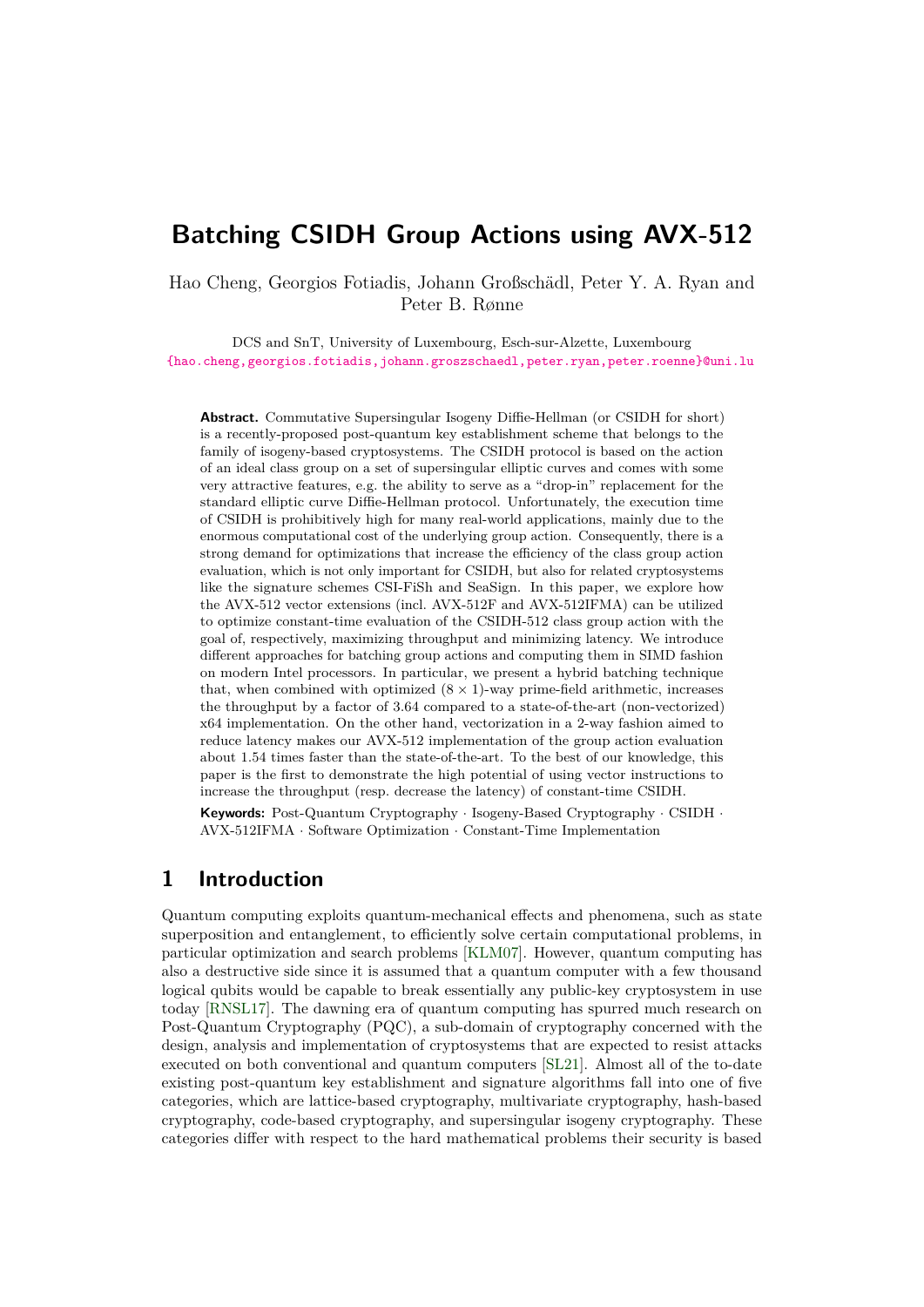on, but also in terms of computational cost, key lengths, and the length of ciphertexts (resp. signatures) [\[SL21\]](#page-26-1). The security of isogeny-based cryptosystems rests upon the intractability of the problem of finding an explicit isogeny between two (supersingular) elliptic curves over a finite field that are known to be isogenous [\[DeF17\]](#page-24-0). While isogenybased schemes are computation-intensive, their key sizes are among the smallest of the five categories and come even close to that of pre-quantum elliptic curve schemes.

Various isogeny-based cryptosystems have appeared in the literature in the past ten years. SIKE (short for Supersingular Isogeny Key Encapsulation) is a key encapsulation mechanism whose security relies upon the supersingular isogeny walk problem between two elliptic curves in the same isogeny class, which asks to find a path made of isogenies of small degree [\[Cos19\]](#page-24-1). A variant of SIKE is an alternative candidate in the third round of the PQC standardization project of the NIST [\[JAC](#page-25-1)<sup>+</sup>20]. CSIDH (an abbreviation of Commutative Supersingular Isogeny Diffie-Hellman) is an "ECDH-like" key-exchange scheme based on a commutative group action of an ideal class group  $\lbrack \text{CLM}^+18 \rbrack$ . Given an initial elliptic curve  $E$ , a secret key in CSIDH is an ideal class  $\mathfrak{a}$  in a class group (represented by its list of exponents), and the corresponding public key can be obtained by computing the group action  $E' = \mathfrak{a} \star E$ . The security of CSIDH is based on the hard problem of finding an isogeny path from the isogenous curves  $E$  and  $E'$ . CSIDH has received a lot of attention in recent years since it comes with highly attractive features like efficient validation of public keys, making it suitable for non-interactive (i.e. static) key exchange protocols. In fact, CSIDH can serve as "drop-in" replacement for classical ECDH key exchange and does even comply with the requirements of "0-RTT" protocols such as QUIC. Furthermore, class group actions provide a rich foundation for the design of various other cryptosystems, e.g. signature schemes [\[BKV19,](#page-23-0) [DG19\]](#page-24-3). However, the downside of CSIDH is that the computation of group actions is very costly, which makes CSIDH extremely slow, not only in relation to X25519 [\[Ber06\]](#page-23-1) and other pre-quantum ECDH variants, but also when compared to SIKE. For example, while an Intel Skylake processor can execute a variable-base scalar multiplication on Curve25519 in less than 100 k cycles [\[NS20\]](#page-26-2) and a SIKEp434 encapsulation or decapsulation in about 10 M cycles [\[JAC](#page-25-1)<sup>+</sup>20], the to-date best constant-time implementation of a CSIDH-512 group action evaluation and key validation requires close to 240 M clock cycles [\[HLKA20\]](#page-25-2).

The lengthy computation time of CSIDH poses a major obstacle for its application in security protocols like TLS or HTTPS when taking into account that, for example, the web servers of large enterprises like Google or Facebook are confronted with thousands of HTTPS requests per second. In order to be able to cope with such extreme volumes of traffic, the server infrastructure of such enterprises often includes a so-called TLS termination proxy or TLS reverse proxy, which transparently translates HTTPS sessions to TCP sessions for back-end servers (e.g. web or database servers), see [\[JHH](#page-25-3)<sup>+11]</sup>. This offloading of the TLS termination to a dedicated proxy frees the web server from having to execute computation-intensive TLS handshakes that involve public-key operations to authenticate the server to the client and establish a shared secret key using e.g. X25519 key exchange [\[Ber06\]](#page-23-1). A TLS termination proxy equipped with a high-end 64-bit Intel processor clocked at 4 GHz is (in theory) able to perform 40,000 X25519 key exchanges per second per core since, as mentioned before, a variable-base scalar multiplication on Curve255[1](#page-1-0)9 costs below  $100 \text{ k cycles}^1$ . Replacing X25519 by SIKEp434 would decrease the (theoretical) upper bound of the number of key exchanges per second on one core to around 400. Even worse, when X25519 gets replaced by CSIDH-512, the number of key exchanges per core would go down to a mere 17 per second, which is more than three orders of magnitude below the (theoretical) throughput of X25519. Therefore, it is little surprising that techniques to speed up CSIDH are eagerly sought.

<span id="page-1-0"></span><sup>1</sup>These 40,000 key exchanges per second are a *theoretical upper bound* for the throughput of a single processor core, which can only be reached under the assumption that the core executes nothing else than scalar multiplications (i.e. all other operations, such as the transfer of public keys, are ignored).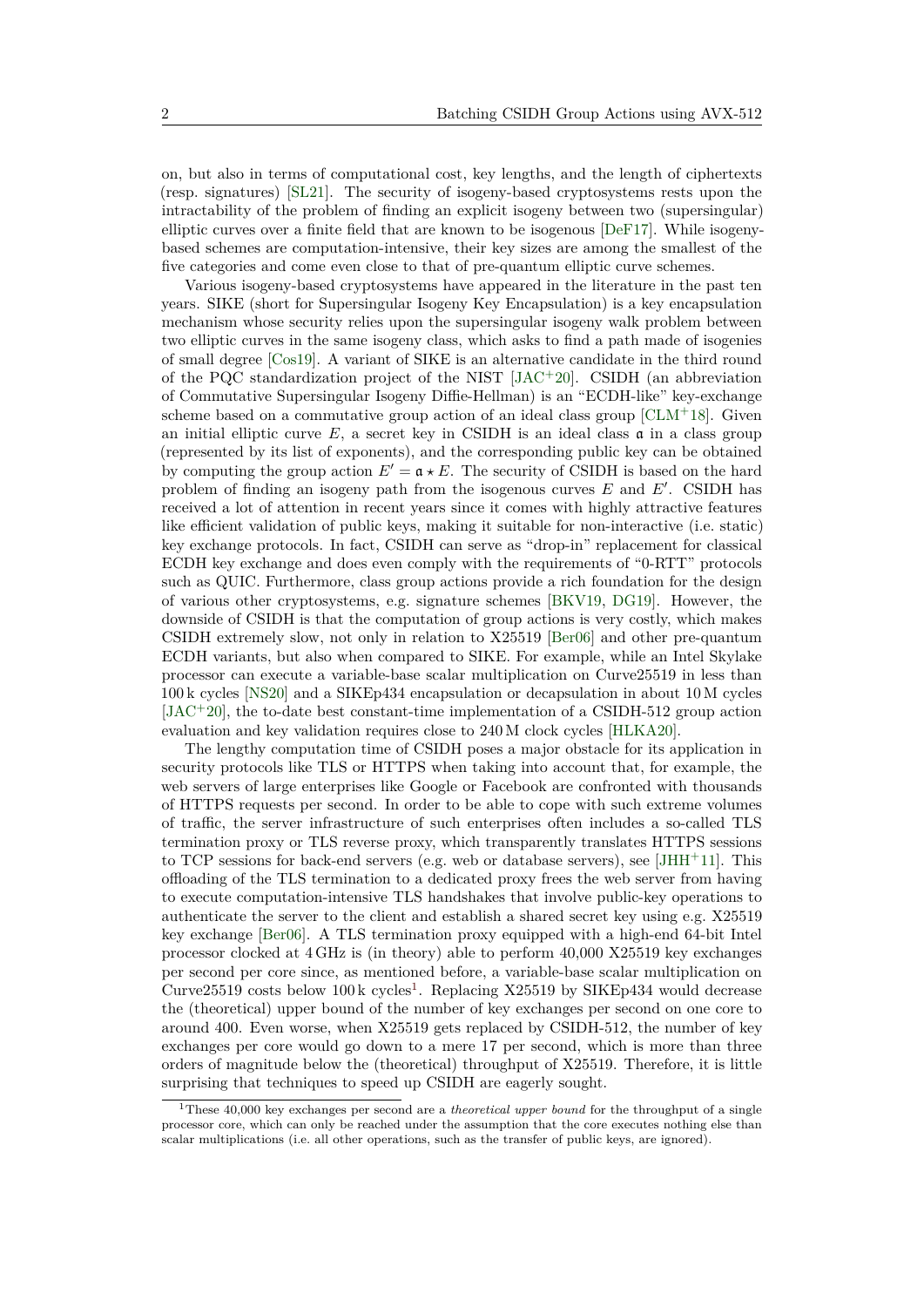**Contributions.** The straightforward way of maximizing the throughput of CSIDH is to minimize the latency of the underlying group action. However, we demonstrate in this paper that the usual approach of maximizing throughput by minimizing latency leads to sub-optimal results on Intel processors that are equipped with recent vector (i.e. SIMD) extensions such as AVX-512. To be more concrete, we show that, when using AVX-512 instructions, minimizing the latency of one group action requires different optimization strategies than maximizing the throughput of several group actions that are executed in SIMD fashion. We explain how the "limb-slicing" method presented in  $[CGT^+21]$  $[CGT^+21]$  can be applied to compute eight independent CSIDH group actions in parallel using AVX-512 instructions, whereby each group action uses a 64-bit element of a 512-bit vector. Limbslicing is somewhat related to the well-known "bit-slicing" technique used in symmetric cryptography since it increases throughput at the expense of latency. We discuss in detail the obstacles we had to overcome to efficiently batch group actions and execute them in a SIMD-parallel way. Further, we describe software optimization techniques that enable a highly-efficient  $(8 \times 1)$ -way parallel execution of the prime-field arithmetic operations using AVX-512F and AVX-512IFMA instructions. We also present a latency-optimized implementation of the group action for AVX-512IFMA, which can be used to speed up client-side TLS processing (while our throughput-optimized implementation targets the server side<sup>[2](#page-2-0)</sup> and can be used for TLS termination as described in  $[JHH^+11]$  $[JHH^+11]$ ). Our results for CSIDH-512 show that batch processing and limb-slicing achieve a throughput gain by a factor of 3.64 compared to an optimized (but non-vectorized) x64 implementation. In light of the recent debate about the post-quantum security of CSIDH-512, we emphasize that our optimizations can also be applied to parameter sets with larger primes, and we expect similar improvements in performance over non-vectorized implementations.

# **2 Preliminaries**

In this section, we give a brief overview of the CSIDH protocol and the CSIDH class group action of Castryck, Lange, Martindale, Panny, and Renes [\[CLM](#page-24-2)<sup>+</sup>18]. Further, we summarize the existing constant-time implementations of the CSIDH class group action. For a detailed analysis of the theory of elliptic curves that is relevant for isogeny-based cryptography, we refer the reader to the lecture notes of De Feo [\[DeF17\]](#page-24-0).

### **2.1 The CSIDH Key Exchange Protocol**

The CSIDH protocol works over a finite field  $\mathbb{F}_p$ , where p is a large prime of the special form  $p = 4 \cdot \ell_1 \cdots \ell_n - 1$  and  $\ell_1 < \ldots < \ell_n$  are small odd primes. In addition, it uses supersingular elliptic curves<sup>[3](#page-2-1)</sup>  $E_A$ , defined over  $\mathbb{F}_p$  and represented in Montgomery form  $E_A: y^2 = x^3 + Ax^2 + x$ , with  $A^2 \neq 4$  $A^2 \neq 4$ , where the  $\mathbb{F}_p$ -endomorphism ring<sup>4</sup> of such curves is isomorphic to an order in the imaginary quadratic field  $\mathbb{Q}(\sqrt{-p})$ . Specifically, the authors in [\[CLM](#page-24-2)<sup>+</sup>18] choose a supersingular Montgomery curve  $E_0$  (i.e.  $A = 0$ ) with  $p \equiv 3$ (mod 4), where in this case  $\text{End}_{\mathbb{F}_p}(E_0) \cong \mathbb{Z}[\sqrt{-p}]$ . Further, we define  $\mathcal{E}\ell\ell_{\mathbb{F}_p}(\mathbb{Z}[\sqrt{-p}])$  as the set of all supersingular elliptic curves with the same  $\mathbb{F}_p$ -endomorphism ring  $\mathbb{Z}[\sqrt{-p}]$ .

<span id="page-2-0"></span><sup>&</sup>lt;sup>2</sup>A TLS server under heavy load may have to serve thousands of connections per second, which means it may have to compute eight or more key exchanges every few milliseconds. On the other hand, if the load is low, it makes more sense to use a latency-optimized implementation. But when the load increases and the server gets confronted with (at least) eight connections in a short period of time, switching from the latency-optimized to the throughput-optimized implementation will lead to better performance. To date, OpenSSL and other TLS stacks do not support the batching of public-key cryptosystems, but an integration of batch processing is possible as demonstrated by SSLShader (see [\[JHH](#page-25-3)<sup>+</sup>11] for details).

<span id="page-2-2"></span><span id="page-2-1"></span><sup>&</sup>lt;sup>3</sup>An elliptic curve *E* defined over  $\mathbb{F}_p$  is called *supersingular*, iff  $\#E(\mathbb{F}_p) = p+1$ , otherwise it is *ordinary*. <sup>4</sup>For an elliptic curve *E*, the  $\mathbb{F}_p$ -endomorphism ring  $\text{End}_{\mathbb{F}_p}(E)$  contains all endomorphisms from *E* to itself, that are defined over  $\mathbb{F}_p$ .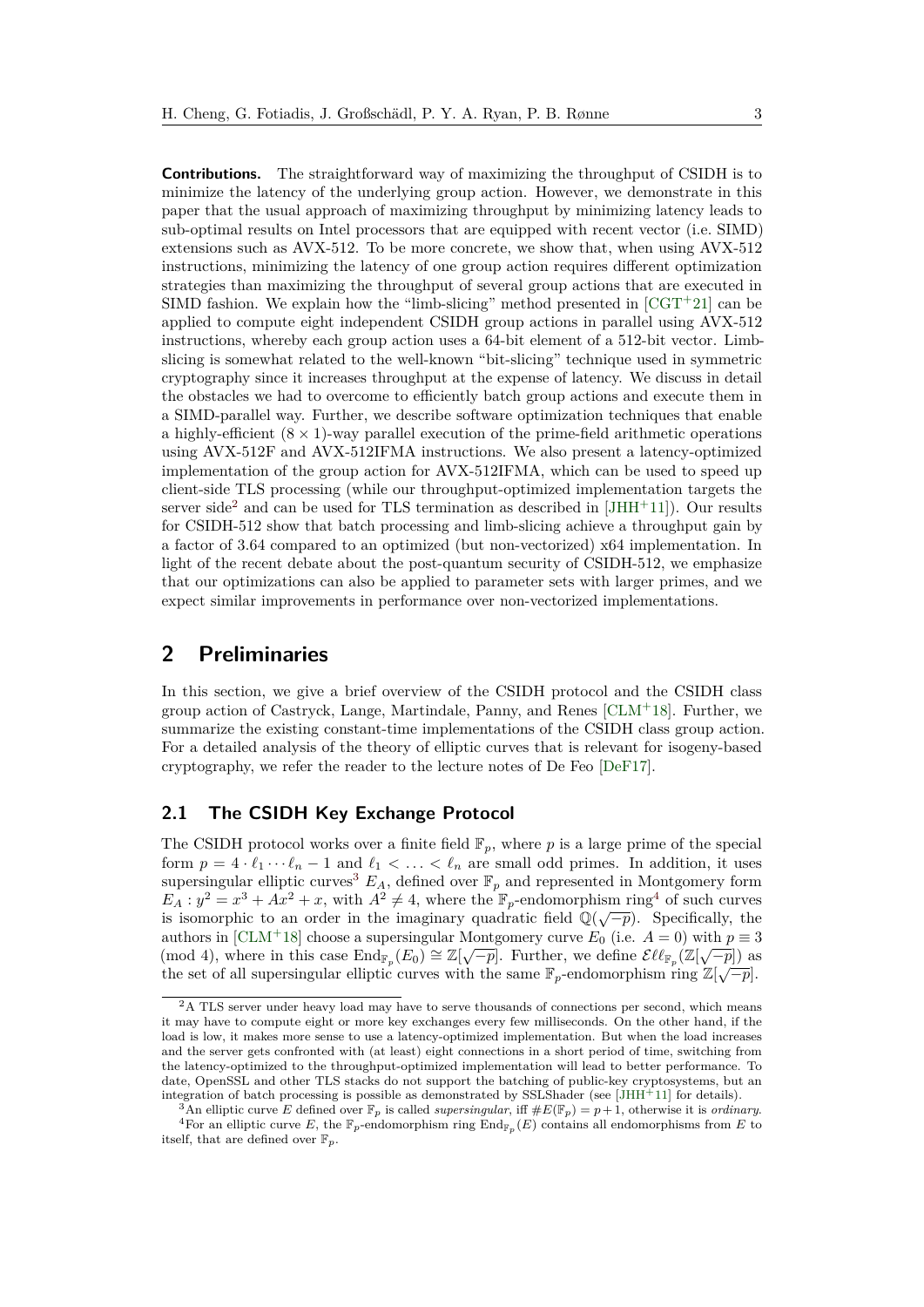**The CSIDH Class Group Action.** The ideal class group  $Cl(\mathbb{Z}[\sqrt{-p}])$  acts freely and transitively on  $\mathcal{E}\ell\ell_{\mathbb{F}_p}(\mathbb{Z}[\sqrt{-p}])$ , via isogenies<sup>[5](#page-3-0)</sup> (Theorem 7 in [\[CLM](#page-24-2)<sup>+</sup>18]). Every principal ideal  $(\ell_i) \subset \mathbb{Z}[\sqrt{-p}]$  splits as a product of prime ideals  $(\ell_i) = i_i \overline{i}_i = \langle \ell_i, \pi - 1 \rangle \langle \ell_i, \pi + 1 \rangle$ , where  $\pi = \sqrt{-p}$  is the Frobenius endomorphism<sup>[6](#page-3-1)</sup> and since  $(\ell_i)$  is principal, we get where  $\pi = \sqrt{-p}$  is the Frobenius endomorphism and since  $(i_i)$  is principal, we get  $\bar{l}_i = l_i^{-1} \in \text{Cl}(\mathbb{Z}[\sqrt{-p}])$ . In CSIDH we are interested in computing the action of an ideal  $a = l_1^{e_1} \cdots l_n^{e_n} \in \text{Cl}(\mathbb{Z}[\sqrt{-p}])$ , where  $e_1, \ldots, e_n$  are small exponents, chosen uniformly from some interval  $[-b, b]$ . This is done by computing in sequence the action of the ideal  $\mathfrak{l}_i$ , if  $e_i \geq 0$ , or  $\mathfrak{l}_i$ , if  $e_i < 0$ , exactly  $|e_i|$  times for every  $i \in \{1, \ldots, n\}$ .

| <b>Algorithm 1:</b> Computing the class group action for CSIDH $\text{[CLM+18]}$                                                                                                                           |  |  |  |  |  |
|------------------------------------------------------------------------------------------------------------------------------------------------------------------------------------------------------------|--|--|--|--|--|
| <b>Input:</b> $A \in \mathbb{F}_n$ and a list of integers $(e_1, \ldots, e_n)$ .                                                                                                                           |  |  |  |  |  |
| <b>Output:</b> $B \in \mathbb{F}_p$ , such that $(\mathfrak{l}_1^{e_1} \cdots \mathfrak{l}_n^{e_n}) \star E_A = E_B$ , where $E_B : y^2 = x^3 + Bx^2 + x$ .                                                |  |  |  |  |  |
| 1 while some $e_i \neq 0$ do                                                                                                                                                                               |  |  |  |  |  |
| Sample a random $x \in \mathbb{F}_n$<br>$\mathbf{2}$                                                                                                                                                       |  |  |  |  |  |
| $s \leftarrow +1$ if $x^3 + Ax^2 + x$ is a square in $\mathbb{F}_p$ , else $s \leftarrow -1$<br>3                                                                                                          |  |  |  |  |  |
| Let $S = \{i \mid e_i \neq 0, \text{sign}(e_i) = \text{sign}(s)\}\$ . If $S = \emptyset$ then start over with a new x.<br>4                                                                                |  |  |  |  |  |
| Let $P = (x:1), q \leftarrow \prod_{i \in S} \ell_i$ and compute $T \leftarrow [(p+1)/q]P$<br>5                                                                                                            |  |  |  |  |  |
| for each $i \in S$ do<br>6                                                                                                                                                                                 |  |  |  |  |  |
| $R \leftarrow [q/\ell_i]T$<br>// $R$ is the kernel generator<br>$\mathbf 7$                                                                                                                                |  |  |  |  |  |
| <b>if</b> $R \neq \infty$ then<br>8                                                                                                                                                                        |  |  |  |  |  |
| 9                                                                                                                                                                                                          |  |  |  |  |  |
| Compute $\phi : E_A \to E_B = \mathfrak{l}_i \star E_A$ with $\ker(\phi) = \langle R \rangle$<br>$A \leftarrow B, T \leftarrow \phi(T), q \leftarrow q/\ell_i, e_i \leftarrow e_i - s$<br>10 <sup>10</sup> |  |  |  |  |  |
|                                                                                                                                                                                                            |  |  |  |  |  |
| 11 return $B$                                                                                                                                                                                              |  |  |  |  |  |

<span id="page-3-2"></span>For the action of the ideal  $\mathfrak{l}_i$  we choose a point  $R \in E(\mathbb{F}_p)$  of order  $\ell_i$  that lies in the kernel of  $\pi - 1$  and compute the isogeny  $\phi_{\mathfrak{l}_i} : E \to E/\langle R \rangle = \mathfrak{l}_i \star E$ , with ker $(\phi_{\mathfrak{l}_i}) = \langle R \rangle$ and  $\deg(\phi_{l_i}) = \ell_i$ . For the action of the ideal  $\bar{l}_i$  we choose a random point  $R \in E(\mathbb{F}_{p^2})$ (i.e. the quadratic twist of *E*), of order  $\ell_i$  in the kernel of  $\pi + 1$ . Note that in this case,  $R = (x, iy)$ , where  $x, y \in \mathbb{F}_p$  and  $i = \sqrt{-1}$ . Then we compute the isogeny  $\phi_{\overline{t}_i} : E \to$  $E/\langle R \rangle = \bar{l}_i \star E$ , with ker $(\phi_{\bar{l}_i}) = \langle R \rangle$  and  $\deg(\phi_{\bar{l}_i}) = \ell_i$ . Both isogenies are computed using the Vélu formulæ [\[Vél71\]](#page-27-0), which require  $O(\ell_i \log p^2)$  bit operations, hence they are efficiently computed for relatively small primes  $\ell_i$ . Iterating each isogeny computation  $|e_i|$  times, depending on the sign of  $e_i$  and composing the resulting isogenies in each step, yields the final codomain curve  $\mathfrak{a} \star E = (\mathfrak{l}_1^{e_1} \cdots \mathfrak{l}_n^{e_n}) \star E$  $\mathfrak{a} \star E = (\mathfrak{l}_1^{e_1} \cdots \mathfrak{l}_n^{e_n}) \star E$  $\mathfrak{a} \star E = (\mathfrak{l}_1^{e_1} \cdots \mathfrak{l}_n^{e_n}) \star E$  (see Algorithm 1 [\[CLM](#page-24-2)<sup>+</sup>18]).

**CSIDH.** The public parameters are the prime  $p = 4 \cdot \ell_1 \cdots \ell_n - 1$ , the starting curve  $E_0: y^2 = x^3 + x$  and a positive integer *b*, such that  $(2b+1) \geq \sqrt[n]{\text{\#Cl}(\mathbb{Z}[\sqrt{-p}])}$  in order to maintain security. Alice's secret key is a list of exponents  $sk_A = (e_1, \ldots, e_n) \in [-b, b]^n$ , while her public key is derived from the action of the ideal  $\mathfrak{l}_1^{e_1} \cdots \mathfrak{l}_n^{e_n}$  on the curve  $E_0$ , using Algorithm [1,](#page-3-2) i.e.  $pk_A = E_A = (\mathfrak{l}_1^{e_1} \cdots \mathfrak{l}_n^{e_n}) \star E_0$ , which is sent to Bob. In the same vein, Bob's secret key is  $sk_B = (d_1, \ldots, d_n) \in [-b, b]^n$ , and his public key  $pk_B = E_B = (\mathfrak{l}_1^{d_1} \cdots \mathfrak{l}_n^{d_n}) \star E_0$ is sent to Alice. For the shared secret, Alice and Bob compute the codomain curves  $k_A = (\mathfrak{l}_1^{e_1} \cdots \mathfrak{l}_n^{e_n}) \star E_B$  and  $k_B = (\mathfrak{l}_1^{d_1} \cdots \mathfrak{l}_n^{d_n}) \star E_A$  respectively, using Algorithm [1.](#page-3-2) The two curves are  $\mathbb{F}_p$ -isomorphic, because they are derived from the action of the ideal  $\mathcal{L}_1^{e_1+d_1} \cdots \mathcal{L}_n^{e_n+d_n}$  on the initial curve  $E_0$ , as a result of the commutativity property of the ideal class group  $Cl(\mathbb{Z}[\sqrt{-p}])$ . Note that the public keys and the shared secret, are elliptic curves in Montgomery form, hence they are represented as a single coefficient in  $\mathbb{F}_p$ .

<span id="page-3-0"></span><sup>&</sup>lt;sup>5</sup>Let  $\infty$ <sub>E</sub> be the point at infinity on *E*. An *isogeny* between two elliptic curves *E* and *E'*, over  $\mathbb{F}_p$ , is a non-constant rational map  $\phi : E \to E'$  with finite kernel, that maps  $\infty_E$  to  $\infty_{E'}$ .

<span id="page-3-1"></span><sup>&</sup>lt;sup>6</sup>The Frobenius endomorphism  $\pi$  maps a point  $P = (x, y)$  on an elliptic curve E to  $(x^p, y^p)$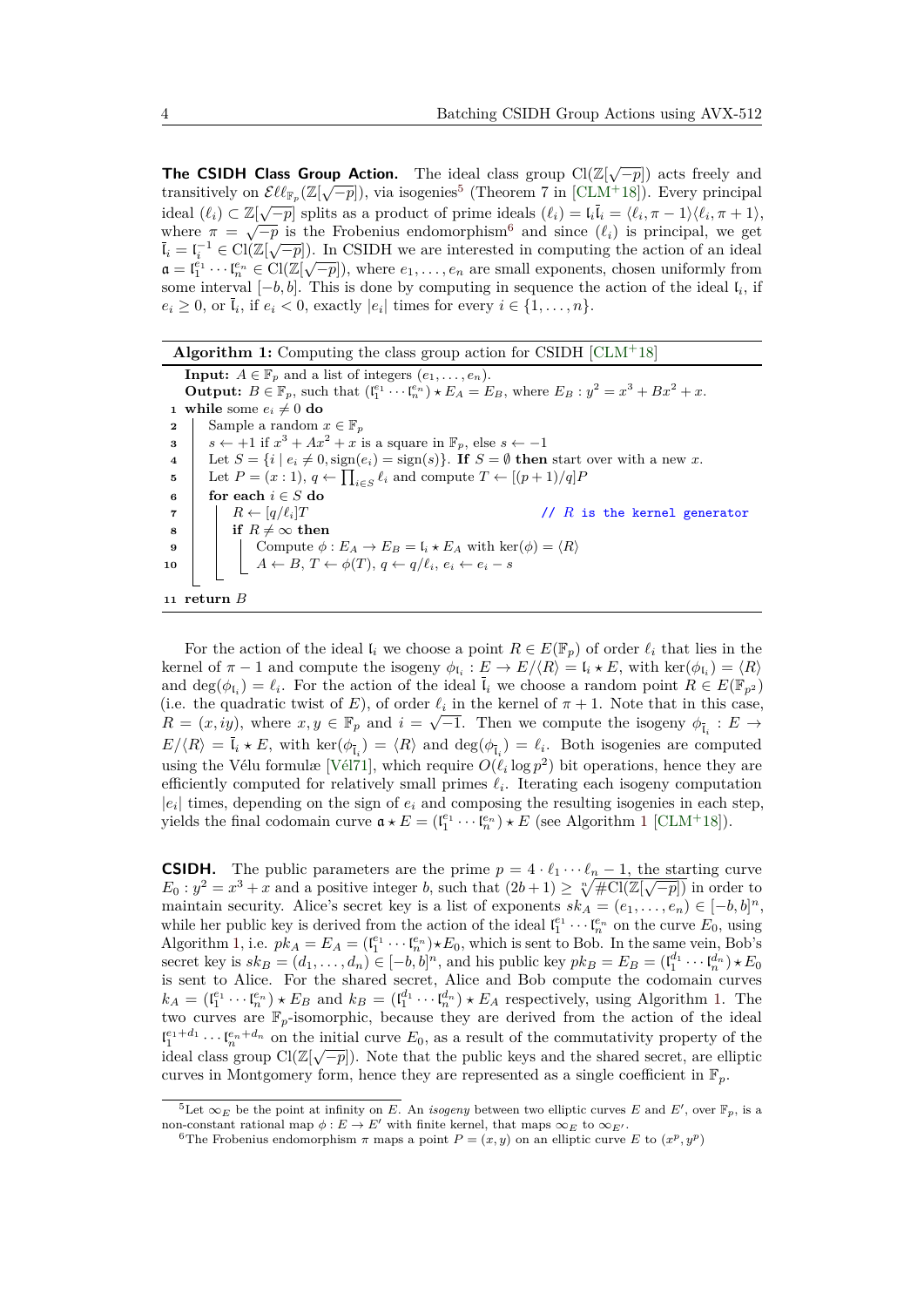CSIDH features an efficient public-key validation process, which corresponds to testing whether the public key is a supersingular Montgomery curve, and it is accomplished with a series of scalar multiplications [\[CLM](#page-24-2)<sup>+</sup>18]. Castryck, Lange, Martindale, Panny, and Renes presented a concrete instantiation for CSIDH. They choose a 511-bit prime  $p = 4 \cdot \ell_1 \cdots \ell_{74} - 1$ , where  $\ell_1, \ldots, \ell_{73}$  are the first odd primes starting from  $\ell_1 = 3$ , and  $\ell_{74} = 587$ . The secret exponents  $(e_1, \ldots, e_{74})$  are sampled from  $[-5, 5]^{74}$  (hence  $b = 5$ ), in which case  $74 \log_2(2 \cdot 5 + 1) \approx 256$ . This instantiation is referred to as CSIDH-512.

**Security of CSIDH.** The security of CSIDH is based on the Group Action Inverse Problem (GAIP). That is, given two supersingular elliptic curves *E* and *E'*, defined over  $\mathbb{F}_p$ , with the same  $\mathbb{F}_p$ -endomorphism ring  $\mathbb{Z}[\sqrt{-p}]$ , to find an ideal  $\mathfrak{a} = \mathfrak{l}_1^{e_1} \cdots \mathfrak{l}_n^{e_n}$  such that  $\mathfrak{a} \star E = E'$ . The best known classical attack for solving GAIP is the meet-in-the-middle attack with fully exponential complexity  $O(\sqrt{N})$ , where  $N = \#\text{Cl}(\mathbb{Z}[\sqrt{-p}]) \approx \sqrt{p}$ . In the quantum setting, Childs, Jao, and Soukharev [\[CJS14\]](#page-24-5) have shown that solving the GAIP problem can be reduced to the abelian hidden-shift problem, for which the subexponential quantum algorithms of Regev [\[Reg04\]](#page-26-3) and Kuperberg [\[Kup05\]](#page-25-4) can be applied, where the latter has complexity  $O(\sqrt{\log p})$  and the quantum space complexity  $O(\log p)$ .

Based on the above, Castryck, Lange, Martindale, Panny, and Renes [\[CLM](#page-24-2)<sup>+</sup>18] conjectured that CSIDH-512 would achieve NIST's post-quantum security level 1 based on the asymptotic complexity of Kuperberg's algorithm [\[Kup05,](#page-25-4) [Kup13\]](#page-25-5). However, the concrete security of CSIDH-512 is under debate since the works of Peikert [\[Pei20\]](#page-26-4), Bonnetain and Schrottenloher [\[BS20\]](#page-23-2), and more recently Chávez-Saab, Chi-Domínguez, Jaques, and Rodríguez-Henríquez [\[CCJR20\]](#page-24-6), estimate that the prime *p* should be significantly larger in order to meet NIST's security level 1. In particular, [\[CCJR20\]](#page-24-6) suggests that *p* should be updated to 4096 bits.

#### <span id="page-4-0"></span>**2.2 Optimization Techniques for Constant-Time CSIDH**

In practice, we require a constant-time implementation of Algorithm [1](#page-3-2) to resist against side-channel attacks. Given a secret exponent list  $(e_1, \ldots, e_n)$  $(e_1, \ldots, e_n)$  $(e_1, \ldots, e_n)$ , Algorithm 1 computes  $|e_1| + \ldots + |e_n|$  isogenies, and thus its execution time fully depends on the secret key. Meyer, Campos, and Reith [\[MCR19\]](#page-26-5) presented three leakage scenarios that appear when implementing Algorithm [1.](#page-3-2) Timing leakage occurs since different secret keys lead to different execution times of evaluating the class group action. Power analysis leaks information on the sign distribution of the secret key since unbalanced, in terms of the sign, secret exponents lead to scalar multiplications with larger scalars. Cache timing attacks are also possible and leak information based on branch conditions or array indices. The authors in  $\text{[CLM}^{+18]}$  $\text{[CLM}^{+18]}$  $\text{[CLM}^{+18]}$  argued that a constant-time implementation can be obtained when adding certain "dummy" operations, which will not be considered nor affect the final output of the group action. The first constant-time implementations of Algorithm [1](#page-3-2) are due to Bernstein, Lange, Martindale, Panny [\[BLMP19\]](#page-23-3) and Jalali, Azarderakhsh, Kermani, Jao [\[JAKJ19\]](#page-25-6), which add a large amount of dummy operations and have a probability of failure in the class group action computation.

**Meyer, Campos, and Reith.** A constant-time implementation of the CSIDH class group action with significant optimizations is presented in [\[MCR19\]](#page-26-5), and it is known as the "MCR-style". The algorithm uses only positive secret exponents  $e_i$ , each sampled from its own space  $[0, b_i]$  where all  $b_i$  are chosen such that security is maintained. This mitigates power attacks, while the different intervals allow to reduce the number of large degree isogenies. Meyer et al. use dummy isogenies so that the same number of isogenies is computed in each class group action. For each *i* their algorithm computes *e<sup>i</sup>* "real" and  $b_i - e_i$  "dummy"  $\ell_i$ -isogenies. Further, they use the Elligator 2 map [\[BHKL13\]](#page-23-4) for sampling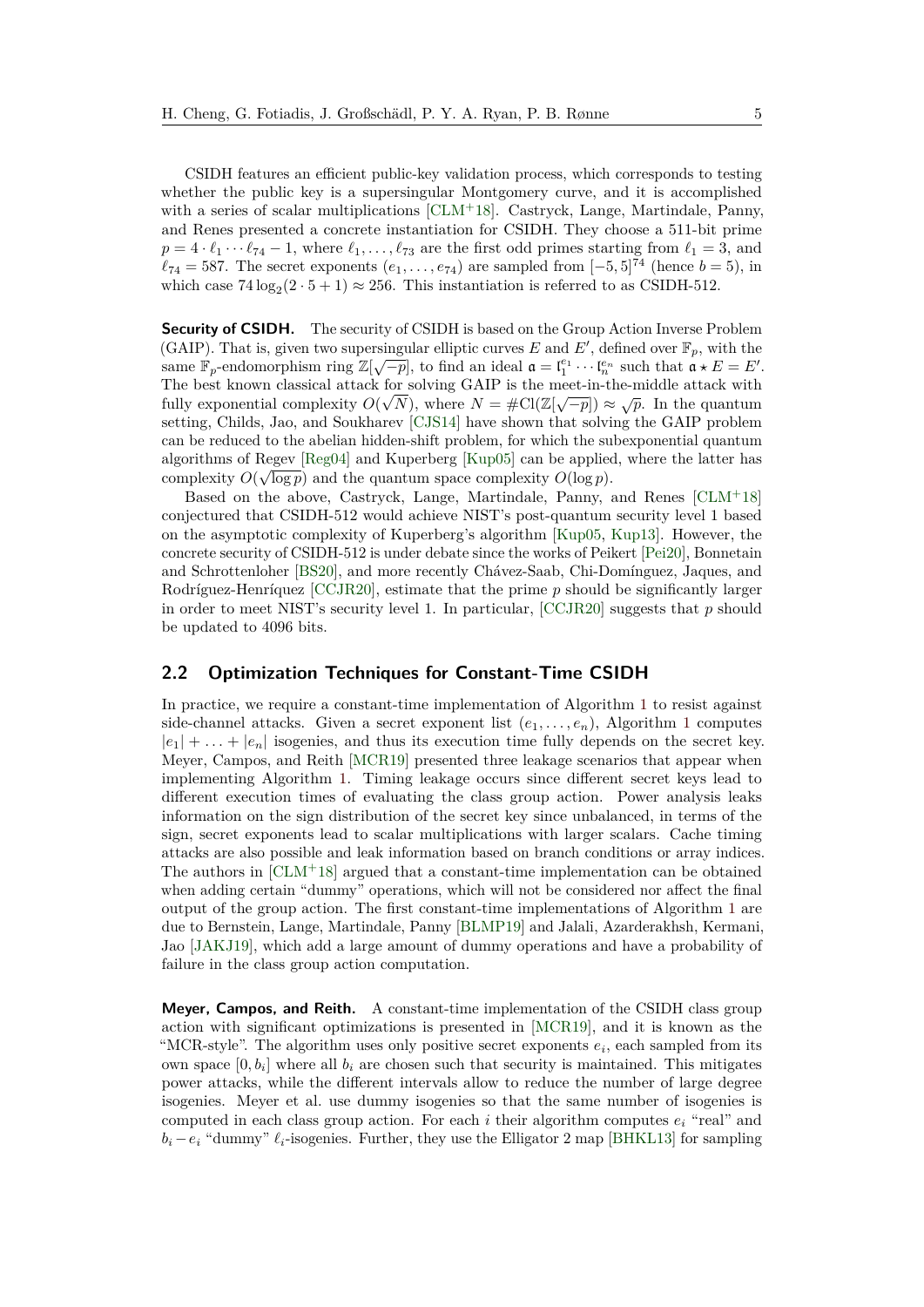points on the curve. As observed in [\[MR18\]](#page-26-6), they compute the class group action in descending order in terms of the primes  $\ell_i$ , which results in a speedup over the ascending order. The most significant optimization is the SIMBA- $m$ - $\mu$  technique, where the idea is to partition the indices  $\{1, \ldots, n\}$  into *m* disjoint subsets and evaluate the group action on each subset individually, which results in smaller scalars in step 7 of Algorithm [1.](#page-3-2) However, this should be done for a specific number of rounds *µ*, and the subsets should be merged back after this threshold. The authors argue that finding optimal values for  $m$  and  $\mu$ , as well as for the upper bounds  $b_i$  is a hard task. They present various choices, based on the CSIDH-512 instance, where the best example is SIMBA-5-11.

**Onuki, Aikawa, Yamazaki, and Takagi.** In [\[OAYT19\]](#page-26-7) the authors present a constanttime implementation of Algorithm [1,](#page-3-2) known as the "OAYT-style", that improves on the MCR-style by 29.03%. In their algorithm each  $e_i$  is also sampled from its own space, but in contrast to the MCR-style, each  $e_i$  is allowed to be negative as well. The algorithm mitigates timing attacks by keeping track of two points  $P_0 \in E[\pi - 1]$  and  $P_1 \in E[\pi + 1]$ and picking the appropriate point, depending on the sign of *e<sup>i</sup>* , in order to create the kernel generator. Both points  $P_0$  and  $P_1$  are mapped through the isogeny, and the point not used to derive the kernel is multiplied by  $\ell_i$ . The algorithm also uses the Elligator 2 map for generating points on the curve and dummy isogenies as in the MCR-style.

**Cervantes-Vázquez, Chenu, Chi-Domínguez, De Feo, Rodríguez-Henríquez, and Smith.** The work in  $[CCC+19]$  $[CCC+19]$  provides significant improvements on both the MCR- and OAYTstyle algorithms. The authors present efficient formulas in the twisted Edwards model for performing isogeny computations, isogeny evaluations and curve operations (point addition/doubling). They also use differential addition chains which provide a 25% improvement compared to the classical Montgomery ladder, for computing scalar multiplications. Besides the optimizations for the MCR- and OAYT-style algorithms, the authors present a constant-time implementation that excludes the dummy operations, known as "dummyfree-style". Although this is less efficient compared to the MCR- and OAYT-style, it is resistant against fault-injection attacks, i.e. stronger attackers who can interfere in computations and determine whether a modification happened on a "real" or a "dummy" isogeny. Their optimized OAYT-style with SIMBA-3-8 is 39% faster than the MCR-style presented in [\[MCR19\]](#page-26-5), and their dummy-free-style group action is two times slower compared to their OAYT-style implementation.

**Optimal Strategies.** In [\[HLKA20\]](#page-25-2), Hutchinson, LeGrow, Koziel, and Azarderakhsh further studied problems of choosing the optimal bounds  $b_i$  for sampling secret exponents, the optimal ordering of primes  $\ell_i$ , and the optimal partition  $m$  for SIMBA technique. Such selections are referred to as *optimal strategies*. Their optimal strategies offer 5.06% improvement for the OAYT-style implementation in  $[CCC<sup>+</sup>19]$  $[CCC<sup>+</sup>19]$ . In  $[CR20]$ , Chi-Domínguez and Rodríguez-Henríquez generalized the computational strategies that are used in the SIKE implementation  $[JAC^+20]$  $[JAC^+20]$  for the case of CSIDH. Their new algorithms do not rely on the SIMBA approach and provide an improvement of 12.09%, 3.36%, and 10.58% compared to the MCR-, OAYT-, and dummy-free-style implementations of  $[CCC<sup>+19</sup>]$  $[CCC<sup>+19</sup>]$ , respectively. The OAYT-style algorithm of [\[HLKA20\]](#page-25-2), the MCR- and dummy-free-style algorithms of [\[CR20\]](#page-24-7) are to date the most efficient constant-time implementations of CSIDH in the literature. These algorithms are further optimized by Adj, Chi-Domínguez, and Rodríguez-Henríquez [\[ACR20\]](#page-23-6) when applying certain tricks that reduce the computational cost of new Vélu formulæ of [\[BDLS20\]](#page-23-7).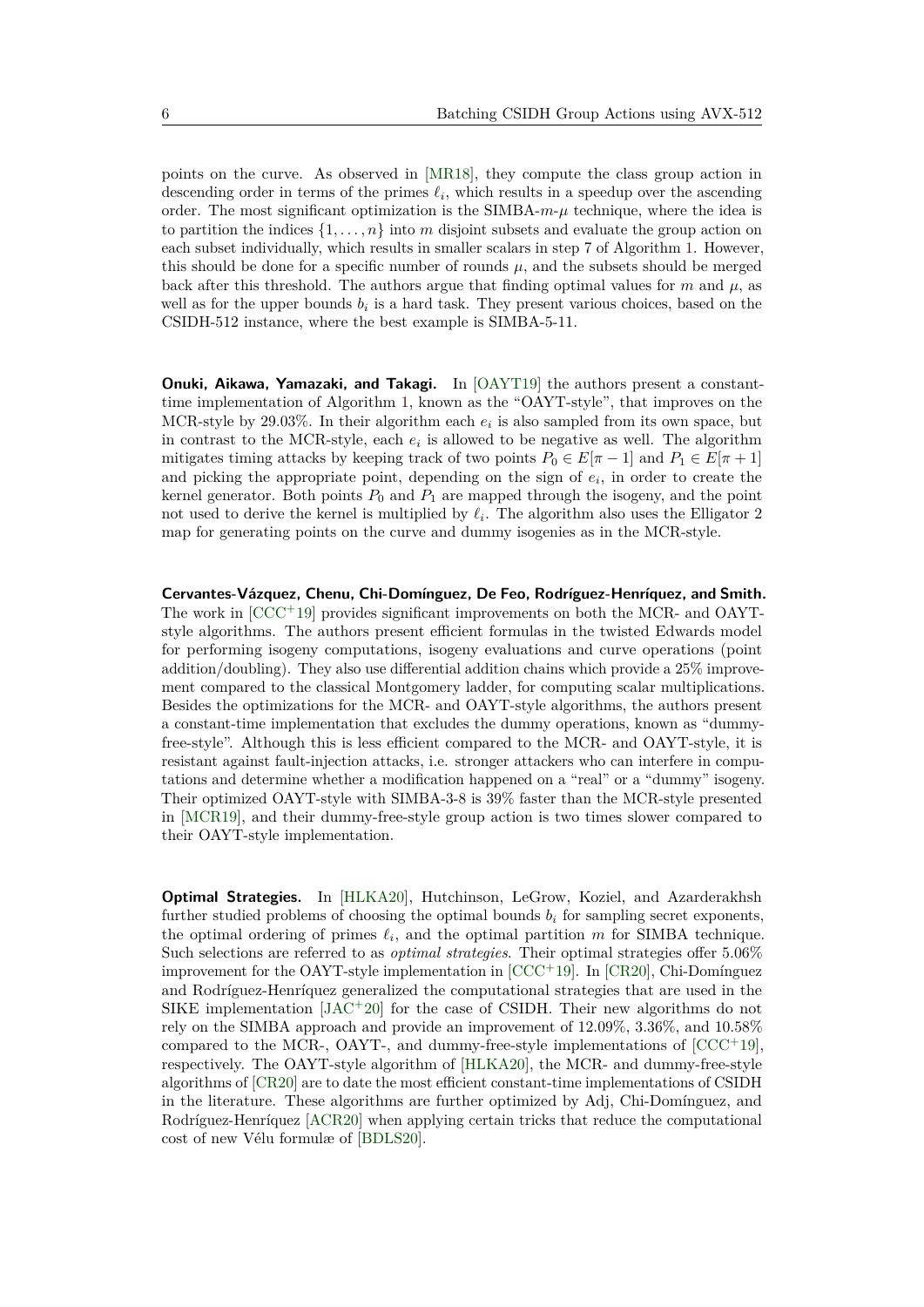### **2.3 AVX-512**

AVX-512 is the latest incarnation of Intel Advanced Vector eXtension (AVX), which augments the execution environment of x64 by 32 registers of a length of 512 bits and various new instructions. AVX-512 contains multiple extensions, but a specific processor may support some but not all of them. From another perspective, all processors equipped with AVX-512 support the core extension named AVX-512 Foundation (AVX-512F).

**AVX-512IFMA.** Among the extensions of AVX-512, AVX-512IFMA (Integer Fused Multiply-Add), or simply IFMA, is very attractive for the public key cryptosystems whose underlying arithmetic is the large integer arithmetic, including isogeny-based cryptosystems. IFMA was first supported with Intel Cannon Lake and continued to be equipped in its successors such as Ice Lake and Tiger Lake processors. Intel described IFMA in [\[Int18\]](#page-25-7) as "two new instructions for big number multiplication for acceleration of RSA vectorized SW and other Crypto algorithms (Public key) performance". Specifically, IFMA introduced two novel instructions vpmadd52luq and vpmadd52huq. An IFMA instruction first multiplies packed unsigned 52-bit integers in each 64-bit lane of two registers to produce a 104-bit intermediate product. It then adds either the low or the high 52-bit from the product with corresponding packed unsigned 64-bit integer (from the third register), and stores the final results in a destination register. Compared to vpmuludq or vpmuldq instruction in AVX-512F, IFMA not only offers wider multiplier (52-bit in IFMA vs 32-bit in AVX-512F) but also fuses the multiplication and the addition in a single instruction.

**Target Platform.** In this work, we target the Intel Ice Lake processor which supports IFMA extension. The specific processor we used in our experiments is Intel Core i3-1005G1 CPU clocked at 1*.*2 GHz.

**Relevant Instructions.** Table [1](#page-6-0) lists the most relevant AVX-512 instructions used in this work, along with their latency and throughput data<sup>[7](#page-6-1)</sup> on the Ice Lake processor which we obtained from Intel official document [\[Int20\]](#page-25-8); the throughput data is shown in Clock Per Instructions (CPI) ratio [\[Int18\]](#page-25-7); the instruction mnemonic is used to describe algorithms in this paper.

| Type        | Mnemonic                            | Instruction                                   | Latency | <b>CPI</b> |
|-------------|-------------------------------------|-----------------------------------------------|---------|------------|
| Arithmetic  | ADD/SUB<br>MUL.                     | vpaddq/vpsubq<br>vpmuludq                     |         | 0.5        |
| Logic       | SHL/SHR<br>AND                      | vpsllq/vpsrlq<br>vpandd                       |         | 0.5        |
| Permutation | PERM<br><b>BCAST</b><br><b>ZERO</b> | vpermq<br>vpbroadcastq<br>vpxorq <sup>t</sup> | 3<br>3  | 0.5        |
| IFMA        | MACLO<br>MACHI                      | vpmadd521uq<br>vpmadd52huq                    | 4<br>4  |            |

<span id="page-6-0"></span>**Table 1:** The latency (in clock cycles) and throughput (CPI) of relevant AVX-512 instructions on Intel Ice Lake processor.

† XOR a ZMM register with itself to set it to zero.

<span id="page-6-1"></span><sup>7</sup>Here we consider the case that these instructions work on 512-bit ZMM registers not 128-bit XMM or 256-bit YMM registers. The instruction CPI of the latter case is lower since Port 1 can handle AVX-512 instructions working on XMM or YMM but on ZMM registers (see [\[Int18,](#page-25-7) Figure 2-1]).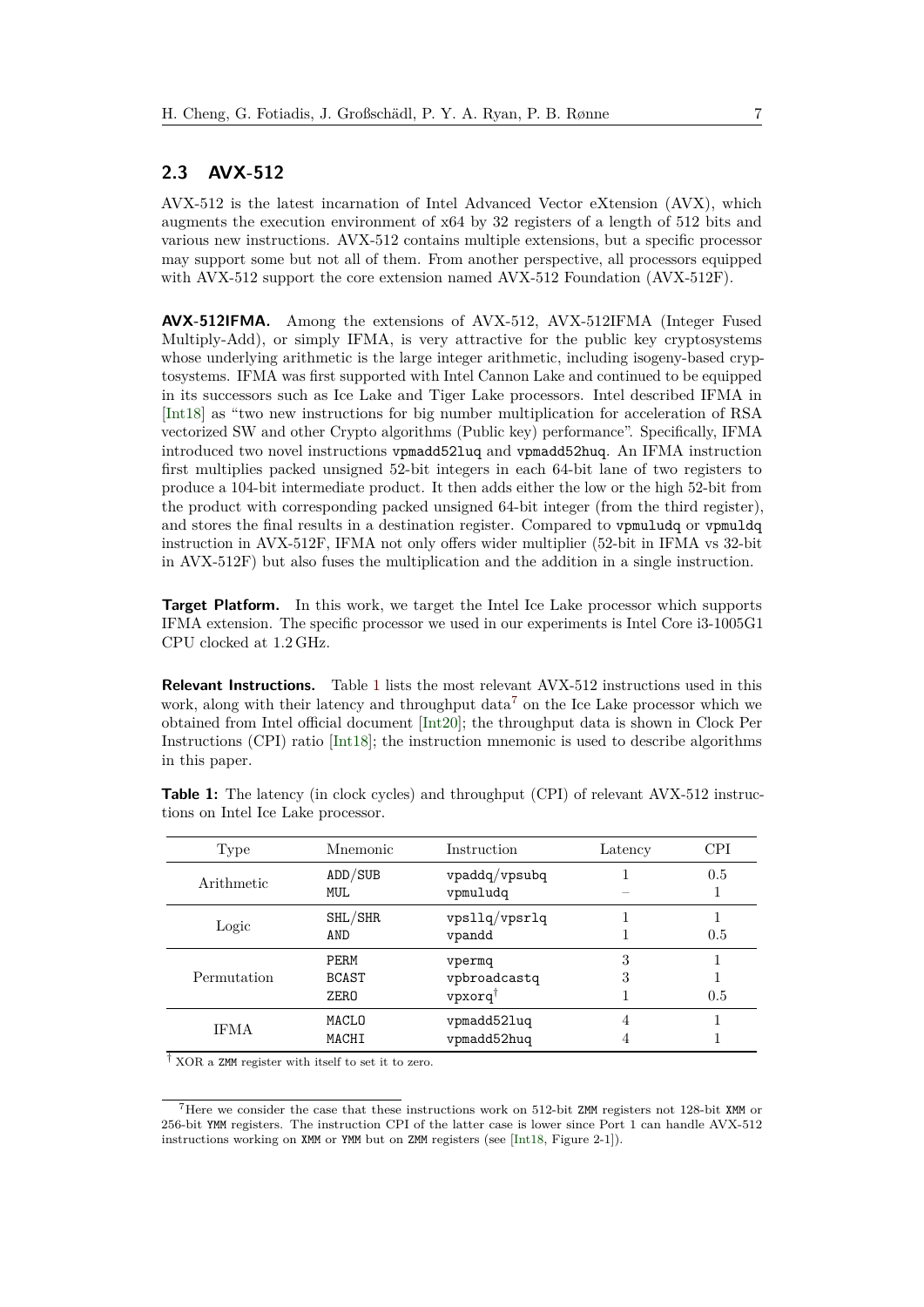# **3 Methods for Batching CSIDH Group Actions**

Recall from Section [2.2](#page-4-0) that the to-date fastest constant-time CSIDH implementations are the two OAYT-style variants of [\[HLKA20\]](#page-25-2) and [\[CR20\]](#page-24-7). According to our measurements of their group action evaluation (see Table [3\)](#page-20-0), the former is 1% faster than the latter. The optimization techniques used in both variants improve the OAYT-style implementation of  $[CCC+19]$  $[CCC+19]$  by 5%, and they are all considered in terms of x64 implementation. When the same optimization techniques are applied to AVX-512 software, the resulting effects may be different. In this work we focus on batching the OAYT-style implementation of  $[CCC<sup>+</sup>19]$  $[CCC<sup>+</sup>19]$ . However, we argue that the optimization techniques of  $[HLKA20, CR20]$  $[HLKA20, CR20]$  $[HLKA20, CR20]$  as well as [\[ACR20\]](#page-23-6) can also be applied in our batched implementation.

The OAYT-style class group action algorithm of  $[CCC<sup>+</sup>19]$  $[CCC<sup>+</sup>19]$  is described in Algorithm [2,](#page-8-0) which was originally presented in [\[OAYT19\]](#page-26-7). Algorithm [2](#page-8-0) takes advantage of the SIMBA $m-\mu$  technique [\[MCR19\]](#page-26-5), in which the set of indices  $S = \{1, \ldots, n\}$  is partitioned into *m* subsets  $S_1, ..., S_m$ , where  $S_j = \{j, m + j, 2m + j, ...\}$  for each  $j \in \{1, ..., m\}$ . For the CSIDH-512 instantiation, the best choices according to  $[OAYT19]$  are  $m = 3$  and  $\mu = 8$ . In this case, Algorithm [2](#page-8-0) computes 404 "real" and "dummy" isogenies (i.e. the variable  $t_{\text{max}} = \sum_{i=1}^{n} b_i = 404$ , see [A](#page-27-1)ppendix A for the bound vector *b* and the ordering of the small primes  $\ell$ ). Following [\[CCC](#page-23-5)<sup>+</sup>19], we define the constant-time equality test and constant-time conditional swap functions isequal and cswap, respectively, as:

$$
\mathtt{isequal}(x,y) = \left\{ \begin{array}{ll} 1, & \text{if} \quad x = y \\ 0, & \text{if} \quad x \neq y \end{array} \right. \right. \quad \mathtt{cswap}(x,y,a) = \left\{ \begin{array}{ll} x \leftrightarrow y, & \text{if} \quad a = 1 \\ x \leftrightarrow y, & \text{if} \quad a = 0 \end{array} \right.
$$

Further, we consider a constant-time function  $\text{sign}(x)$ , which returns 0 if  $x < 0$  while returns 1 if  $x \geq 0$ . More details on Algorithm [2](#page-8-0) are given in [\[OAYT19,](#page-26-7) [CCC](#page-23-5)<sup>+</sup>19].

#### <span id="page-7-0"></span>**3.1 Obstacles to Batching CSIDH Group Actions**

We conceive our batched software where eight CSIDH group action instances in the fashion of Algorithm [2](#page-8-0) are to be computed simultaneously by AVX-512 instructions. Besides, each instance is computed in 64-bit lane, and instances are independent of each other. Since AVX-512 is in the paradigm of *Single Instruction Multiple Data*, from another perspective, this requires that the same instruction must be executed at the same time in eight instances. In other words, each of the eight instances in the execution of our batched software must process *the same instruction sequence* or, we say, *the same operation sequence* at a higher layer. This is a crucial requirement, in addition to having a constant-time implementation which is already accomplished by Algorithm [2.](#page-8-0) The sequence of operations in Algorithm [2,](#page-8-0) relies on specific conditional statements, which are (indirectly) affected by the value of the random curve points generated internally at line 7 to 8.

Specifically, a closer look at Algorithm [2](#page-8-0) reveals that the sequence of operations (and instructions) that are carried out depends on whether the kernel generator *R* at line 13 is infinity or not. If  $R \neq \infty$ , the algorithm computes either a "real" or a "dummy" isogeny (depending on whether  $e_i$  is non-zero or not) in the "if"-branch, whereas it performs a scalar multiplication in the "else"-branch if  $R = \infty$ . In the scenario of eight parallel class group actions that we are considering, this is *problematic*, and especially, it is very likely that at some iterations the point *R* will be infinity at least in one of the parallel instances. In particular, the probability for a point of order  $\ell_i$  to be infinity is  $1/\ell_i$ , which is considerably high when  $\ell_i$  is small (e.g.  $3, 5, 7, \ldots$  in CSIDH). This will cause a *mismatch* between the simultaneous instances and will affect other variables as well, such as the update of  $b_i'$ and the isogeny counter  $t_{\text{isop}}$  at line 21, leading to different instruction sequences for the different instances.

Clearly, in order to obtain a constant-time batched software where eight running instances follow the same instruction sequence, we need to mitigate the mismatch caused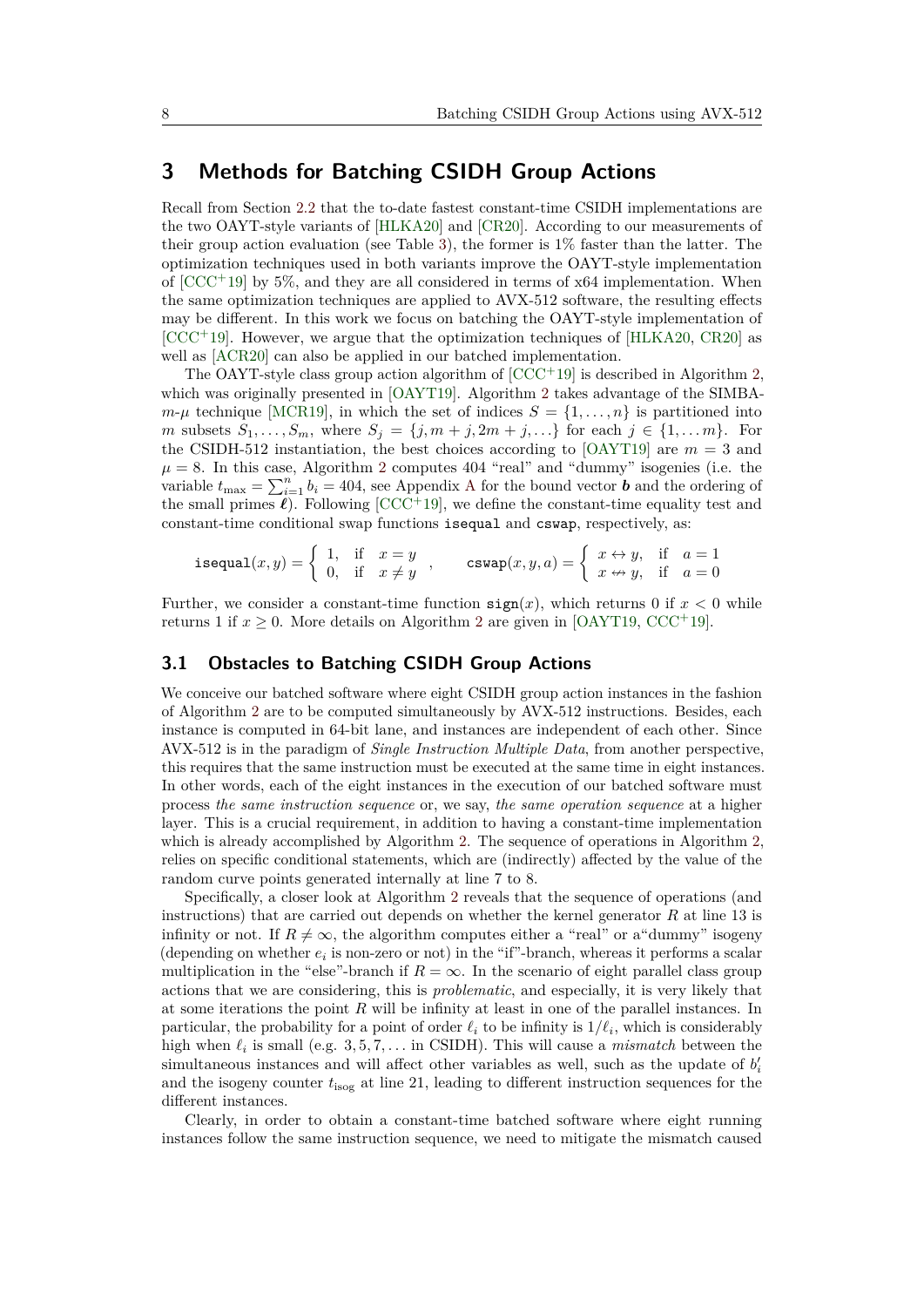**Algorithm 2:** The OAYT-style algorithm with SIMBA-*m*-*µ* for computing the CSIDH group action.

**Input:**  $A \in \mathbb{F}_p$ , bound  $\boldsymbol{b} = (b_1, \ldots, b_n)$ , exponents  $\boldsymbol{e} = (e_1, \ldots, e_n)$  where  $e_i \in [-b_i, b_i]$ . **Output:**  $B \in \mathbb{F}_p$ , such that  $(\mathfrak{l}_1^{e_1} \cdots \mathfrak{l}_n^{e_n}) \star E_A = E_B$ , where  $E_B : y^2 = x^3 + Bx^2 + x$ .  $\mathbf{1} \left( e'_1, \ldots, e'_n \right) \leftarrow (e_1, \ldots, e_n), \, (b'_1, \ldots, b'_n) \leftarrow (b_1, \ldots, b_n)$ **2**  $E_B \leftarrow E_A$ ,  $t_{\text{max}} \leftarrow \sum_{i=1}^n b_i$ ,  $t_{\text{isog}} \leftarrow 0$ ,  $r \leftarrow 0$ ,  $j \leftarrow 0$ **3 while**  $t_{\text{isog}} < t_{\text{max}}$  **do 4**  $j \leftarrow (j \mod m) + 1$  // Subset index  $\mathbf{5}$  **if**  $r = \mu \cdot m$  then **6**  $\begin{array}{c} | & | & S_1 \leftarrow \{i \mid b_i \neq 0\}, j \leftarrow 1, m \leftarrow 1 \end{array}$  // Merge subsets  $\tau$   $u \leftarrow \texttt{random}(\{2,\ldots,(p-1)/2\}),\, q \leftarrow \prod_{i \in S_j} \ell_i$ **8**  $(P_0, P_1) \leftarrow \text{Elligator}(E_B, u)$  //  $P_0 \in E[\pi - 1]$  and  $P_1 \in E[\pi + 1]$ **9**  $\left[ (T_0, T_1) \leftarrow \left( \left[ (p+1)/q \right] P_0, \left[ (p+1)/q \right] P_1 \right) \right]$ **10 for each**  $i \in S_j$  **do**  $\begin{array}{|c|c|c|c|c|}\n\hline\n11 & | & s \leftarrow \mathtt{sign}(e'_i)\n\end{array}$ 12 cswap $(T_0, T_1, 1-s)$ **13 a**  $R \leftarrow [q/\ell_i]T_0$  // *R* is the kernel generator **14 if**  $R \neq \infty$  **then**  $\begin{array}{|c|c|c|c|}\hline \textbf{15} & w \leftarrow 1-\texttt{isequal}(e'_i,0) \hline \end{array}$ **16** Compute isogeny  $\phi$  :  $E_B \rightarrow E_C = \mathfrak{l}_i \star E_B$  s.t. ker $(\phi) = \langle R \rangle$ **17 T**<sub>1</sub> ←  $[\ell_i]T_1$ **18**  $(T_2, T_3) \leftarrow (\phi(T_0), \phi(T_1))$ **19 T**<sub>0</sub> ←  $[\ell_i]T_0$ **20 cswap** $(T_0, T_2, w)$ , cswap $(T_1, T_3, w)$ , cswap $(B, C, w)$ **<sup>21</sup>** *e*  $b'_i$  ←  $e'_i$  +  $(-1)^s \cdot w$ ,  $b'_i$  ←  $b'_i$  − 1,  $t_{\text{isog}}$  ←  $t_{\text{isog}}$  + 1 **<sup>22</sup> else 23 T**<sub>1</sub> ←  $[\ell_i]T_1$ **24** cswap $(T_0, T_1, 1 - s), q \leftarrow q/\ell_i$  $\mathbf{25}$   $\mathbf{i} \mathbf{f}$   $b_i' = 0$  then **26** Remove *i* from  $S_i$ **27**  $r \leftarrow r+1$ **<sup>28</sup> return** *B*

<span id="page-8-0"></span>by the infinity check at line 14. We explore three methodologies that achieve a batchingfriendly CSIDH group action and deal with this specific if-else statement. In our first method, the idea is to rewrite Algorithm [2](#page-8-0) so that this if-else clause is no longer needed. This requires the computation of additional dummy isogenies in the case where the kernel point is infinity, and hence we refer to this method as *extra-dummy* (Section [3.2\)](#page-9-0). In the second method, we still keep this if-else statement but we force all eight instances to always agree on the same branch. That is, if at least one kernel point in the eight instances is the point at infinity, then all instances will enter the "else"-branch at line 22. We refer to this methodology as *extra-infinity* method (Section [3.3\)](#page-11-0). The third idea is based on the combination of the extra-dummy and extra-infinity methods, therefore we call it the *combined* method (Section [3.4\)](#page-12-0).

**Hybrid Mode.** Notably, all of our three methods are constructed in a *hybrid mode* which significantly improves the performance of the batched CSIDH implementation. In the context of this paper, hybrid mode means that the entire batched software is composed of two different types of class group action implementations, namely the *batched component* and the *unbatched component*. The batched component is an *incomplete* implementation that performs eight class group action evaluations simultaneously. The unbatched component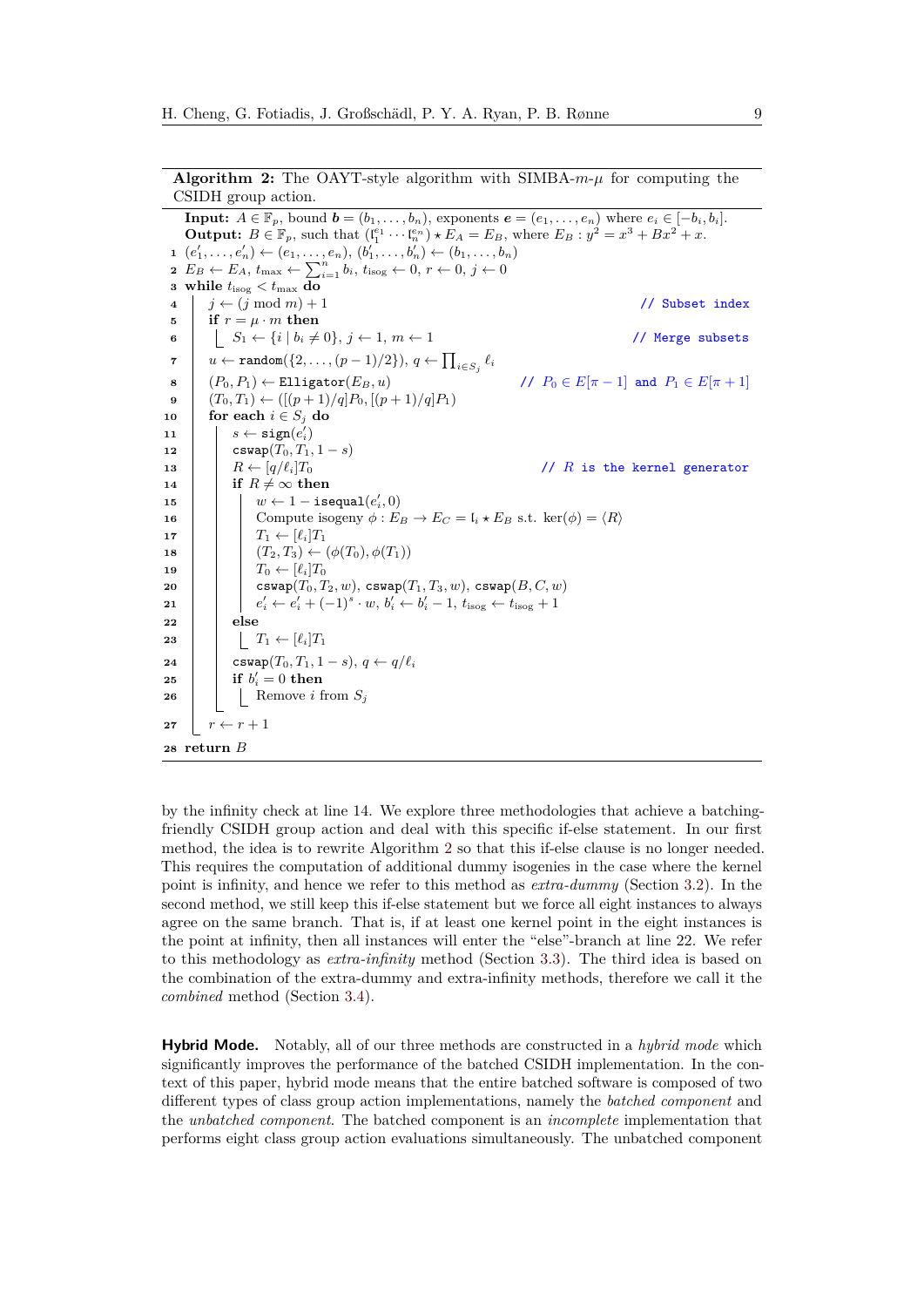is a latency-optimized implementation accelerating a single class group action evaluation (such as the implementation of Algorithm [2,](#page-8-0) presented in  $[CCC+19]$  $[CCC+19]$ ). The key idea in the three methods is to first take advantage of the batched component to compute the main bulk of the CSIDH group action (including almost all isogeny computations) for all instances, and then use eight times in sequence the unbatched component to handle the remaining computations needed in each instance.

The three methods are based on the OAYT-style implementation of Algorithm [2](#page-8-0) with SIMBA- $m$ - $\mu$ . However, in Section [3.5,](#page-13-0) we show that all three methods can also be applied to batch the dummy-free-style algorithm of  $[CCC<sup>+</sup>19]$  $[CCC<sup>+</sup>19]$ , which is considered to be secure against fault-injection attacks.

### <span id="page-9-0"></span>**3.2 Extra-Dummy Method**

Our first batching method initially aims at making Algorithm [2](#page-8-0) independent of all inputs as well as *all randomness*. In brief, we remove the if-else clause (line 14 and line 22) that checks whether *R* is infinity, at a cost of *extra* dummy isogeny computations. This idea was first presented in [\[BLMP19\]](#page-23-3) and also adopted in [\[JAKJ19\]](#page-25-6) for a constant-time CSIDH implementation on 64-bit ARM processors. For both implementations there exists a probability of failure in computing the correct codomain curve, and a large number of dummy isogeny computations are required to make this probability negligible (e.g.  $2^{-32}$ ).

In detail, according to  $[CCC^+19]$  $[CCC^+19]$ , given a point  $P = (Y : T)$  represented in twisted Edwards YT-coordinates<sup>[8](#page-9-1)</sup>, we define a constant-time function for checking whether the point *P* is infinity as:

$$
\text{isinfinity}(P) = \left\{ \begin{array}{ll} 1, & \text{if} \quad Y = T \Leftrightarrow P = \infty \\ 0, & \text{if} \quad Y \neq T \Leftrightarrow P \neq \infty \end{array} \right.
$$

This time we compute a "real" isogeny from the kernel point *R*, if  $R \neq \infty$  and  $e'_i \neq 0$ ; whereas we compute a "dummy" isogeny if either  $R = \infty$  or  $e'_i = 0$ . Similarly, these dummy isogenies will not be considered in the final result, but they will cause the counter  $t_{\text{isog}}$  to increment. Consequently, there is a possibility that for some indices  $i$ , the number of the computed "dummy" isogenies exceeds the value  $b_i - |e_i|$  in which case we lose "real" isogenies that should be computed. This implies that although the algorithm will terminate, the resulting codomain curve will be incorrect since it will not correspond to the secret exponents  $(e_1, \ldots, e_n)$ . This probability of failure can be reduced by fixing the number of dummy isogenies to be computed, as done in [\[BLMP19,](#page-23-3) [JAKJ19\]](#page-25-6). In other words, except for the dummy isogenies originally needed by Algorithm [2](#page-8-0) to make the group action independent of the secret exponents (we call them *initial dummy isogenies*), we import extra dummy isogenies to make the group action independent of the randomness (we call them *extra dummy isogenies*). The modified group action has now the same operation sequence in each execution, which meets the requirement for batching. However, according to our calculation, it requires to import more than  $\sum_{i=1}^{n} b_i$  extra dummy isogenies to make the failure probability below  $2^{-32}$ . Hence, this idea needs to compute more than two times the number of isogenies needed in Algorithm [2,](#page-8-0) which significantly reduces the efficiency of the algorithm, while the probability of failure still exists.

Based on the above discussion, we are looking for a way to drastically reduce the number of extra dummy isogenies and eliminate the probability of failure, but meanwhile retain this batching-friendly fashion of group action. This can be done using the hybrid mode. As introduced in the previous subsection, the hybrid mode consists of the batched component and the unbatched component. In the batched component, we still compute  $\sum_{i=1}^{n}$  *b*<sub>*i*</sub> ("real" and "dummy") isogenies, where in this case, dummy isogenies appear

<span id="page-9-1"></span><sup>8</sup>A point *P* on a projective twisted Edwards curve in *Y T*-coordinate representation is expressed as  $P = (Y : T)$ , where  $Y/T$  is the affine *y*-coordinate of the point *P*.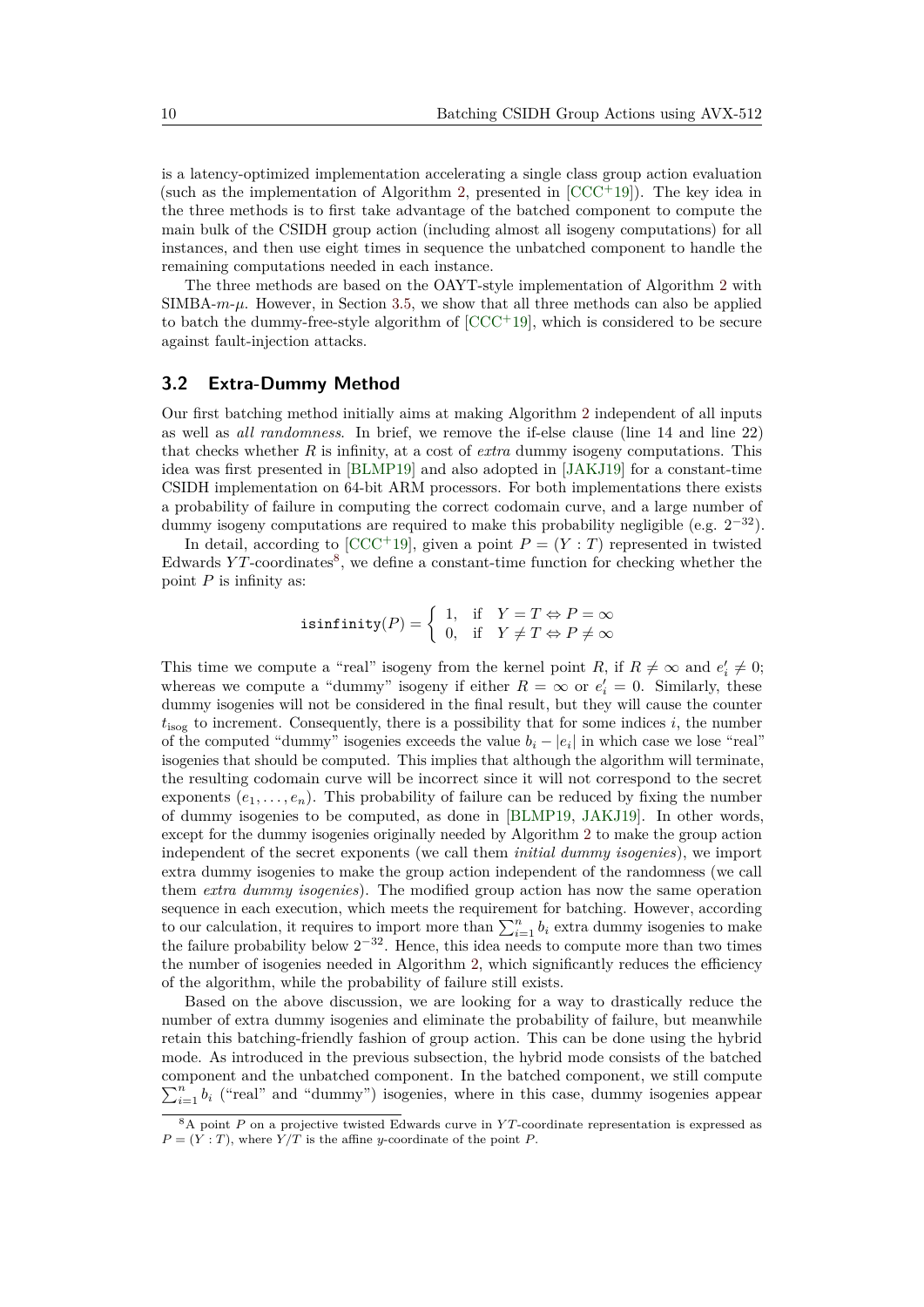**Algorithm 3:** The batched component of our extra-dummy method for OAYT-style group action evaluation.

**Input:**  $A \in \mathbb{F}_p$ , bound  $\boldsymbol{b} = (b_1, \ldots, b_n)$ , exponents  $\boldsymbol{e} = (e_1, \ldots, e_n)$  where  $e_i \in [-b_i, b_i]$ . **Output:**  $\hat{B} \in \mathbb{F}_p$ , the lists  $(\hat{b}_1, \ldots, \hat{b}_n)$  and  $(e'_1, \ldots, e'_n)$ .  $1\;\; (e'_1,\ldots,e'_n) \leftarrow (e_1,\ldots,e_n),\; (b'_1,\ldots,b'_n) \leftarrow (b_1,\ldots,b_n),\; (\hat{b}_1,\ldots,\hat{b}_n) \leftarrow (b_1,\ldots,b_n)$   $E_{\hat{B}} \leftarrow E_A$ ,  $t_{\text{max}} \leftarrow \sum_{i=1}^n b_i$ ,  $t_{\text{isog}} \leftarrow 0$ ,  $r \leftarrow 0$ ,  $j \leftarrow 0$  **while**  $t_{\text{isog}} < t_{\text{max}}$  **do**   $j \leftarrow (j \mod m) + 1$  // Subset index  $\mathbf{5}$  **if**  $r = \mu \cdot m$  then  $\begin{array}{c} | & | & S_1 \leftarrow \{i \mid b_i \neq 0\}, j \leftarrow 1, m \leftarrow 1 \end{array}$  // Merge subsets  $\tau$   $u \leftarrow \texttt{random}(\{2,\ldots,(p-1)/2\}),\, q \leftarrow \prod_{i \in S_j} \ell_i$   $(P_0, P_1) \leftarrow \text{Elligator}(E_{\hat{B}}, u)$  //  $P_0 \in E[\pi - 1]$  and  $P_1 \in E[\pi + 1]$   $\left[ (T_0, T_1) \leftarrow \left( \left[ (p+1)/q \right] P_0, \left[ (p+1)/q \right] P_1 \right) \right]$ **for each**  $i \in S_j$  **do**  $\begin{array}{|c|c|c|c|c|}\n\hline\n11 & | & s \leftarrow \mathtt{sign}(e'_i)\n\end{array}$ 12 cswap $(T_0, T_1, 1-s)$  **a**  $R \leftarrow [q/\ell_i]T_0$  // *R* is the kernel generator **f** ← 1 – isinfinity(*R*)  $w \leftarrow 1 - \texttt{isequal}(e'_i, 0)$  Compute isogeny  $\phi : E_{\hat{B}} \to E_C = \mathfrak{l}_i \star E_{\hat{B}}$  with ker $(\phi) = \langle R \rangle$ <br>**17**  $\left\{ \begin{array}{c} T_1 \leftarrow [\ell_i] T_1 \end{array} \right\}$  $T_1 \leftarrow [\ell_i]T_1$   $(T_2, T_3) \leftarrow (\phi(T_0), \phi(T_1))$   $T_0 \leftarrow [\ell_i] T_0$  cswap( $T_0, T_2, f\&w$ ), cswap( $T_1, T_3, f\&w$ ), cswap( $\hat{B}, C, f\&w$ )  $e'_i \leftarrow e'_i + (-1)^s \cdot (f \& w), b'_i \leftarrow b'_i - 1, t_{\text{isog}} \leftarrow t_{\text{isog}} + 1$  **a**  $\hat{b}_i \leftarrow \hat{b}_i - f$  cswap $(T_0, T_1, 1 - s), q \leftarrow q/\ell_i$  $\mathbf{24}$   $\mathbf{i} \mathbf{f}$   $b_i' = 0$  then  $\vert$   $\vert$  Remove *i* from  $S_j$  $r \leftarrow r+1$  ${\bf z}$ **7**  ${\bf return} \; \hat{B}, \; (\hat{b}_1, \ldots, \hat{b}_n), \; (e'_1, \ldots, e'_n)$ 

<span id="page-10-0"></span>whenever a secret exponent is zero, or the kernel point is infinity. In addition, we keep track of all the dummy isogenies that occurred from infinity kernel points. After the batched component terminates, we take advantage of the unbatched component to compute "compensatory" isogenies based on the previously recorded infinity cases. Since this method adds extra dummy isogenies for each instance that occurred from the infinity cases, we refer to it as the extra-dummy method.

Algorithm [3](#page-10-0) explains the batched component of our extra-dummy method. We first apply this batched component for computing eight group action instances in parallel. Hence, in our batched software, the input is composed of a secret exponent list and a starting curve:

$$
\langle (e_1^{(1)}, \ldots, e_n^{(1)}), (e_1^{(2)}, \ldots, e_n^{(2)}), \ldots, (e_1^{(8)}, \ldots, e_n^{(8)}) \rangle
$$
 and  $\langle A^{(1)}, A^{(2)}, \ldots, A^{(8)} \rangle$ .

In Algorithm [3,](#page-10-0) apart from the bound list  $(b'_1, \ldots, b'_n)$ , we also create an additional bound list for each instance to record the infinity cases:

$$
\langle (\hat{b}_1^{(1)}, \ldots, \hat{b}_n^{(1)}), \; (\hat{b}_1^{(2)}, \ldots, \hat{b}_n^{(2)}), \; \ldots, \; (\hat{b}_1^{(8)}, \ldots, \hat{b}_n^{(8)}) \rangle,
$$

which only decreases when an isogeny is computed from a non-infinity kernel point (line 22) in Algorithm [3\)](#page-10-0). At the beginning of the batched component, each list  $(\hat{b}_1^{(k)}, \ldots, \hat{b}_n^{(k)})$  is initialized to *b* (same as  $(b'_1, \ldots, b'_n)$ ).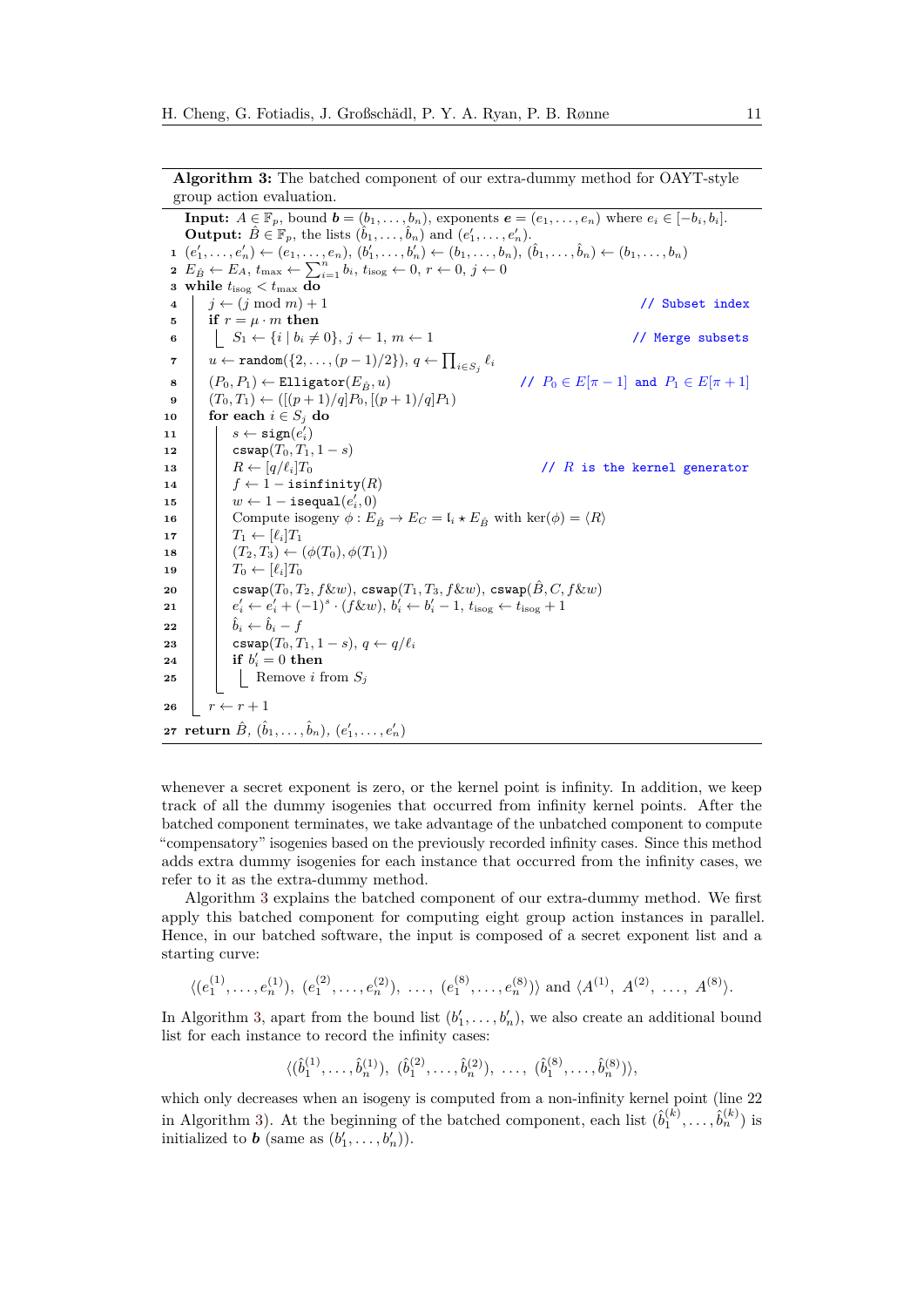When the batched component terminates, it outputs for each instance, a curve coefficient  $\hat{B}^{(k)}$ , the list  $(\hat{b}_1^{(k)},\ldots,\hat{b}_n^{(k)})$ , and the list of exponents  $(e'_1^{(k)},\ldots,e'_n^{(k)})$ , where most of the  $e'_{i}^{(k)}$  (as well as current  $\hat{b}_{i}^{(k)}$ ) are 0, for  $i \in \{1, ..., n\}$  and  $k \in \{1, ..., 8\}$ . As a result, there are only a few "real" (and "dummy") remaining isogenies that need to be computed for each instance, based on  $(e'_{1}^{(k)},...,e'_{n}^{(k)})$  and  $(\hat{b}_{1}^{(k)},..., \hat{b}_{n}^{(k)})$ . Our experiments indicate that for each instance there are often around 10 ("real" and "dummy") isogenies remaining to be computed, i.e. current  $\sum_{i=1}^{n} \hat{b}_i^{(k)} \approx 10$ . We compute the remaining isogenies by executing the unbatched component for each instance in sequence:

$$
B^{(k)} \leftarrow \mathtt{unbatched}(\hat{B}^{(k)}, (\hat{b}^{(k)}_1, \ldots, \hat{b}^{(k)}_n), (e^{\prime(k)}_1, \ldots, e^{\prime(k)}_n))
$$

for  $k \in \{1, \ldots, 8\}$ . Following the concrete CSIDH-512 parameters of  $[CCC^+19]$  $[CCC^+19]$ , for each instance, there are exactly 404 isogeny computations ("real" and "dummy") in the batched component while a few isogeny computations corresponding to non-zero  $\hat{b}_i^{(k)}$  in the unbatched component. Thus, for each instance, the extra-dummy method computes only a few more extra isogenies, compared to the conventional OAYT-style implementation (Algorithm [2\)](#page-8-0). Moreover, since the unbatched component has no failure probability, we conclude that the extra-dummy method has no failure probability either.

### <span id="page-11-0"></span>**3.3 Extra-Infinity Method**

We assume that eight different instances of Algorithm [2](#page-8-0) are computed in parallel. In brief, the idea in our second method is that for each iteration of the inner loop (line 10 to line 26 of Algorithm [2\)](#page-8-0), if the kernel generator is infinity in at least one of the eight instances, then we force all instances to execute the "else"-branch at line 22. In particular, we define the variable *inf* as:

$$
\mathit{inf} = \mathtt{isinfinity}(R^{(1)}) \mid \mathtt{isinfinity}(R^{(2)}) \mid \ldots \mid \mathtt{isinfinity}(R^{(8)}),
$$

where  $R^{(k)}$  denotes the kernel generator in the  $k^{\text{th}}$  simultaneous instance. If  $inf = 0$ , then  $R^{(k)} \neq \infty$  for all  $k \in \{1, \ldots, 8\}$  and all eight instances will enter the "if"-branch at line 14 in Algorithm [2,](#page-8-0) in order to compute a "real" or a "dummy"  $\ell_i$ -isogeny. On the other hand, if  $inf=1$ , then  $R^{(k)} = \infty$  for at least one  $k \in \{1, \ldots, 8\}$  and all instances will proceed to the "else"-branch. In this case, we need to execute the scalar multiplication  $T_0^{(k)} = [\ell_i] T_0^{(k)}$ , in addition to  $T_1^{(k)} = [\ell_i] T_1^{(k)}$ . This is not needed in Algorithm [2,](#page-8-0) because the  $\ell_i$ -torsion part of the point  $T_0$  has already vanished (since  $R = \infty$ ). In our approach, when  $\inf = 1$ , we are forcing all instances to proceed as if all  $R^{(k)}$  were infinity, however the  $\ell_i$ -torsion parts of some points  $T_0^{(k)}$  have not vanished.

However, when  $inf = 1$ , the above idea imports some extra infinity-related computations, which in principal are not needed by every instance. In addition to the two scalar multiplications for  $T_0^{(k)}$  and  $T_1^{(k)}$  in the "else"-branch, these infinity-related computations may include more point generation operations (using the Elligator map at line  $\hat{8}$ ), which will result in more scalar multiplications for the full order points  $P_0^{(k)}$ ,  $P_1^{(k)}$  (line 9) and the kernel generator  $R^{(k)}$  (line 13). For this reason, we refer to this method as the extra-infinity method. Note also that the probability of  $\inf = 1$  is  $1 - (1 - 1/\ell_i)^8$ , which is considerably higher when  $\ell_i$  is small (e.g. 3, 5, and 7). As a result, an increased number of  $inf = 1$ cases (and hence, an increased number of infinity-related computations) is expected, which affects the efficiency of the extra-infinity method.

We mitigate this problem by considering again the hybrid mode. More precisely, we divide the primes  $\ell = (\ell_1, \ldots, \ell_n)$  into two subsets,  $\ell_{\text{batch}}$  for the batched component and  $\ell_{\text{unbatch}}$  for the unbatched component.  $\ell_{\text{unbatch}}$  contains only the smaller primes, specifically 3, 5, 7, 11, 13, 17 and 19 in our implementation, whereas  $\ell_{\rm batch}$  includes the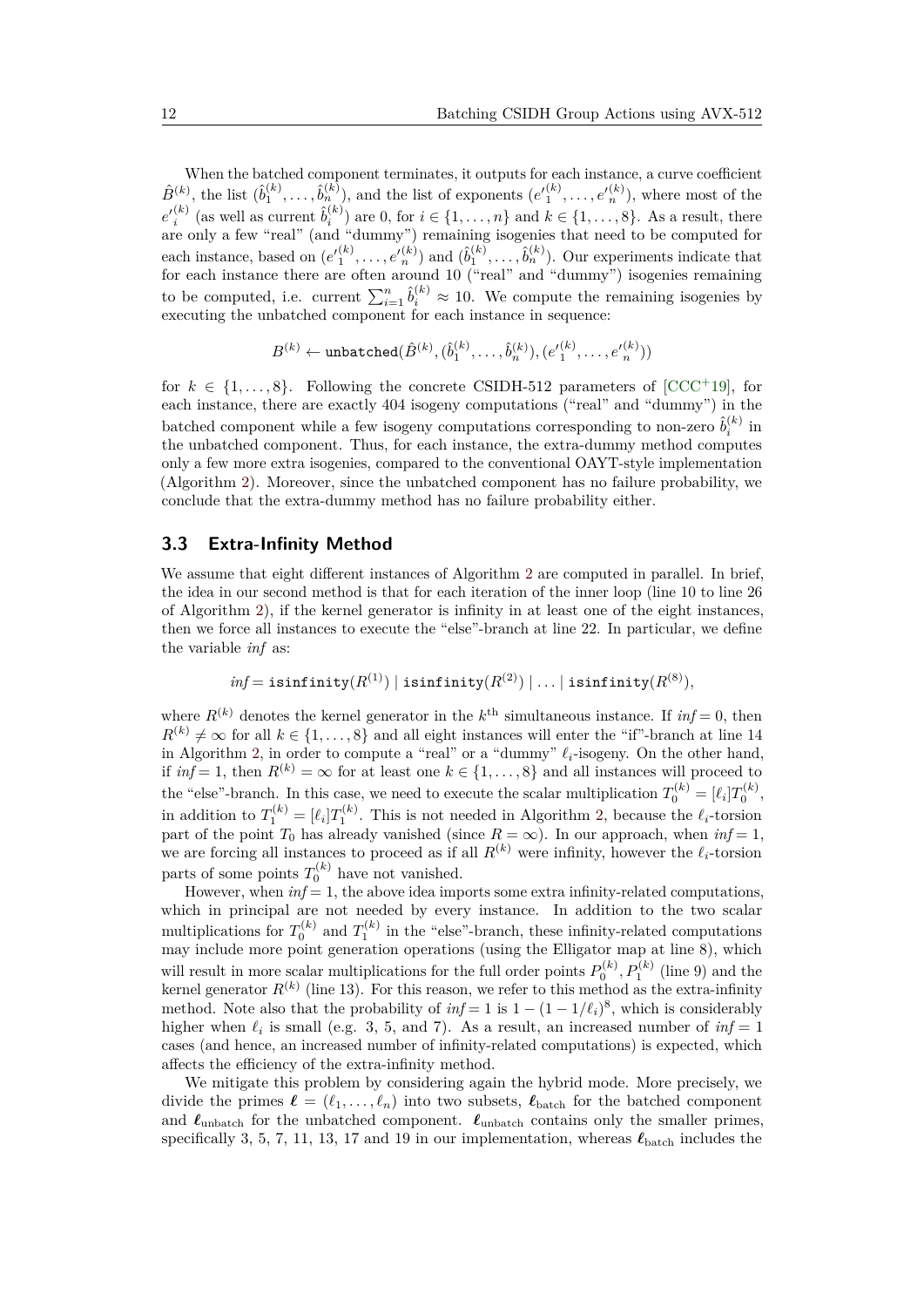remaining primes in  $\ell$ . In the same way, the bound list  $\mathbf{b} = (b_1, \ldots, b_n)$  and the secret exponent list  $e^{(k)} = (e_1^{(k)}, \ldots, e_n^{(k)})$  of each instance are split in two subsets, i.e.  $\{b_{\text{batch}},$  $\boldsymbol{b}_{\text{unbatch}}\}$  and  $\{\boldsymbol{e}_{\text{batch}}^{(k)}, \boldsymbol{e}_{\text{unbatch}}^{(k)}\}$  for  $k \in \{1, \ldots, 8\}$ .

In the extra-infinity method, we first execute the batched component for eight parallel group action instances, to compute the isogenies for the larger primes with the corresponding subsets. The batched component outputs the resulting curve  $\hat{B}^{(k)}$  for each instance:

$$
\langle \hat{B}^{(1)}, \hat{B}^{(2)}, \ldots, \hat{B}^{(8)}\rangle \gets \texttt{batched}(\langle A^{(1)}, A^{(2)}, \ldots, A^{(8)}\rangle, \textcolor{blue}{b_{\text{batch}}}, \langle e_{\text{batch}}^{(1)}, e_{\text{batch}}^{(2)}, \ldots, e_{\text{batch}}^{(8)}\rangle)
$$

Then we execute the unbatched component (such as Algorithm [2\)](#page-8-0) sequentially in order to obtain the correct codomain curve for each instance:

$$
B^{(k)} \leftarrow \texttt{unbatched}(\hat{B}^{(k)}, \boldsymbol{b}_{\text{unbatch}}, \boldsymbol{e}^{(\boldsymbol{k})}_{\text{unbatch}})
$$

for  $k \in \{1, \ldots, 8\}$ . The number of total isogenies ("real" and "dummy") that are computed in the batched component for each instance is the sum of all  $b_i$  in  $b_{\text{batch}}$ , which is 358 when considering the CSIDH-512 parameters of  $[CCC+19]$  $[CCC+19]$ . In the unbatched component, the number of total isogenies ("real" and "dummy") is 46, i.e. the sum of all  $b_i$  in  $b_{\text{unbatch}}$ .

#### <span id="page-12-0"></span>**3.4 The Combination of Extra-Dummy and Extra-Infinity Methods**

Before we introduce the combined method, we give a few more details on the extra-dummy and extra-infinity methods. We consider an example where in an iteration of the inner loop,  $n_{\text{inf}}$  of the eight kernel points  $R^{(k)} = \infty$ , in the batched component of both methods. The extra-dummy method will complete the computations of this iteration (from line 14 to 25 in Algorithm [3\)](#page-10-0), and later it will compute  $n_{\text{inf}}$  "compensatory" isogenies with the unbatched component. On the other hand, the extra-infinity method will enter its "else"-branch to compute two scalar multiplications, for all eight instances, and it may later perform the other infinity-related computations, which are in theory needed by  $n_{\text{inf}}$  instances. Based on the operations that are carried out in each method, we observe that the extra-dummy method handles the infinity cases more efficiently than the extra-infinity method when only few  $R^{(k)} = \infty$ , hence when  $n_{\text{inf}}$  is small. On the other hand, the extra-infinity method seems to be more efficient in handling the infinity cases, when most of the eight  $R^{(k)} = \infty$ (i.e. when  $n_{\text{inf}}$  is close to 8).

Based on the above observation, our idea is to combine the two approaches, aiming at obtaining a more efficient method. In order to do this, we set the variable  $n_{\text{inf}}$  as:

$$
n_{\text{inf}} = \text{isinfinity}(R^{(1)}) + \text{isinfinity}(R^{(2)}) + \ldots + \text{isinfinity}(R^{(8)}),
$$

so that  $n_{\text{inf}} \in [0,8]$ . Taking Algorithm [3](#page-10-0) to describe this combined method, after the computation at line 13 (where the kernel generator  $R^{(k)}$  is computed), we add an if-else statement to check if the variable  $n_{\text{inf}}$  is within a predefined threshold  $n_{\text{thld}}$ . If  $n_{\text{inf}} \leq n_{\text{thld}}$ which means there are few  $R^{(k)} = \infty$ , we do the same computations as in the extra-dummy method (line 14 to 22 of Algorithm [3\)](#page-10-0). On the other hand, if  $n_{\text{inf}} > n_{\text{thld}}$  which means there are more  $R^{(k)} = \infty$ , we proceed to the "else"-branch of the extra-infinity method and perform the two scalar multiplications  $T_1^{(k)} = [\ell_i] T_1^{(k)}$  and  $T_0^{(k)} = [\ell_i] T_0^{(k)}$ . After this if-else statement, the operations at line 23 to line 25 will be performed. Additionally, the unbatched component of the combined method is the same as the one in the extra-dummy method. From our experiments, when the threshold  $n_{\text{thld}} = 3$ , this combined method provides the best performance, and particularly, it is slightly faster than the extra-dummy method and quite faster than the extra-infinity method.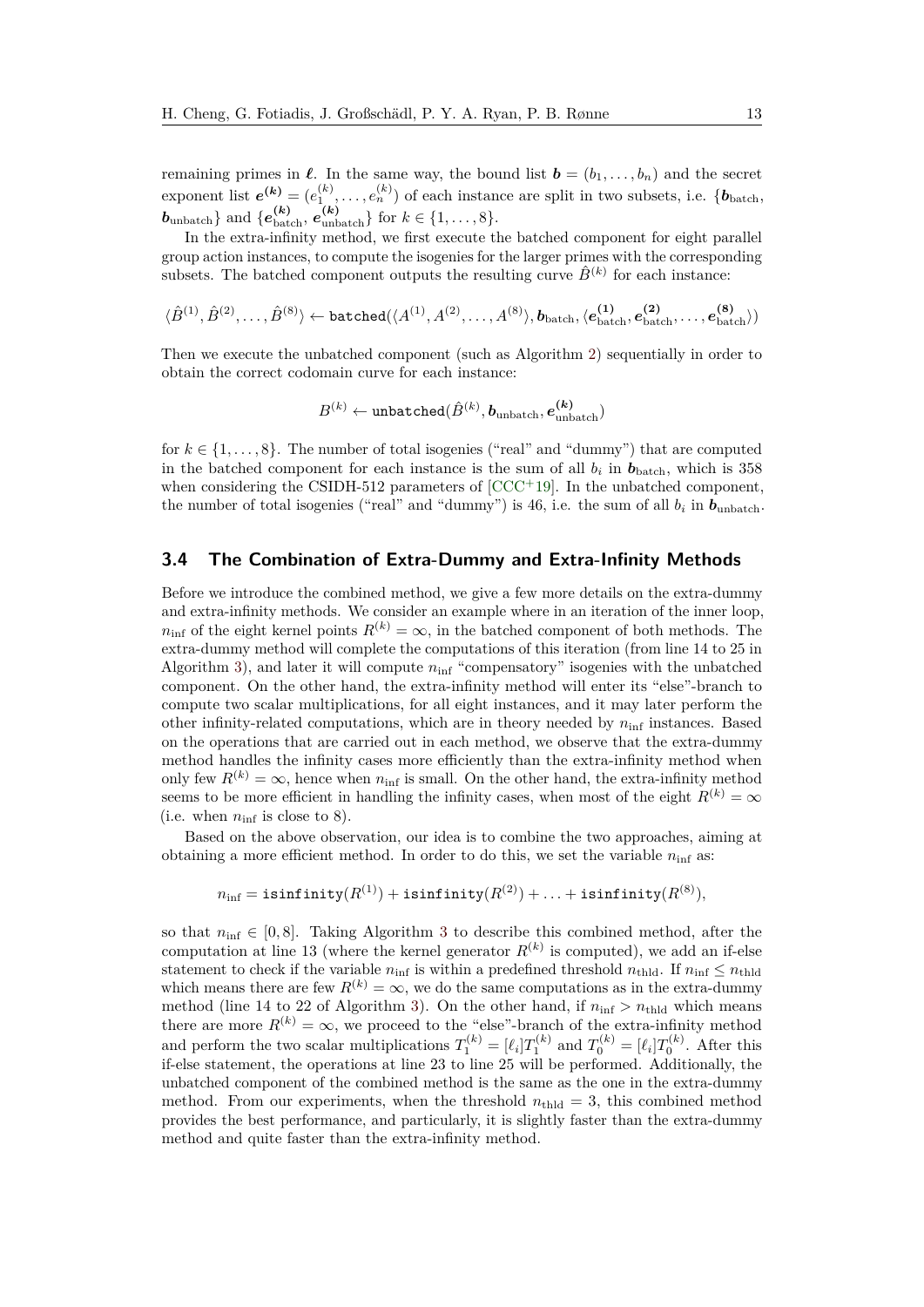#### <span id="page-13-0"></span>**3.5 Batching Dummy-Free-Style Group Actions**

The methods that we have considered in Sections [3.2,](#page-9-0) [3.3,](#page-11-0) and [3.4](#page-12-0) for batching CSIDH group actions are all based on the OAYT-style algorithm of [\[OAYT19\]](#page-26-7) and require the computation of dummy isogenies. More precisely, recall that Algorithm [2](#page-8-0) computes |*e<sup>i</sup>* | "real" and  $b_i - |e_i|$  "dummy" isogenies. Such implementations are vulnerable to fault injection attacks. As observed in  $[CCC+19]$  $[CCC+19]$ , an attacker can modify the codomain curve or the images of the points  $T_0, T_1$  under the isogeny  $\phi$  in Algorithm [2](#page-8-0) (fault injections), and if the result is correct, he knows that a dummy isogeny is computed and thus  $e_i = 0$ . This is also true in Algorithm [3.](#page-10-0) If the same modification produces the correct result, then the attacker knows that either  $e_i = 0$ , or the current kernel generator  $R = \infty$ .

In [\[CCC](#page-23-5)<sup>+</sup>19], Cervantes-Vázquez, Chenu, Chi-Domínguez, De Feo, Rodríguez-Henríquez, and Smith presented a constant-time evaluation of the CSIDH class group action, without the need of dummy isogeny computations  $[CCC+19,$  $[CCC+19,$  Algorithm 5]. In their dummy-free approach, the secret exponents are chosen such that  $e_i \in [-b_i, b_i]$  and  $e_i \equiv b_i \pmod{2}$ . This choice allows the algorithm to compute the required |*e<sup>i</sup>* | isogenies, while for the remaining  $b_i - |e_i|$ , it alternates between the actions of the ideals  $\mathfrak{l}_i$  and  $\mathfrak{l}_i^{-1}$  and hence these  $b_i - |e_i|$  isogenies cancel out (see [\[CCC](#page-23-5)<sup>+</sup>19, Section 5] for details). The dummy-free approach is based on the SIMBA- $m$ - $\mu$  technique, where the implementation of  $[CCC^+19]$  $[CCC^+19]$ uses  $m = 5$  and  $\mu = 11$  (see [A](#page-27-1)ppendix A for the selection of parameters).

We argue that the three methods that we have introduced in Sections [3.2,](#page-9-0) [3.3,](#page-11-0) and [3.4](#page-12-0) can also be used to batch the dummy-free-style algorithm of  $[CCC+19]$  $[CCC+19]$ . In particular, for the extra-dummy and the combined methods, we are still using dummy isogenies for the case where the kernel generator  $R = \infty$ , however, these dummy isogenies do not reveal any information about the secret exponent, since they depend only on the random kernel generator. For the extra-infinity method, we follow the same strategy as in Section [3.3,](#page-11-0) with the only difference being that the small prime list in the unbatched component is  $\ell_{\text{unbatch}} = (3, 5, 7, 11, 13, 17, 19, 23, 29)$ . For the combined method in the dummy-free-style, the optimal threshold to achieve the best performance is  $n_{\text{thld}} = 5$ .

# **4 (8 × 1)-Way Prime-Field Arithmetic**

In the batched components of all batching methods, we use the same curve and isogeny arithmetic implementation that we developed, based on  $[CCC^+19]$  $[CCC^+19]$ , with minor optimizations to better fit the batched software. At a lower layer, we developed all the needed  $(8 \times 1)$ -way<sup>[9](#page-13-1)</sup> prime-field operations from scratch, using respectively AVX-512F and IFMA, by taking advantage of "limb-slicing" technique [\[CGT](#page-24-4)<sup>+</sup>21]. This section only studies our IFMA vectorized implementation of prime-field operations. Compared to the IFMA version, the AVX-512F implementation has two fundamental differences; (i) it uses vpmuludq instead of IFMA instructions to perform vector multiplication; (ii) the field element is represented in radix- $2^{29}$  (with 18 limbs) due to the 32-bit multiplier.

### **4.1 Radix-2 <sup>52</sup> Limb Vector Set**

IFMA naturally provides a reduced radix representation, namely radix- $2^{52}$ , for large integers. Fortunately, radix-2<sup>52</sup> is well-suited for CSIDH-512. Specifically, there are ten limbs for a 511-bit field element under radix-2<sup>52</sup>. When considering a smaller radix, such as radix-2 <sup>51</sup>, the representation of an element will require at least eleven limbs, which leads to a higher consumption than radix-2 <sup>52</sup>. Formally, a field element *f* represented in

<span id="page-13-1"></span><sup>&</sup>lt;sup>9</sup>The  $(n \times m)$ -way implementation performs *n* field operations in parallel, where each field operation is executed in a *m*-way parallel fashion and, thus, uses *m* elements of a vector.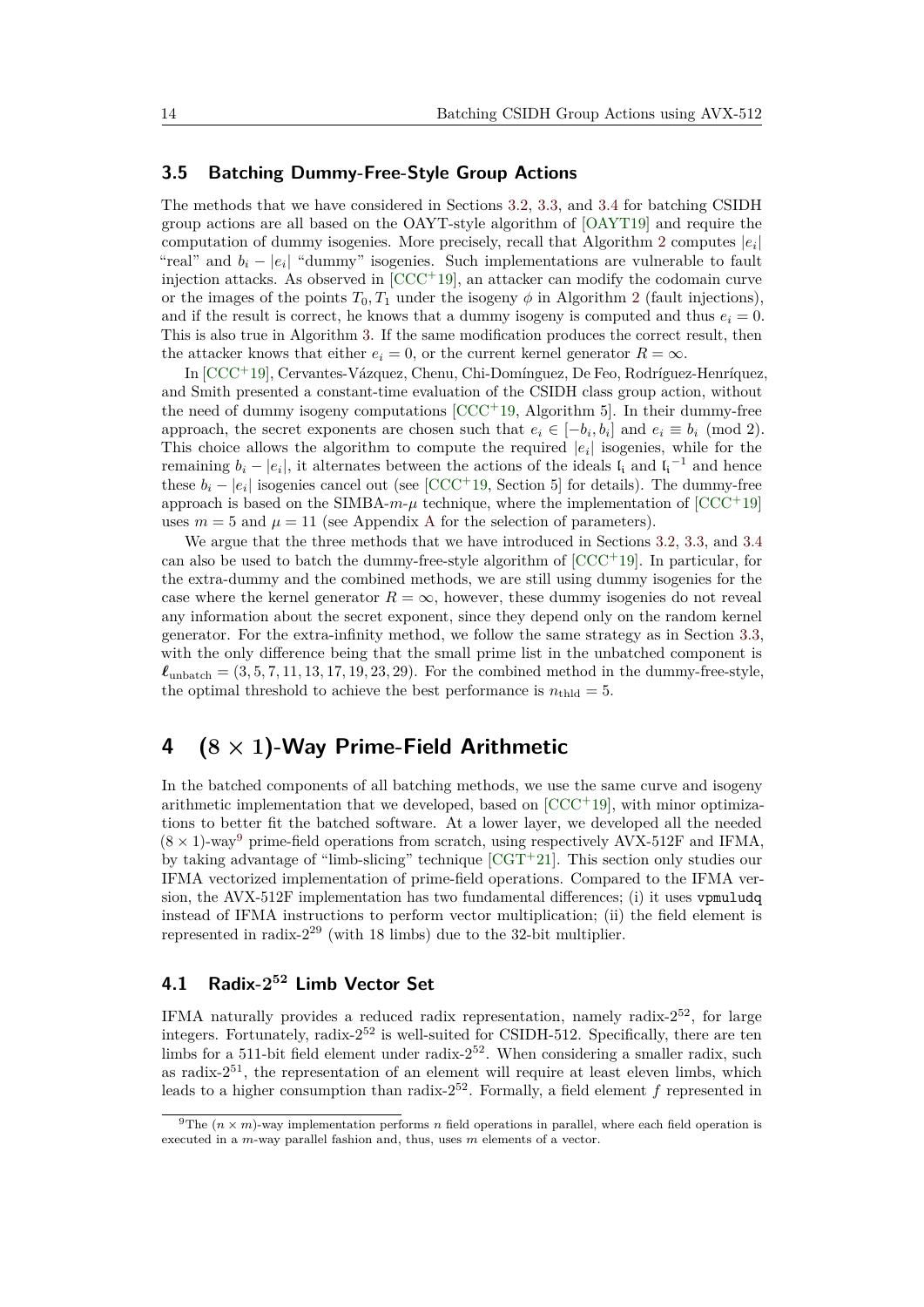radix- $2^{52}$  is shown as:

$$
f = f_0 + 2^{52} f_1 + 2^{104} f_2 + 2^{156} f_3 + 2^{208} f_4 + 2^{260} f_5 + 2^{312} f_6 + 2^{364} f_7 + 2^{416} f_8 + 2^{468} f_9,
$$

where  $0 \le f_i < 2^{52}$  for  $0 \le i \le 9$ . This representation allows field elements to be up to 520-bit during computations.

The main data structure of our parallel software is a  $(8 \times 1)$ -way *limb vector set*, which is composed of eight radix-2<sup>52</sup> elements. Given eight integers  $a, b, c, d, e, f, g, h \in \mathbb{F}_p$ , a  $(8 \times 1)$ -way limb vector set V is defined as:

$$
\boldsymbol{V} = \langle a, b, c, d, e, f, g, h \rangle = \begin{Bmatrix} [a_0, b_0, c_0, d_0, e_0, f_0, g_0, h_0] \\ [a_1, b_1, c_1, d_1, e_1, f_1, g_1, h_1] \\ \vdots \\ [a_9, b_9, c_9, d_9, e_9, f_9, g_9, h_9] \end{Bmatrix} = (V_0, V_1, \dots, V_9), \quad (1)
$$

where each  $V_i = [a_i, b_i, c_i, d_i, e_i, f_i, g_i, h_i]$  is called a limb vector. All the inputs and outputs of our  $(8 \times 1)$ -way field operations are limb vector sets of which each limb is precisely 52 bits long. In terms of our field operations, we saved the final subtraction in Montgomery reduction, and our addition and subtraction perform reduction modulo 2*p* instead of *p*. This means all the integers inputted to or outputted from our field operations are in the range  $[0, 2p - 1]$ . We use  $P = \langle p, p, p, p, p, p, p \rangle$  to denote an  $(8 \times 1)$ -way limb vector set of prime *p*, and  $Q = 2 \times P = \langle 2p, 2p, 2p, 2p, 2p, 2p, 2p \rangle$ .

#### <span id="page-14-0"></span>**4.2 Field Addition and Subtraction**

Field addition  $Z \leftarrow X + Y$  mod Q is performed in three steps. At first, we add X with Y and store their sum in  $Z$ . We then subtract  $Q$  from  $Z$ , so there might be negative results in some lanes of *Z*. Finally, we create a 512-bit mask vector where the 64-bit element is set to all-1 if the corresponding lane's integer in *Z* is negative, or to all-0 if non-negative. Through the bitwise AND between this mask vector and *Q*, we add 2*p* to the negative integers in **Z** whereas add 0 to the non-negative integers. There are only two steps in the field subtraction  $Z \leftarrow X - Y \mod Q$ , which first subtracts Y from X and then carries out a same final step of field addition.

### <span id="page-14-1"></span>**4.3 Field Multiplication**

Field multiplication has a significant impact on the performance of any isogeny-based cryptosystem and deserves special care. The field multiplication used in CSIDH is Montgomery multiplication [\[Mon85\]](#page-26-8) which consists of two phases, namely integer multiplication and Montgomery reduction. There exist some different variants of Montgomery multiplication, often termed with their implementation fashion, such as Separated Operand Scanning (SOS) [\[KAK96\]](#page-25-9), Finely Integrated Product Scanning (FIPS) [\[KAK96\]](#page-25-9), Karatsuba-Comba-Montgomery (KCM) [\[GAST05\]](#page-24-8) and etc. The number of instructions (including addition, multiplication, load/store) and memory consumption required for different variants are different. Taking these two factors into account, implementers can choose a proper variant when they develop software especially on resource-constrained devices like AVR or ARM microcontrollers. For the cost comparison of different variants we refer to [\[KAK96,](#page-25-9) Table 1] and [\[GAST05,](#page-24-8) Table 4]. However, things become more complicated when developing on a processor with more computing power. Considering our case, Ice Lake processor is equipped with ten execution ports (and various execution units), so the processor can execute several instructions simultaneously. Excluding the number of needed instructions and instruction latency/throughput, we are supposed to take instruction-level parallelism into account. The memory consumption receives less attention in this case since an Ice Lake machine usually possesses a GB-level memory.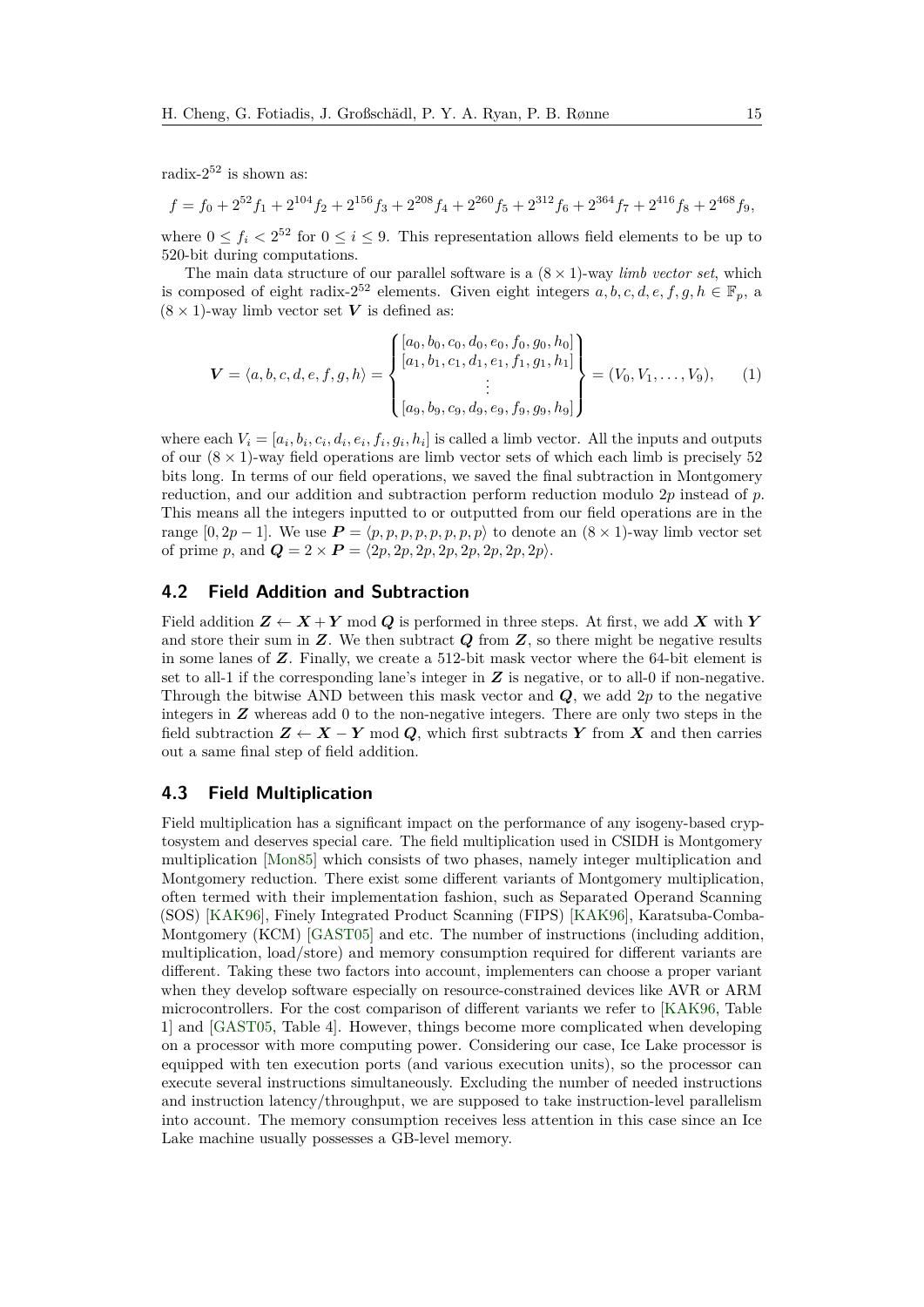| Field Operation | ISA         | Integer Mul/Sqr | Reduction     | Structure   | Latency <sup>†</sup> |
|-----------------|-------------|-----------------|---------------|-------------|----------------------|
| Multiplication  | IFM A       | Product-Scan.   | Operand-Scan. | Interleaved | 436                  |
| Squaring        | <b>IFMA</b> | Product-Scan.   | Operand-Scan. | Interleaved | 344                  |
| Multiplication  | $AVX-512F$  | Karatsuba       | Product-Scan. | Separated   | 848                  |
| Squaring        | $AVX-512F$  | Product-Scan.   | Product-Scan. | Interleaved | 723                  |

<span id="page-15-0"></span>**Table 2:** Information of our  $(8 \times 1)$ -way implementation of field multiplication and squaring.

<sup> $\dagger$ </sup> Latency (in clock cycles) is the execution time of eight parallel Montgomery multiplication/squaring instances, and it was measured on Ice Lake i3-1005G1 processor with turbo boost disabled.

Currently, most of the related AVX-512 implementations are designed for accelerating 1-, 2- or 4-way Montgomery multiplication. However, these optimization techniques are not ideally applicable to our 8-way software. We discuss these implementations in more detail in Section [5.1.](#page-16-0) Due to the "limb-slicing" pattern, our 8-way Montgomery multiplication essentially "duplicates" 1-way implementation to eight lanes by AVX-512 instructions. To the best of our knowledge, there are only two AVX-512 implementations of this type in the literature. Takahashi proposed both AVX-512F and IFMA implementation of 8-way Montgomery multiplication in [\[Tak20\]](#page-27-2), but this software works on 62-bit and 52-bit operands, respectively, and not in the case of large integers. Buhrow, Gilbert, and Haider in [\[BGH21\]](#page-23-8) presented a Block Product Scanning (BPS) variant of Montgomery multiplication, which is based on radix-2<sup>32</sup> representation. An 8-way 512-bit BPS variant implemented with AVX-512F takes 189 clock cycles for each instance, which translates to 1512 clock cycles for a whole 8-way implementation.

In order to find an optimal field multiplication for our software, the best way is to develop the corresponding 8-way AVX-512 implementation of various Montgomery multiplication variants and select the fastest one among them. From an algorithmic viewpoint, all the variants differ in three aspects: (i) different methods to implement integer multiplication, e.g. operand-scanning, product-scanning or the advanced technique such as Karatsuba algorithm [\[KO63\]](#page-25-10); (ii) different methods to implement Montgomery reduction, e.g. operand-scanning or product-scanning; (iii) whether Montgomery reduction is *separated* from or *interleaved* with integer multiplication (and how it is interleaved in the latter case). For our IFMA version, we conducted experiments in which we developed a dozen of implementation candidates of 8-way field multiplication based on various combinations from above three aspects. Notably, our 8-way implementation candidates are not straightforwardly "duplicating" the ordinary 1-way x64 implementation of different variants (or we say combinations). We rather concentrated on improving instructionlevel parallelism in each implementation candidate. In order to achieve this purpose, we tried to improve the ports utilization by optimizing dependency chains in the code. From our benchmarking results on Ice Lake processor, the implementation candidate with the lowest latency is shown in Algorithm [11](#page-30-0) at Appendix [C,](#page-30-1) which possesses a similar structure as Coarsely Integrated Hybrid Scanning (CIHS) [\[KAK96\]](#page-25-9), and it serves as field multiplication in our 8-way IFMA software. Our field multiplication uses productscanning for integer multiplication and utilizes operand-scanning to handle Montgomery reduction, and reduction is interleaved with the second outer loop of product-scanning integer multiplication (line 7 to 15 in Algorithm [11\)](#page-30-0). As for our AVX-512F version, we carried out a similar procedure to evaluate also a dozen of AVX-512F implementation candidates. The optimal field multiplication in AVX-512F version switches to Karatsuba algorithm for integer multiplication since there are 18 limbs of each element, and uses a product-scanning Montgomery reduction that is separated from integer multiplication.

The information and latency of field multiplication in both versions are shown in Table [2,](#page-15-0) which indicates that our Karatsuba-based AVX-512F implementation outperforms the BPS variant in [\[BGH21\]](#page-23-8). We herein emphasize on the importance of using an optimal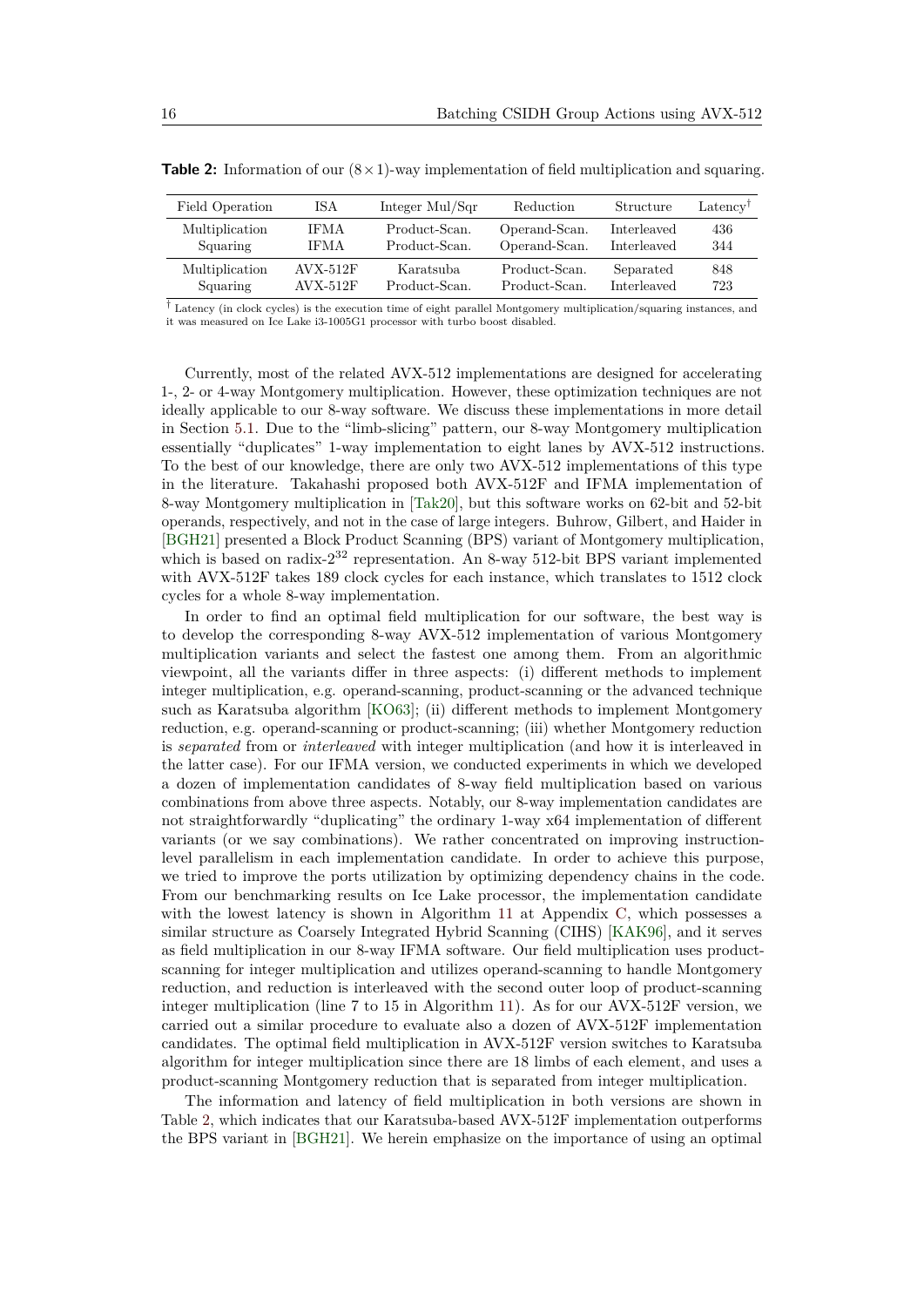field multiplication in such parallel AVX-512 software of an isogeny-based cryptosystem. In our experiments for IFMA version, the 8-way Separated Product Scanning (SPS) variant [\[LG14\]](#page-26-9) or 8-way original FIPS variant [\[KAK96\]](#page-25-9) (i.e. the one that has not been optimized for improving instruction-level parallelism) costs more than 700 clock cycles, i.e. taking 60% more CPU-cycles than Algorithm [11.](#page-30-0) From our experiments, using such unsuitable field multiplication and squaring implementation will finally result in up to 30% more CPU-cycles for CSIDH group action evaluation compared to the one using optimal variants.

### <span id="page-16-2"></span>**4.4 Field Squaring**

Most of the existing CSIDH implementations, e.g. [\[MCR19,](#page-26-5) [OAYT19,](#page-26-7) [CCC](#page-23-5)<sup>+</sup>19, [CR20,](#page-24-7) [HLKA20\]](#page-25-2), take advantage of a same x64 assembly implementation of field operations originally from  $\text{[CLM}^+18]$  $\text{[CLM}^+18]$  $\text{[CLM}^+18]$ . In this assembly implementation, a field squaring just invokes a field multiplication in which two operands are same. In other words, field squaring possesses the same latency as field multiplication. In this work, we developed a dedicated Montgomery squaring instead of directly using field multiplication. Specifically, compared to field multiplication, our field squaring utilizes a dedicated integer squaring instead of integer multiplication.

In essence, integer squaring is a special instance of multiplication, where all partial products in the form of  $f_i \cdot f_j$  with  $i \neq j$  appear twice due to  $f_i \cdot f_j = f_j \cdot f_i$ . A classic technique for optimizing squaring is to just compute these partial products once and double them, thereby saving numerous multiplication instructions. We develop our integer squaring by this classic technique, and again we developed many squaring candidates to obtain an optimal implementation. The information of our field squaring implementation is also listed in Table [2](#page-15-0) where it proves a dedicated field squaring saves at least 15% CPU-cycles than a field multiplication. The algorithmic description of our IFMA 8-way Montgomery squaring is shown in Algorithm [12](#page-31-0) at Appendix [C.](#page-30-1)

# **5 Low-Latency Implementation**

In our hybrid mode which is introduced in Section [3.1,](#page-7-0) the low-latency implementation of a single group action evaluation serves as the unbatched component and is needed by each instance. More importantly, this low-latency implementation can also be used in more applications e.g. accelerating the CSIDH key exchange protocol on the client side.

In this section we describe our  $(2\times4)$ -way IFMA implementation, which is developed for accelerating a single group action evaluation and used as the unbatched component in our IFMA throughput-optimized software. In the case of AVX-512F, our experiments showed that the  $(2 \times 4)$ -way AVX-512F implementation is slower than the x64 implementation of [\[CCC](#page-23-5)<sup>+</sup>19]. Hence, for our AVX-512F throughput-optimized software, we use the  $[CCC^+19]$ implementation as the unbatched component.

### <span id="page-16-0"></span>**5.1 (2 × 4)-Way Field Operations**

Neither the structure nor the radix of the  $(2 \times 4)$ -way limb vector set is the same compared to the  $(8 \times 1)$ -way set. To be specific, we take advantage of  $(2 \times 4)$ -way interleaved vectors combined with radix-2<sup>43</sup> this time. The  $(2 \times 4)$ -way limb vector set  $V = \langle a, b \rangle$  is defined as follows:

<span id="page-16-1"></span>
$$
\boldsymbol{V} = \langle a, b \rangle = \begin{cases} [a_0, a_3, a_6, a_9, b_0, b_3, b_6, b_9] \\ [a_1, a_4, a_7, a_{10}, b_1, b_4, b_7, b_{10}] \\ [a_2, a_5, a_8, a_{11}, b_2, b_5, b_8, b_{11}] \end{cases} = (V_0, V_1, V_2). \tag{2}
$$

Each limb vector  $V_i = [a_i, a_{i+3}, a_{i+6}, a_{i+9}, b_i, b_{i+3}, b_{i+6}, b_{i+9}]$  contains four limbs from each integer *a* and *b*, and limbs are arranged in an interleaved pattern. The reason for using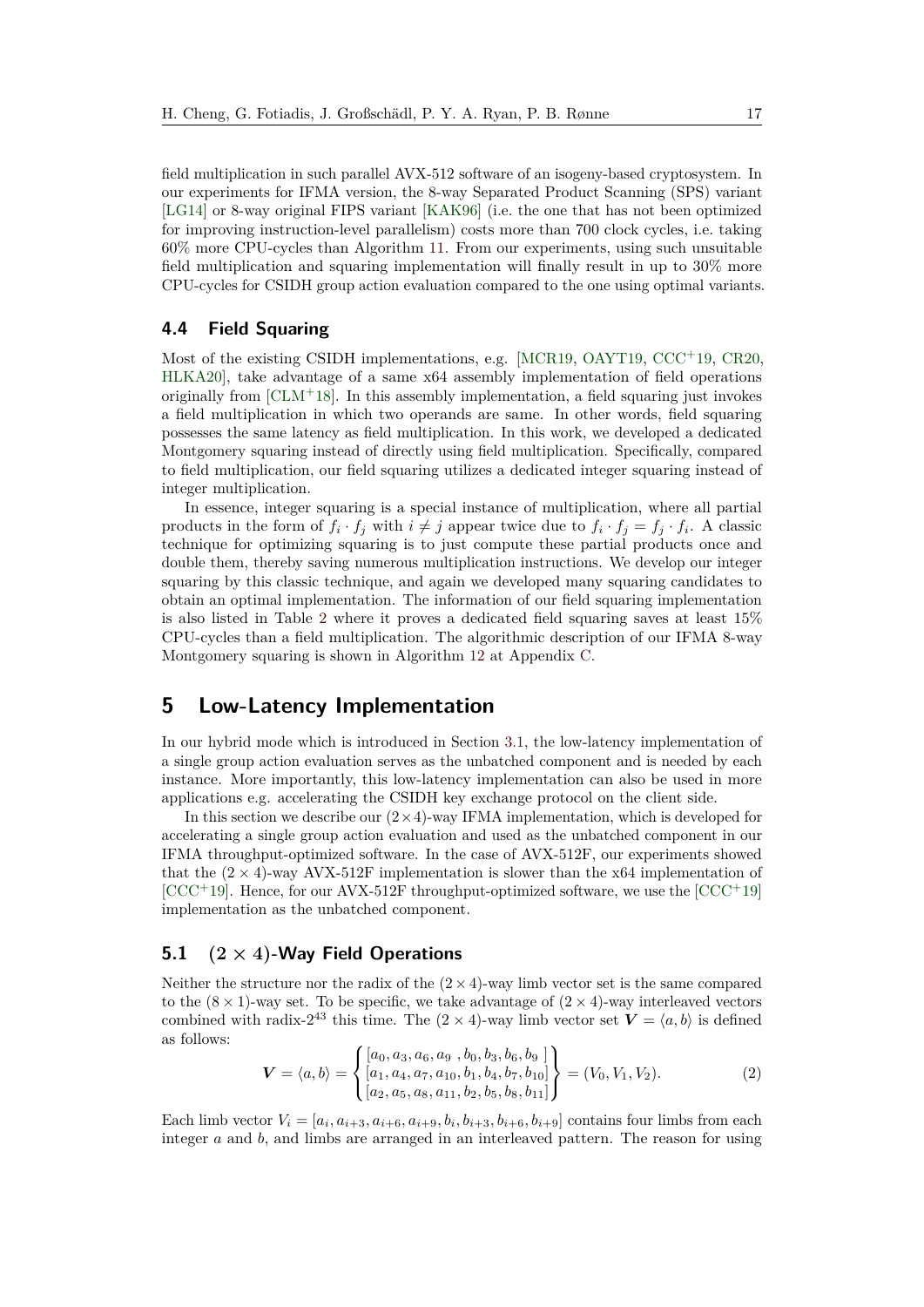radix-2<sup>43</sup> instead of radix-2<sup>52</sup> is now easily inferred from the Equation  $(2)$ . It is because there will still remain three limb vectors if using radix-2<sup>52</sup> (ten limbs for each integer), whereas radix-2<sup>43</sup> offers more headroom in each limb  $(a_i \text{ or } b_i)$  and is thus friendly for delaying the carry propagation. Similar to the  $(8 \times 1)$ -way implementation, our  $(2 \times 4)$ -way implementation also saves a final subtraction in Montgomery reduction and performs modulo 2*p* instead of *p* reduction in field addition and subtraction.

**Mixed Addition and Subtraction.** In curve and isogeny arithmetic, we can generally perform a pair of field addition and subtraction simultaneously, but not two additions or two subtractions due to sequential dependency. Therefore, it makes more sense to develop a parallel and mixed operation of addition and subtraction. We denote this mixed operation as " $\pm$ ". Formally, it works as  $\langle r, s \rangle \leftarrow \langle a, b \rangle \pm \langle c, d \rangle$  where  $r = a + c \mod 2p$  and  $s = b - d$  mod 2*p*. In essence, this mixed operation executes the similar steps described in Section [4.2.](#page-14-0) At first, we construct two  $(2 \times 4)$ -way limb vector sets  $\langle c, 0 \rangle$  and  $\langle 2p, d \rangle$ . We add  $\langle a, b \rangle$  with  $\langle c, 0 \rangle$ , and then subtract  $\langle 2p, d \rangle$  from the sum to reach  $\langle a + c - 2p, b - d \rangle$ . The final step is similar to Section [4.2](#page-14-0) in order to ensure the results of this mixed operation are in  $[0, 2p - 1]$  by a mask vector.

**Multiplication.** As we mentioned in Section [4.3,](#page-14-1) some work has already been done for accelerating 1-, 2- or 4-way Montgomery multiplication or squaring with AVX-512. Several papers have been published which focus on using IFMA to accelerate 1-way large integer arithmetic such as integer multiplication [\[GK16,](#page-24-9) [KG19\]](#page-25-11) and Montgomery squaring [\[DG18\]](#page-24-10).

```
Algorithm 4: (2 \times 4)-way Montgomery multiplication using IFMA
    Input: Operands \mathbf{X} = \langle a, b \rangle and \mathbf{Y} = \langle c, d \rangle, prime \mathbf{P} = \langle p, p \rangle, w = -p^{-1} \mod 2^{43}.
    Output: Product \mathbf{Z} = \langle e, f \rangle where e = a \cdot c \cdot 2^{-516} \mod 2p and f = b \cdot d \cdot 2^{-516} \mod 2p.
 1 L_i ← ZERO, H_i ← ZERO for i \in \{0, 1, \ldots, 14\}2 W ← BCAST(w), M ← BCAST(2^{43} – 1)3 for i from 0 to 11 by 1 do
 4 \mid T ← PERM(Y<sub>i</sub> mod 3, 0x55 · \lfloor i/3 \rfloor)
 5 for j from 0 to 2 by 1 do
 6 \vert L_{i+j} \leftarrow \text{MACLO}(L_{i+j}, T, X_i)\mathbf{7} Fi H_{i+j} \leftarrow \text{MACHI}(H_{i+j}, T, X_j)8 U \leftarrow AND(MACLO(ZERO, W, PERM(L_i, 0x00)), M)9 for j from 0 to 2 by 1 do
10 L_{i+j} \leftarrow \text{MACLO}(L_{i+j}, U, P_j)11 H<sub>i+j</sub> ← MACHI(H_{i+j}, U, P_j)12 L<sub>i+3</sub> ← ADD(L<sub>i+3</sub>, 0x77, L<sub>i+3</sub>, PERM(Li, 0x39))
13 L<sub>i+1</sub> ← ADD(L_{i+1}, 0x11, L_{i+1}, \text{SHR}(L_i, 43))14 L_{i+1} \leftarrow ADD(L_{i+1}, \text{SHL}(H_i, 9))15 L_{13} ← ADD(L_{13}, SHL(H_{12}, 9))
16 L_{14} ← ADD(L_{14}, \text{SHL}(H_{13}, 9))17 Z_0 ← L_{12}, Z_1 ← L_{13}, Z_2 ← L_{14}18 for i from 0 to 1 by 1 do
19 \mid C \leftarrow \text{SHR}(Z_i, 43)20 Z_i \leftarrow AND(Z_i, M)21 Z_{i+1} \leftarrow \text{ADD}(Z_{i+1}, C)22 C \leftarrow SHR(Z_2, 43)23 Z_2 ← AND(Z_2, M)24 Z_0 ← ADD(Z_0, 0xEE, Z_0, PERM(C, 0x93)25 return Z = (Z_0, Z_1, Z_2)
```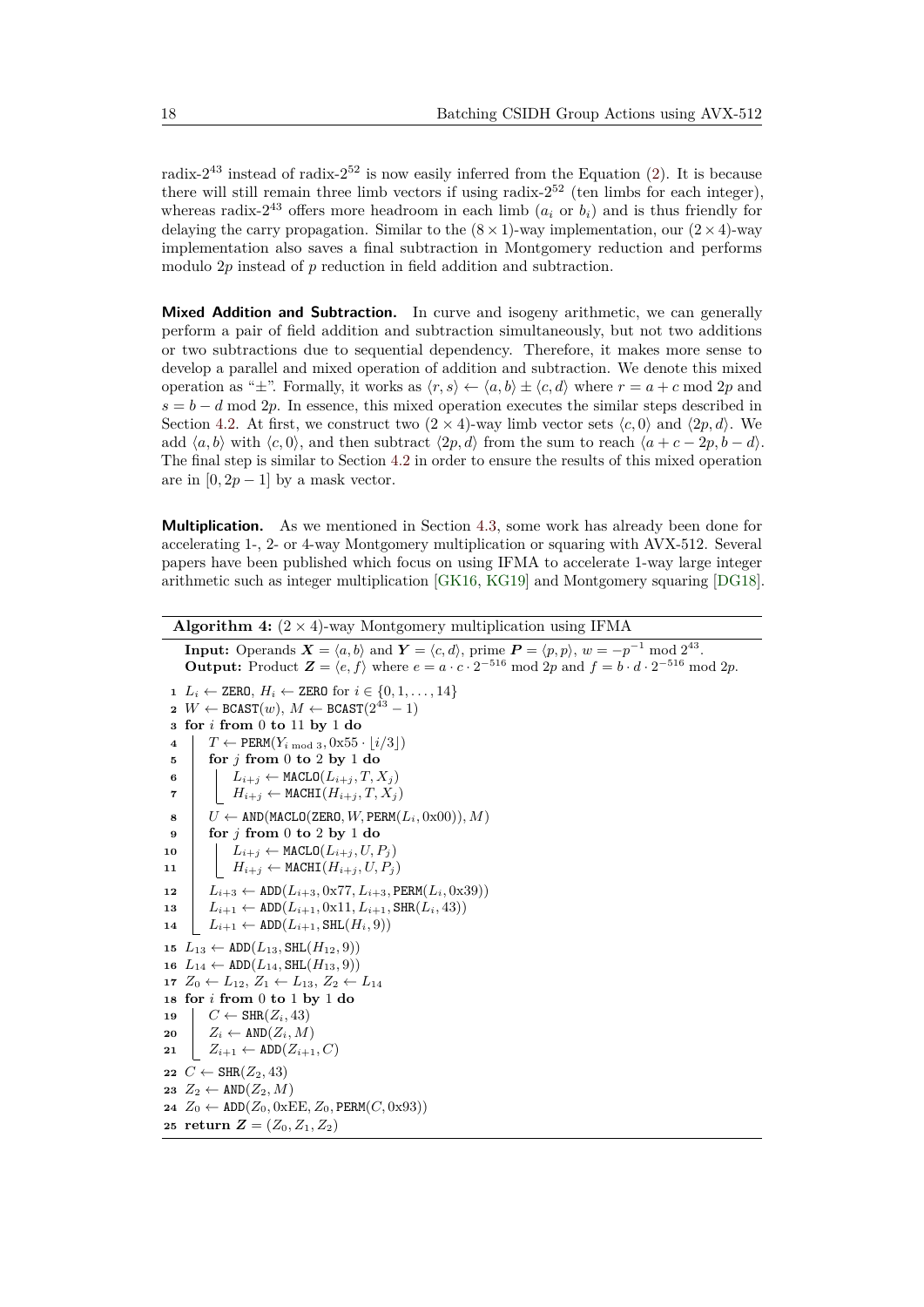Edamatsu and Takahashi in [\[ET20\]](#page-24-11) presented an IFMA implementation of single large integer multiplication, which takes advantage of Karatsuba algorithm. Apart from the work on 1-way implementation acceleration, Orisaka, Aranha, and López presented a well-designed and fast  $(4 \times 2)$ -way Montgomery multiplication for SIDH in [\[OAL18\]](#page-26-10) by AVX-512F, and their approach is working on the 4-way interleaved vectors. We designed our  $(2 \times 4)$ -way IFMA Montgomery multiplication based on the approach of [\[OAL18\]](#page-26-10) with several modifications: (i) we use IFMA instructions to replace vpmuldq and save vpaddq; (ii) we apply our  $(2 \times 4)$ -way limb vector set; (iii) we implement integer multiplication and reduction in interleaved fashion instead of separated one which is originally-used, because the interleaved fashion is measured to be faster than the separated one from our experiments. Our  $(2 \times 4)$ -way field multiplication is described in Algorithm [4.](#page-17-0) Vector sets *L* and *H* respectively accumulate the partial products produced by vpmadd52lo and vpmadd52hi. Notably, excluding the computation at line 14, there is no dependency between  $L$  and  $H$  in the main loop (line 3 to 14), which benefits the efficient utilization of ports.

**Squaring.** Orisaka et al. did not present a dedicated integer squaring in [\[OAL18\]](#page-26-10) but planned it as a future work. We herein propose a fast integer squaring by using the classic optimization technique that we described in Section [4.4.](#page-16-2) Our integer squaring can be slightly modified to fit any  $(2 \times 4)$ - or  $(4 \times 2)$ -way AVX-512 Montgomery squaring that uses interleaved vectors, e.g. the integer squaring needed in [\[OAL18\]](#page-26-10). Our method is described in Algorithm [5,](#page-18-0) which saves 24 IFMA instructions compared to an integer multiplication (corresponding to line 5 to 7 in Algorithm [4\)](#page-17-0) which requires 72 IFMA instructions in total. We keep the output of Algorithm [5](#page-18-0) in two sets  $L$  and  $H$ , since our Montgomery reduction is designed to directly work on them. Our complete Montgomery squaring just replaces the integer multiplication part of Algorithm [4](#page-17-0) by Algorithm [5.](#page-18-0)

**Algorithm 5:**  $(2 \times 4)$ -way integer squaring using IFMA **Input:** Operand  $X = \langle a, b \rangle$ . **Output:**  $\boldsymbol{L} = \langle \ln(e), \ln(f) \rangle$  and  $\boldsymbol{H} = \langle \ln(e), \ln(f) \rangle$ , where  $e = a^2$  and  $f = b^2$ .  $L_i$  ← **ZERO**,  $H_i$  ← **ZERO** for  $i \in \{0, 1, ..., 14\}$  **for** *i* **from** 0 **to** 11 **do**  $k \leftarrow i \mod 3$   $T \leftarrow \text{PERM}(X_k, 0x55 \cdot |i/3|)$  $\mathbf{5}$   $L_{i+k} \leftarrow \text{MACLO}(L_{i+k}, T, X_k)$   $H_{i+k} \leftarrow \text{MACHI}(H_{i+k}, T, X_k)$   $D \leftarrow \text{ADD}(T, T)$  // Skip this addition when  $k = 2$  **for** *j* **from**  $k+1$  **to** 2 **by** 1 **do** // Skip this loop when  $k=2$   $L_{i+j} \leftarrow \text{MACLO}(L_{i+j}, D, X_i)$ *H*<sub>*i*+*j*</sub> ← MACHI( $H$ <sub>*i*+*j*</sub>, *D*,  $X_j$ ) **return**  $L = (L_0, L_1, \ldots, L_{14}), H = (H_0, H_1, \ldots, H_{14})$ 

### <span id="page-18-0"></span>**5.2 Curve and Isogeny Arithmetic**

Following [\[CCC](#page-23-5)<sup>+</sup>19], the curve arithmetic mainly includes *y*-coordinate point doubling, point addition and scalar multiplication (using addition chains) on twisted Edwards curve, whereas the isogeny operations contains *y*-coordinate isogeny computation and isogeny evaluation. Fortunately, all of the above five operations can be internally parallelized in 2-way, where the cost<sup>[10](#page-18-1)</sup> switches from  $iM + j\overline{S}$  to  $\frac{i}{2}M^2 + \frac{j}{2}S^2$ .

<span id="page-18-1"></span> $^{10}M$ , *S*, *A* denote a 1-way field multiplication, squaring, addition/subtraction operation;  $M^2$ ,  $S^2$ ,  $A^2$ denote a 2-way field multiplication, squaring, mixed addition and subtraction operation, respectively.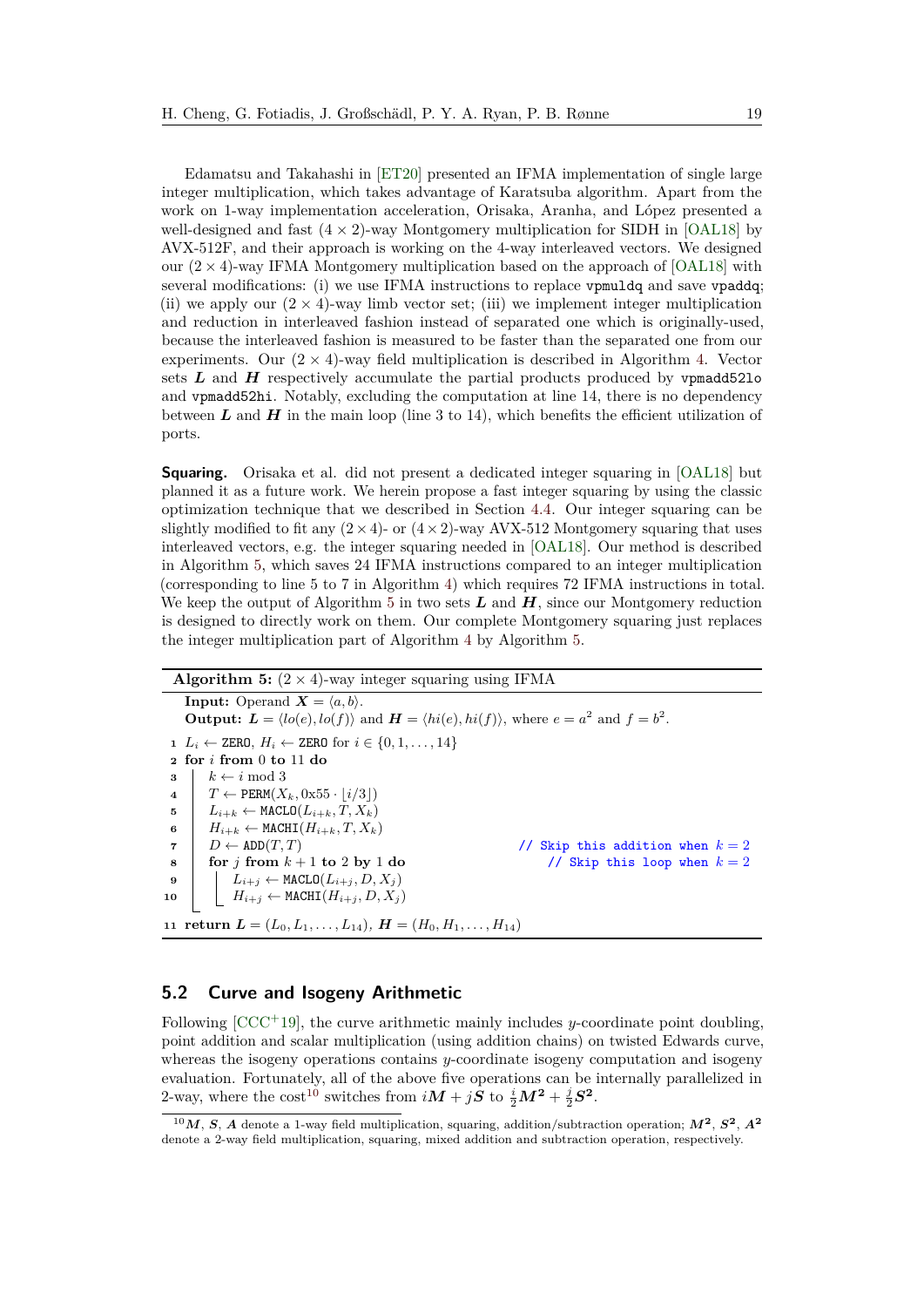The Elligator 2 map was originally introduced in [\[BHKL13\]](#page-23-4) for generating random points on Montgomery curves and was modified in  $[CCC+19]$  $[CCC+19]$  for the twisted Edwards case. The latter takes as input the values  $A_0 = a$  and  $A_1 = a - d$  where  $a, d \in \mathbb{F}_p$  are the coefficients of the curve  $E_{a,d}$  in twisted Edwards form, a random  $u \in \{2, \ldots, (p-1)/2\}$ which is used to derive the random curve points. Then it outputs two points  $P_0 \in E_{a,d}[\pi-1]$ and  $P_1 \in E_{a,d}[\pi + 1]$ . The method of [\[CCC](#page-23-5)<sup>+</sup>19] requires  $8M + 3S + 16A$  plus one square test for the Legendre symbol, which we slightly improved by saving 2*A*. Our 2-way implementation of the Elligator 2 map is based on  $[CCC<sup>+</sup>19]$  $[CCC<sup>+</sup>19]$ , and it is presented in Algorithm [6,](#page-19-0) with total cost  $5M^2 + 1S^2 + 9A^2$  plus the square test for the Legendre symbol.

| <b>Algorithm 6:</b> Our 2-way implementation of Elligator 2 map                         |                                                                                                        |
|-----------------------------------------------------------------------------------------|--------------------------------------------------------------------------------------------------------|
|                                                                                         | <b>Input:</b> The values $(A_0 : A_1) = (a : a - d), u \leftarrow \text{random}(\{2, , (p-1)/2\})$ and |
| Montgomery constant $R = 2^{516} \text{ mod } p$ .                                      |                                                                                                        |
| <b>Output:</b> A pair of points $P_0 \in E_{a,d}[\pi-1]$ and $P_1 \in E_{a,d}[\pi+1]$ . |                                                                                                        |
| $1 \alpha \leftarrow 0$                                                                 |                                                                                                        |
| <b>2</b> $t_0 \leftarrow A_0 - A_1$                                                     |                                                                                                        |
| $t_0 \leftarrow A_0 + t_0$                                                              |                                                                                                        |
| 4 $t_0 \leftarrow t_0 + t_0 = A'$                                                       |                                                                                                        |
| 5 $t_1 \leftarrow u \times R^2$                                                         | $s_1 \leftarrow t_0 \times A_1$                                                                        |
| 6 $t_2 \leftarrow t_1^2$                                                                | $s_2 \leftarrow t_0^2$                                                                                 |
| $\tau t_3 \leftarrow t_2 + R$                                                           | $s_3 \leftarrow t_2 - R$                                                                               |
| $s t_4 \leftarrow A_1 \times s_3$                                                       | $s_4 \leftarrow s_1 \times s_3$                                                                        |
| $9 t_5 \leftarrow t_4 \times t_4$                                                       | $s_5 \leftarrow s_2 \times t_2$                                                                        |
| 10 $t_5 \leftarrow s_5 + t_5$                                                           | $s_0 \leftarrow \alpha - t_0 = -A'$                                                                    |
| 11 $t_6 \leftarrow s_4 \times t_5$                                                      | $s_6 \leftarrow s_0 \times t_2$                                                                        |
| 12 $\text{cswap}(\alpha, t_1, \text{isequal}(t_6, 0))$                                  | // $\alpha \leftarrow u$ if $t_6 = 0$ : else $\alpha \leftarrow 0$                                     |
| 13 $t_3 \leftarrow \alpha \times t_3$                                                   | $s_3 \leftarrow \alpha \times t_4$                                                                     |
| 14 $t_5 \leftarrow t_0 + s_3$                                                           | $s_5 \leftarrow s_6 - t_3$                                                                             |
| 15 $t_3 \leftarrow t_3 + t_6$                                                           |                                                                                                        |
| 16 $m \leftarrow$ issquare( $t_3$ )                                                     | // $m \leftarrow 1$ if $t_3$ is a square in $\mathbb{F}_p$ ; else $m \leftarrow 0$                     |
| 17 $Y_0 \leftarrow t_5 - t_4$                                                           | $T_0 \leftarrow t_5 + t_4$                                                                             |
| 18 $Y_1 \leftarrow s_5 - t_4$                                                           | $T_1 \leftarrow s_5 + t_4$                                                                             |
| 19 $\text{cswap}(Y_0, Y_1, 1-m)$                                                        | $\texttt{cswap}(T_0, T_1, 1-m)$                                                                        |
| <b>20 return</b> $P_0 = (Y_0 : T_0)$ and $P_1 = (Y_1 : T_1)$                            |                                                                                                        |

<span id="page-19-0"></span>Specifically, the value *u* will be used to derive the random curve points, and the Montgomery constant *R* is used to map the random value *u* to the Montgomery domain. The algorithm first generates the two points using *XZ*-coordinate representation, namely  $P_0 = (X_0 : Z_0)$  and  $P_1 = (X_1 : Z_1)$  on the birationally equivalent Montgomery curve,  $C'Y^2Z^2 = C'X^3Z + A'X^2Z^2 + C'XZ^3$ , where  $A' = 2(a + d)$  and  $C' = a - d$ . More precisely, the two points are defined as:

$$
P_0 = (A' + \alpha C'(u^2 - 1) : C'(u^2 - 1)) \text{ and } P_1 = (-A'u^2 - \alpha C'(u^2 - 1) : C'(u^2 - 1)),
$$

where  $\alpha = 0$ , if  $A' \neq 0$ ; and  $\alpha = u$ , if  $A' = 0^{11}$  $A' = 0^{11}$  $A' = 0^{11}$ .

Then, the algorithm converts the two points in twisted Edwards form, using *Y T*coordinate representation, at lines 17 and 18. This is relatively cheap, since it requires only  $2A^2$  operations, namely

 $P_0 = (Y_0 : T_0) = (X_0 - Z_0 : X_0 + Z_0)$  and  $P_1 = (Y_1 : T_1) = (X_1 - Z_1 : X_1 + Z_1)$ .

<span id="page-19-1"></span><sup>&</sup>lt;sup>11</sup>Given a point  $P = (X : Y : Z)$  on a Montgomery curve in projective form, the *XZ*-coordinate representation of *P* is  $P = (X : Z)$ , where  $x = X/Z$  is the *x* coordinate of *P* in affine form.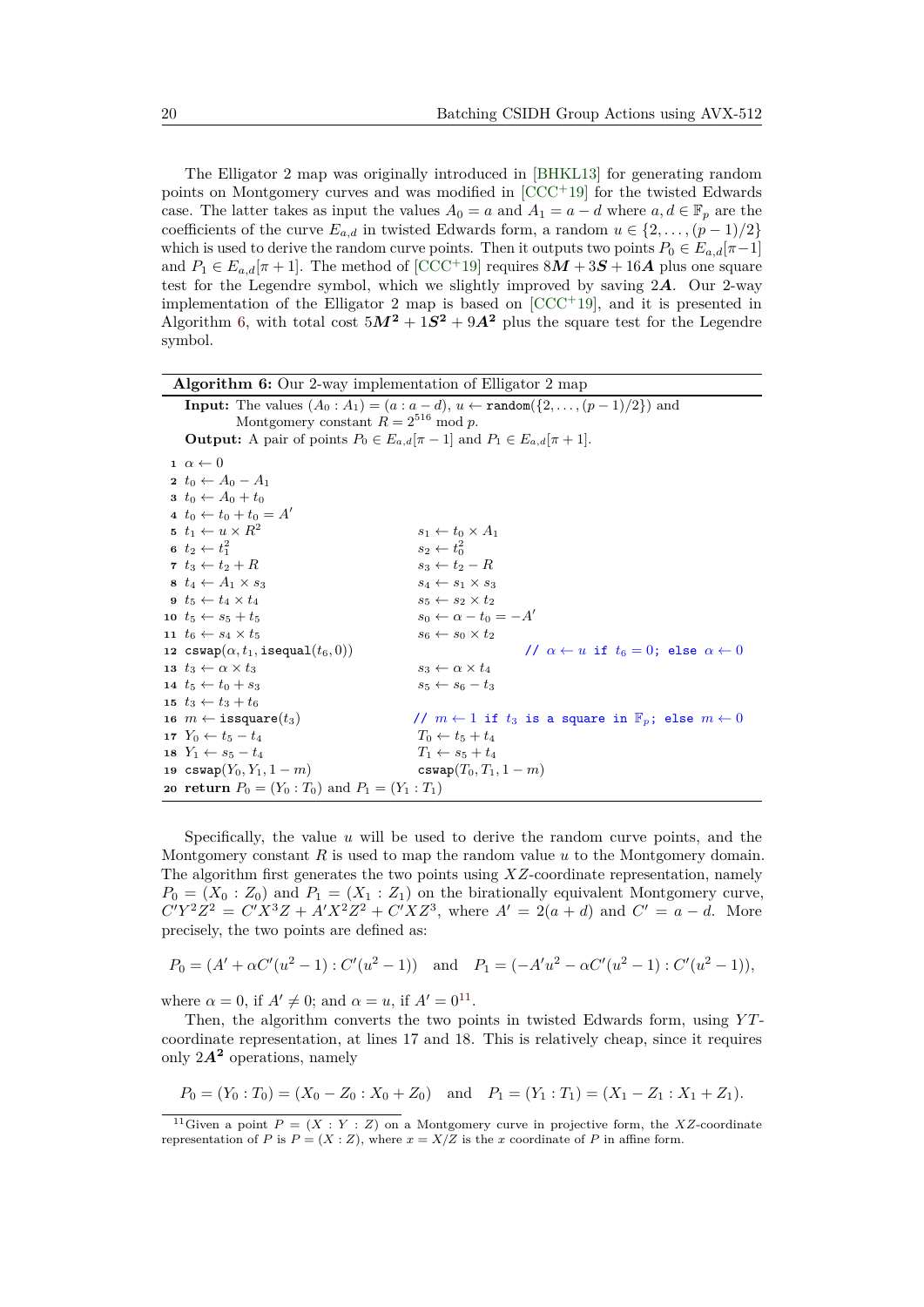At line 16, we use the constant time function issquare to check whether the value

$$
t_3 = \alpha(u^2 + 1) + A'C'(u^2 - 1)((A'u)^2 + (C'(u^2 - 1))^2)
$$

is a square in  $\mathbb{F}_p$ . If it is a square  $(m = 1)$ , then the generated point lies on  $E_{a,d}$ , otherwise  $(m = 0)$ , the point lies on the quadratic twist of  $E_{a,d}$ . At the final step (line 19), the two points are swapped according to *m*, so that the point  $P_0 \in E_{a,d}[\pi-1]$  and  $P_1 \in E_{a,d}[\pi+1]$ .

In Appendix [B](#page-27-3) we present our 2-way algorithms for point doubling and (differential) point addition, as well as the algorithms for the  $\ell$ -isogeny computation and evaluation, where all algorithms use *Y T*-coordinate representation on twisted Edwards curves. At the top layer, we respectively implemented an OAYT-style group action and a dummy-free-style group action according to  $[CCC+19]$  $[CCC+19]$ .

### **6 Experimental Results**

We downloaded the original CSIDH software  $[CLM+18]$  $[CLM+18]$ , all the OAYT-style and dummyfree-style constant-time CSIDH software including  $[OAYT19]$ ,  $[CCC+19]$  $[CCC+19]$ ,  $[CR20]$  and [\[HLKA20\]](#page-25-2). All the source codes are publicly available. In particular, the source code of  $[CLM+18]$  $[CLM+18]$  is available at CSIDH website<sup>[12](#page-20-1)</sup>, while the authors of  $[CCC+19]$  $[CCC+19]$ ,  $[CR20]$  and [\[HLKA20\]](#page-25-2) provided their source code links in their articles. In addition, although the authors of [\[OAYT19\]](#page-26-7) did not give the link of their source code in the article, we found the source code repository of the implementation in  $[OAYT19]$  on  $GitHub<sup>13</sup>$  $GitHub<sup>13</sup>$  $GitHub<sup>13</sup>$ .

In order to figure out the real improvement of our work, we benchmarked our software and the CSIDH group action evaluation of all the above implementations on an Intel Core i3-1005G1 Ice Lake CPU clocked at 1*.*2 GHz. All source codes were compiled with GCC version 9.3.0 and Turbo boost was disabled during the performance measurements. The results of the OAYT-style implementations are shown in Table [3,](#page-20-0) where the speedup ratio is defined by comparing the "CPU-cycles/#instances" between the baseline and the specific implementation, i.e. the normalized throughput. We use  $[CCC^+19]$  $[CCC^+19]$  as baseline, because in this way we know precisely how much our vector processing techniques improve the results (note that  $[CCC^+19]$  $[CCC^+19]$  also served as baseline in other papers, e.g.  $[CR20, HLKA20]$  $[CR20, HLKA20]$  $[CR20, HLKA20]$ ).

|      | Reference               | <b>ISA</b>  | Impl.               | #Inst. | CPU-Cycles          | $S$ peedup <sup>†</sup> |
|------|-------------------------|-------------|---------------------|--------|---------------------|-------------------------|
|      | $[CLM+18]$ <sup>‡</sup> | x64         | $1$ -way            |        | 133.7 M             | $1.52\times$            |
|      | [OAYT19]                | x64         | $1$ -way            |        | 248.4 M             | $0.82\times$            |
|      | $[CCC+19]$              | x64         | $1$ -way            |        | $203.6\,\mathrm{M}$ | $1.00\times$            |
|      | [ $CR20$ ]              | x64         | $1$ -way            |        | 195.0 M             | $1.04\times$            |
|      | [HLKA20]                | x64         | $1$ -way            | 1      | 194.7 M             | $1.05\times$            |
|      | Low-Latency             | $AVX-512F$  | $(2 \times 4)$ -way |        | 232.2 M             | $0.88\times$            |
| This | Extra-Dummy             | $AVX-512F$  | $(8 \times 1)$ -way | 8      | 858.0M              | $1.90\times$            |
| work | Extra-Infinity          | $AVX-512F$  | $(8 \times 1)$ -way | 8      | 1003.9 M            | $1.62\times$            |
|      | Combined                | $AVX-512F$  | $(8 \times 1)$ -way | 8      | 850.1 M             | $1.92\times$            |
|      | Low-Latency             | <b>IFMA</b> | $(2 \times 4)$ -way | 1      | 132.1 M             | $1.54\times$            |
| This | Extra-Dummy             | <b>IFMA</b> | $(8 \times 1)$ -way | 8      | 454.1 M             | $3.59\times$            |
| work | Extra-Infinity          | <b>IFMA</b> | $(8 \times 1)$ -way | 8      | 550.5 M             | $2.96\times$            |
|      | Combined                | <b>IFMA</b> | $(8 \times 1)$ -way | 8      | 446.9 M             | $3.64\times$            |

<span id="page-20-0"></span>**Table 3:** Benchmark of OAYT-style CSIDH-512 group action implementations on Ice Lake.

<sup>†</sup> The speedup ratio is calculated with "CPU-cycles/#instances" and uses  $[CCC^+19]$  $[CCC^+19]$  as the baseline.

‡ This implementation is not constant-time.

<span id="page-20-2"></span><sup>13</sup><https://github.com/hiroshi-onuki/constant-time-csidh>

<span id="page-20-1"></span><sup>12</sup><https://csidh.isogeny.org/software.html>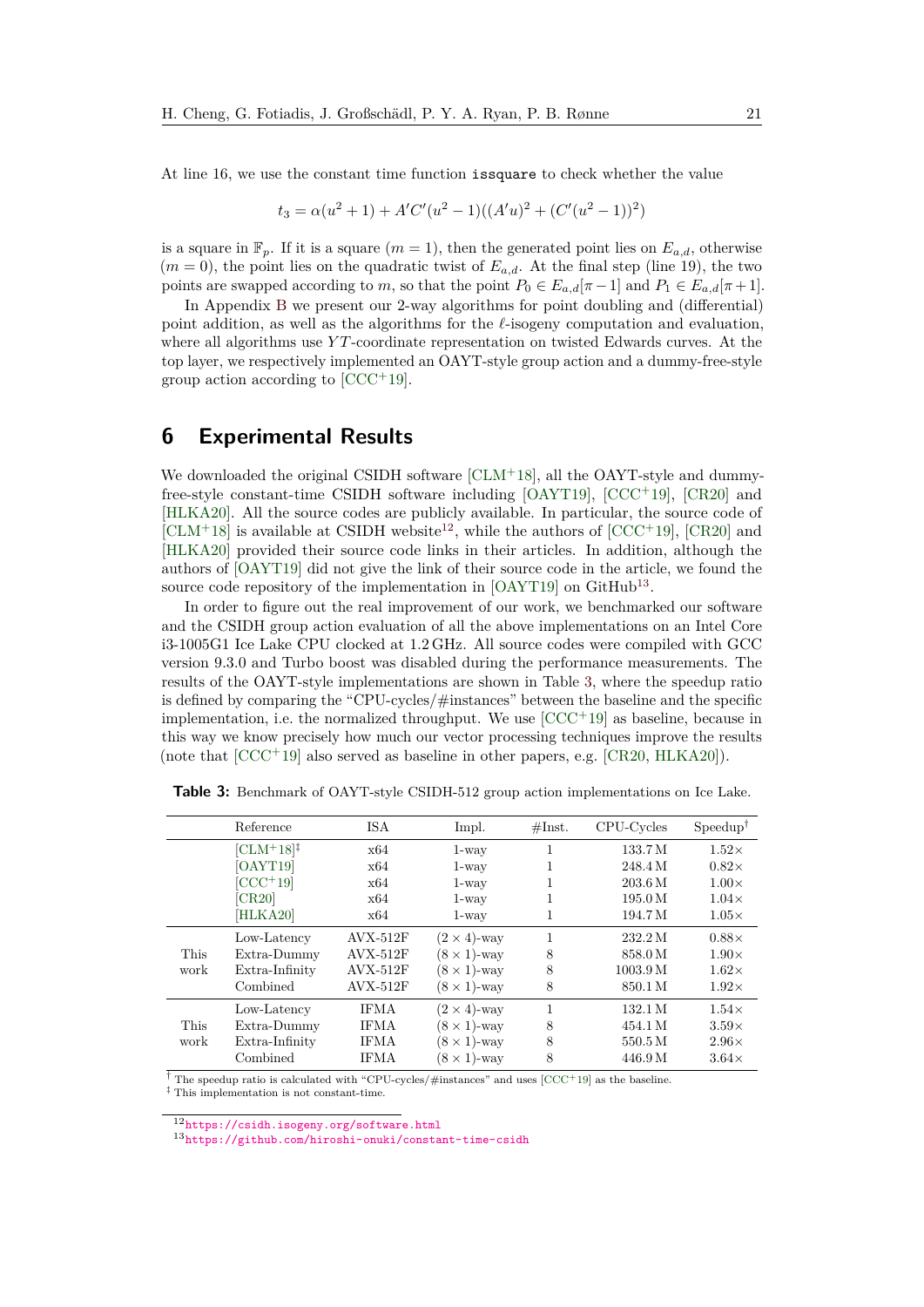As shown in Table [3,](#page-20-0) our 2-way low-latency IFMA implementation has roughly the same latency as the original non-constant-time implementation in  $\lbrack CLM^{+}18\rbrack$ , and it is about 1.5 times faster than the x64 implementation of [\[CCC](#page-23-5)+19]. Our  $(8 \times 1)$ -way IFMA implementation, when applied with the combined batching method, takes 446*.*9 M clock cycles for eight parallel instances, which represents a 3.64 times higher throughput compared to the  $x64$  implementation in  $[CCC<sup>+</sup>19]$  $[CCC<sup>+</sup>19]$ . An analysis of the execution times of our  $(8 \times 1)$ -way software shows that all the IFMA implementations are nearly 1.9 times faster than the corresponding AVX-512F implementations, which confirms that the IFMA extension indeed significantly accelerates CSIDH compared to general AVX-512F.

|              | Reference                                                | ISA                                                      | Impl.                                                                                    | #Inst.      | CPU-cycles                                            | $S$ peedup <sup>†</sup>                                      |
|--------------|----------------------------------------------------------|----------------------------------------------------------|------------------------------------------------------------------------------------------|-------------|-------------------------------------------------------|--------------------------------------------------------------|
|              | $[CCC+19]$<br>CR20                                       | x64<br>x64                                               | $1$ -way<br>$1$ -way                                                                     |             | 433.3 M<br>394.3 M                                    | $1.00\times$<br>$1.10\times$                                 |
| This<br>work | Low-Latency<br>Extra-Dummy<br>Extra-Infinity<br>Combined | $AVX-512F$<br>$AVX-512F$<br>$AVX-512F$<br>$AVX-512F$     | $(2 \times 4)$ -way<br>$(8 \times 1)$ -way<br>$(8 \times 1)$ -way<br>$(8 \times 1)$ -way | 8<br>8<br>8 | 447.0 M<br>1811.0M<br>2172.3 M<br>1801.4 M            | $0.97\times$<br>$1.91\times$<br>$1.60\times$<br>$1.92\times$ |
| This<br>work | Low-Latency<br>Extra-Dummy<br>Extra-Infinity<br>Combined | <b>IFMA</b><br><b>IFMA</b><br><b>IFMA</b><br><b>IFMA</b> | $(2 \times 4)$ -way<br>$(8 \times 1)$ -way<br>$(8 \times 1)$ -way<br>$(8 \times 1)$ -way | 8<br>8<br>8 | 253.8 M<br>967.0 M<br>$1220.5\,\mathrm{M}$<br>955.3 M | $1.71\times$<br>$3.58\times$<br>$2.84\times$<br>$3.63\times$ |

<span id="page-21-0"></span>**Table 4:** Benchmark of dummy-free-style CSIDH-512 group action implementations on Ice Lake.

<sup>†</sup> The speedup ratio is calculated with "CPU-cycles/#instances" and uses  $[CCC+19]$  $[CCC+19]$  as the baseline.

The benchmarking results of dummy-free-style implementations are summarized in Table [4.](#page-21-0) These results show that our proposed batching methods still work efficiently when applied to the dummy-free-style CSIDH group action and can yield an up to 3.63 times higher throughput compared to the  $x64$  implementation in  $[CCC^+19]$  $[CCC^+19]$ .

**Performance Evaluation and Analysis.** Though AVX-512 can work on eight 64-bit elements simultaneously with a single instruction, the theoretical maximum speedup factor of an AVX-512 implementation (compared to x64 implementation) of isogeny-based crypto is actually far from eight. The main reason is the multiplier. An x64 implementation executed on an Ice Lake CPU has to use a single multiplier sequentially, but this multiplier can execute a full  $(64 \times 64 \rightarrow 128)$ -bit multiplication, which is very beneficial for the field arithmetic. On the other hand, AVX-512F can execute eight  $(64 \times 64 \rightarrow 64)$ -bit multiplications (vpmullq) or eight  $(32 \times 32 \rightarrow 64)$ -bit multiplications (vpmuludq/vpmuldq) in parallel, whereby the latter is typically used in multi-precision arithmetic. An AVX-512IFMA instruction can perform eight multiplications on 52-bit operands, but the result is either the lower half or the upper half of the eight 104-bit products, i.e. two IFMA instructions are necessary. Taking the multiplication of 512-bit integers using the schoolbook method as example, an  $x64$  implementation needs  $8^2 = 64$  mul instructions for one instance, while AVX-512F needs at least  $16^2 = 256$  vectorized mul instructions for eight instances (a radix-2<sup>29</sup> representation would even need more instructions) and AVX-512IFMA requires  $10^2 \cdot 2 = 200$  IFMA instructions for eight instances. Since the CPI of these mul instructions is same on Ice Lake CPU (see [\[Int20\]](#page-25-8)), the approximate speed-up (compared to an x64 implementation) of AVX-512F and AVX-512IFMA is a factor of 2*.*0 and 2*.*56, respectively. This is also the case for the Montgomery reduction. As we mentioned before in Section [4.3,](#page-14-1) the field multiplication significantly affects the performance of CSIDH so that the theoretical maximum speedup factor of AVX-512 for CSIDH group action evaluation should be far from 8. Taking this analysis into account, our throughput-optimized AVX-512 implementations have the expected speed-ups.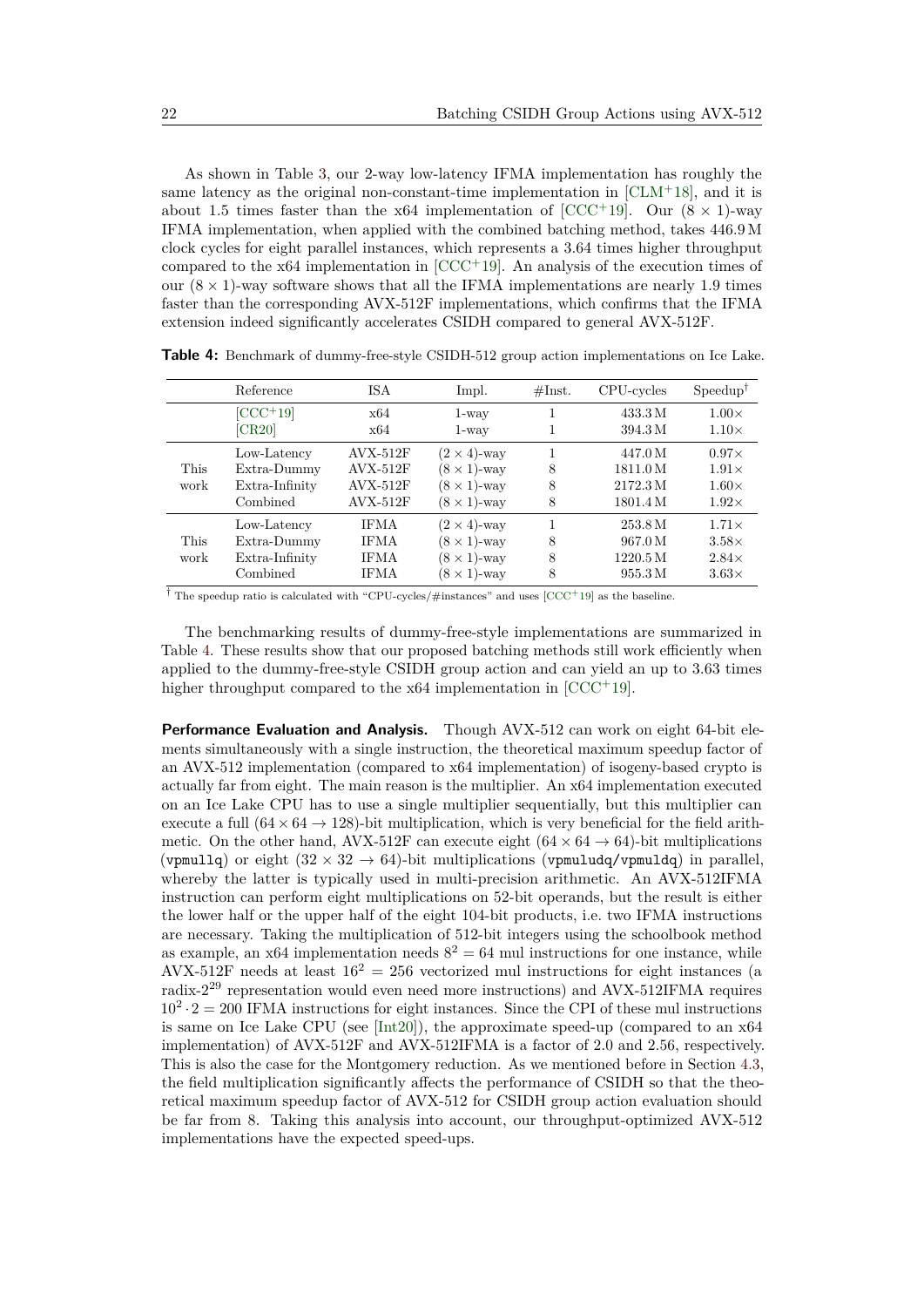As for the latency-optimized implementation, a 2-way IFMA latency-optimized implementation of SIKEp503 was presented by Kostic and Gueron in [\[KG19\]](#page-25-11), which is 1*.*72 times faster than the x64 assembly implementation of SIKEp503. We can thus conclude that our 2-way IFMA low-latency implementations (which achieve speed-up factors of 1*.*54 and 1*.*71, respectively) also correspond to the expected acceleration. There are several reasons that make the 2-way latency-optimized implementation less efficient than the throughput-optimized implementation, including (i) the overheads caused by aligning and blending AVX-512 vectors in 2-way curve and isogeny operations; (ii) the fact that some point operations (e.g. *y*-coordinate doubling and Elligator 2) can not be parallelized in an ideal<sup>[14](#page-22-0)</sup> 2-way fashion due to the dependencies of internal field operations; (iii) some computations in the field operations (e.g. the complete carry propagation) cannot be parallelized in an ideal  $(2 \times 4)$ -way fashion due to sequential dependencies of instructions; (iv) the instruction-level parallelism of  $(2 \times 4)$ -way is lower than  $(8 \times 1)$ -way since four limbs are stored in one vector. For all these reasons and because of the 32-bit multiplier in AVX-512F, the 2-way AVX-512F implementation is actually slower than the x64 implementation, which is confirmed by our experimental results.

### **7 Conclusions**

Vector engines like Intel's AVX have become steadily more powerful from one generation to the next, not only because of the addition of new functionality, but also through the extension of the supported vector lengths. The expectation of this trend to continue in the coming years makes AVX an important platform for the implementation of PQC, in particular for computation-intensive isogeny-based cryptosystems. Although CSIDH has a couple of highly-desirable and unique features, the massive computational cost of the underlying class group action hampers its deployment in security protocols like TLS. In this paper we demonstrated how the enormous parallel processing power of AVX-512 can be exploited to, respectively, maximize the throughput of eight instances and minimize the latency of one instance of CSIDH-512 group action evaluation; the former alleviates the burden of server-side TLS processing, while the latter is beneficial on the client side. Our latency-optimized implementation makes CSIDH-512 group action evaluation roughly 1.5 times faster compared to a state-of-the-art non-vectorized x64 implementation that can resist timing attacks. On the other hand, by developing efficient batching methods for the class group action and combining them with highly-optimized  $(8 \times 1)$ -way parallel field arithmetic based on the "limb-slicing" technique, we were able to achieve a 3.6-fold gain in throughput compared to a state-of-the-art x64 implementation of the CSIDH-512 group action evaluation. In light of this significant improvement, we expect that our batching methods are also highly beneficial for optimizing CSIDH-based digital signature schemes, such as CSI-FiSh [\[BKV19\]](#page-23-0) and SeaSign [\[DG19\]](#page-24-3), in which multiple independent class group actions are computed in the key generation, signing and verification processes.

The correct parameterization of CSIDH (including the order of the underlying prime field) to achieve NIST's security level 1 is currently still a topic of debate. It was suggested that, for level-1 security, the prime *p* should be much longer than 512 bits, e.g. 4096 bits [\[CCJR20\]](#page-24-6). Our CSIDH software was developed in a modular and parameterized way so as to reduce the effort when adapting it for other parameter sets since the point arithmetic (e.g. point addition, point doubling, scalar multiplication) and also certain parts of the field arithmetic can be re-used.

<span id="page-22-0"></span><sup>&</sup>lt;sup>14</sup>We define an ideal 2-way parallelized fashion of point or isogeny operation has the cost of  $\frac{i}{2}M^2$  +  $\frac{j}{2}$  **S**<sup>2</sup> +  $\frac{k}{2}$ *A***<sup>2</sup>** when the corresponding 1-way implementation has the cost of *iM* + *j***S** + *k***A**.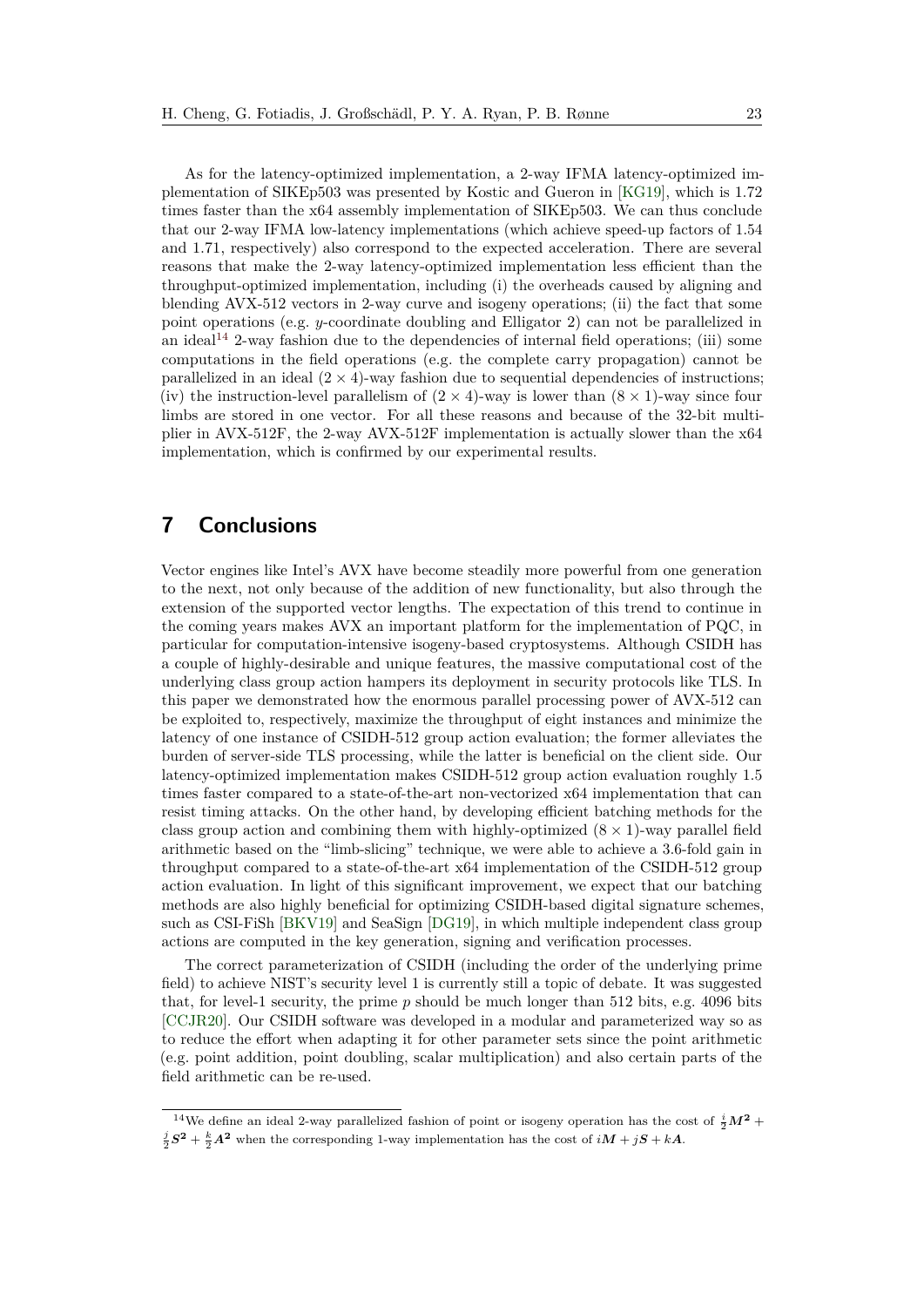**Acknowledgements.** The source code of the presented software is available online at [https://gitlab.uni.lu/APSIA/AVX- CSIDH](https://gitlab.uni.lu/APSIA/AVX-CSIDH) under GPLv3 license. We are grateful to the reviewers for their valuable comments and suggestions. We would also like to thank Tung Chou for his helpful feedback. Finally, we thank Chloe Martindale for the helpful discussions we had during the preparation of the paper. This work was supported by the Luxembourg National Research Fund (FNR) CORE project EquiVox (C19/IS/13643617/EquiVox/Ryan).

### **References**

- <span id="page-23-6"></span>[ACR20] Gora Adj, Jesús-Javier Chi-Domínguez, and Francisco Rodríguez-Henríquez. On new Vélu's formulae and their applications to CSIDH and B-SIDH constanttime implementations. Cryptology ePrint Archive, Report 2020/1109, 2020. <https://eprint.iacr.org/2020/1109>.
- <span id="page-23-7"></span>[BDLS20] Daniel J. Bernstein, Luca De Feo, Antonin Leroux, and Benjamin Smith. Faster computation of isogenies of large prime degree. Cryptology ePrint Archive, Report 2020/341, 2020. <https://eprint.iacr.org/2020/341>.
- <span id="page-23-1"></span>[Ber06] Daniel J. Bernstein. Curve25519: New Diffie-Hellman speed records. In Moti Yung, Yevgeniy Dodis, Aggelos Kiayias, and Tal Malkin, editors, *Public Key Cryptography — PKC 2006*, volume 3958 of *Lecture Notes in Computer Science*, pages 207–228. Springer Verlag, 2006.
- <span id="page-23-8"></span>[BGH21] Benjamin Buhrow, Barry Gilbert, and Clifton Haider. Parallel modular multiplication using 512-bit advanced vector instructions. In *Journal of Cryptographic Engineering*. Springer, 2021.
- <span id="page-23-4"></span>[BHKL13] Daniel J. Bernstein, Mike Hamburg, Anna Krasnova, and Tanja Lange. Elligator: Elliptic-curve points indistinguishable from uniform random strings. In *Proceedings of the 2013 ACM SIGSAC Conference on Computer and Communications Security*, CCS'13, pages 967–980. Association for Computing Machinery, 2013.
- <span id="page-23-0"></span>[BKV19] Ward Beullens, Thorsten Kleinjung, and Frederik Vercauteren. Csi-fish: Efficient isogeny based signatures through class group computations. In Steven D. Galbraith and Shiho Moriai, editors, *Advances in Cryptology – ASIACRYPT 2019*, pages 227–247. Springer International Publishing, 2019.
- <span id="page-23-3"></span>[BLMP19] Daniel J. Bernstein, Tanja Lange, Chloe Martindale, and Lorenz Panny. Quantum circuits for the csidh: Optimizing quantum evaluation of isogenies. In Yuval Ishai and Vincent Rijmen, editors, *Advances in Cryptology – EUROCRYPT 2019*, pages 409–441. Springer International Publishing, 2019.
- <span id="page-23-2"></span>[BS20] Xavier Bonnetain and André Schrottenloher. Quantum security analysis of CSIDH. In Anne Canteaut and Yuval Ishai, editors, *Advances in Cryptology – EUROCRYPT 2020*, volume 12106 of *Lecture Notes in Computer Science*, pages 493–522. Springer, 2020.
- <span id="page-23-5"></span>[CCC<sup>+</sup>19] Daniel Cervantes-Vázquez, Mathilde Chenu, Jesús-Javier Chi-Domínguez, Luca De Feo, Francisco Rodríguez-Henríquez, and Benjamin Smith. Stronger and faster side-channel protections for CSIDH. In Peter Schwabe and Nicolas Thériault, editors, *Progress in Cryptology – LATINCRYPT 2019*, pages 173– 193. Springer International Publishing, 2019.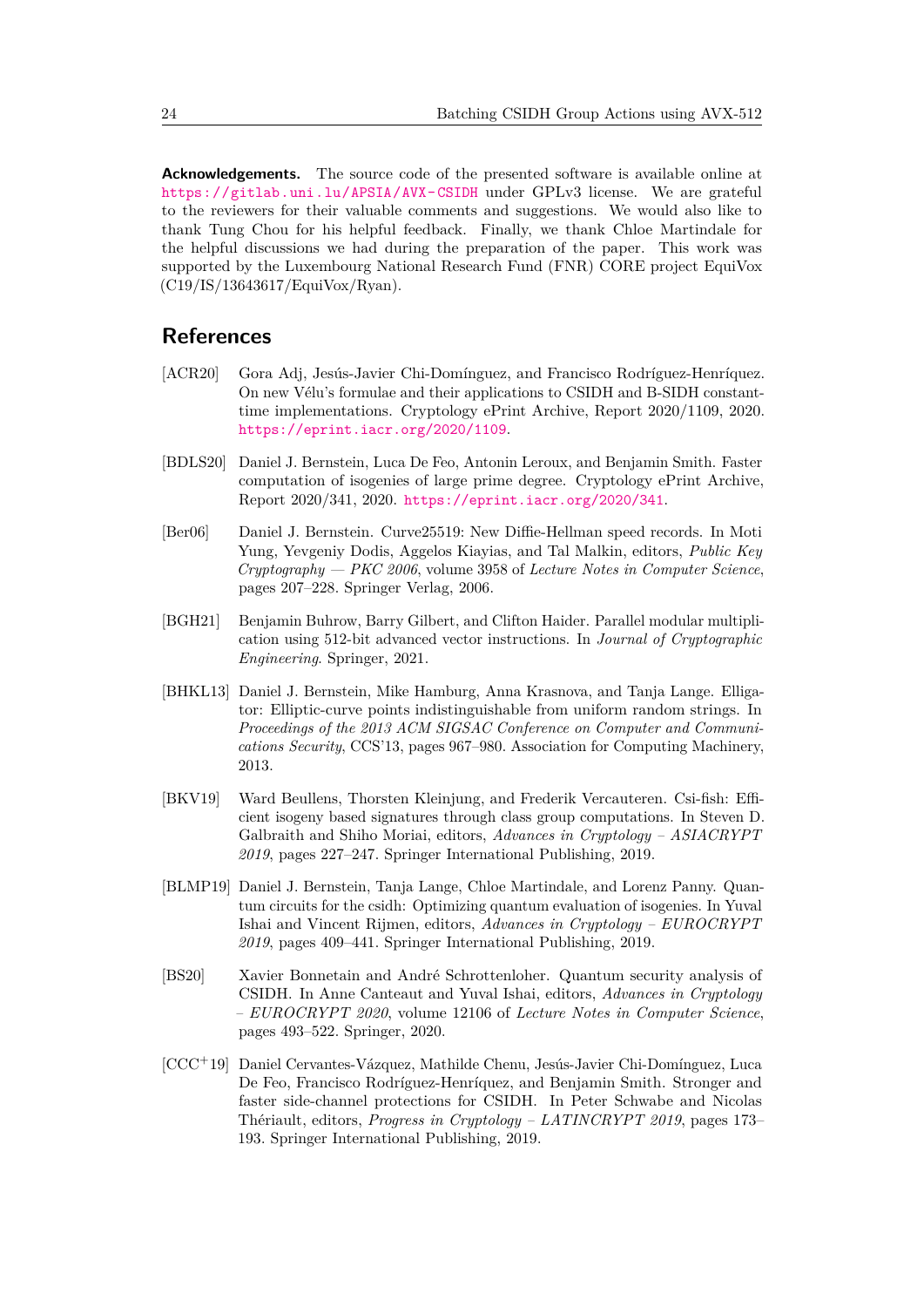- <span id="page-24-6"></span>[CCJR20] Jorge Chávez-Saab, Jesús-Javier Chi-Domínguez, Samuel Jaques, and Francisco Rodríguez-Henríquez. The SQALE of CSIDH: square-root vélu quantumresistant isogeny action with low exponents. Cryptology ePrint Archive, Report 2020/1520, 2020. <https://eprint.iacr.org/2020/1520>.
- <span id="page-24-4"></span>[CGT<sup>+</sup>21] Hao Cheng, Johann Großschädl, Jiaqi Tian, Peter B. Rønne, and Peter Y. A. Ryan. High-throughput elliptic curve cryptography using avx2 vector instructions. In Orr Dunkelman, Michael J. Jacobson Jr., and Colin O'Flynn, editors, *Selected Areas in Cryptography – SAC 2020*, pages 698–719. Springer International Publishing, 2021.
- <span id="page-24-5"></span>[CJS14] Andrew M. Childs, David Jao, and Vladimir Soukharev. Constructing elliptic curve isogenies in quantum subexponential time. *J. Math. Cryptol.*, 8(1):1–29, 2014.
- <span id="page-24-2"></span>[CLM<sup>+</sup>18] Wouter Castryck, Tanja Lange, Chloe Martindale, Lorenz Panny, and Joost Renes. Csidh: An efficient post-quantum commutative group action. In Thomas Peyrin and Steven Galbraith, editors, *Advances in Cryptology – ASIACRYPT 2018*, pages 395–427. Springer International Publishing, 2018.
- <span id="page-24-1"></span>[Cos19] Craig Costello. Supersingular isogeny key exchange for beginners. Cryptology ePrint Archive, Report 2019/1321, 2019. [https://eprint.iacr.org/2019/](https://eprint.iacr.org/2019/1321) [1321](https://eprint.iacr.org/2019/1321).
- <span id="page-24-7"></span>[CR20] Jesús-Javier Chi-Domínguez and Francisco Rodríguez-Henríquez. Optimal strategies for CSIDH. Cryptology ePrint Archive, Report 2020/417, 2020. <https://eprint.iacr.org/2020/417>.
- <span id="page-24-0"></span>[DeF17] Luca De Feo. Mathematics of Isogeny Based Cryptography. *CoRR*, abs/1711.04062, 2017.
- <span id="page-24-10"></span>[DG18] Nir Drucker and Shay Gueron. Fast modular squaring with avx512ifma. Cryptology ePrint Archive, Report 2018/335, 2018. [https://eprint.iacr.org/](https://eprint.iacr.org/2018/335) [2018/335](https://eprint.iacr.org/2018/335).
- <span id="page-24-3"></span>[DG19] Luca De Feo and Steven D. Galbraith. SeaSign: Compact isogeny signatures from class group actions. In Yuval Ishai and Vincent Rijmen, editors, *Advances in Cryptology – EUROCRYPT 2019*, pages 759–789. Springer International Publishing, 2019.
- <span id="page-24-11"></span>[ET20] Takuya Edamatsu and Daisuke Takahashi. Accelerating large integer multiplication using intel avx-512ifma. In Sheng Wen, Albert Zomaya, and Laurence T. Yang, editors, *Algorithms and Architectures for Parallel Processing*, pages 60–74. Springer International Publishing, 2020.
- <span id="page-24-8"></span>[GAST05] Johann Großschädl, Roberto M. Avanzi, Erkay Savaş, and Stefan Tillich. Energy-efficient software implementation of long integer modular arithmetic. In Josyula R. Rao and Berk Sunar, editors, *Cryptographic Hardware and Embedded Systems — CHES 2005*, volume 3659 of *Lecture Notes in Computer Science*, pages 75–90. Springer Verlag, 2005.
- <span id="page-24-9"></span>[GK16] S. Gueron and V. Krasnov. Accelerating big integer arithmetic using intel ifma extensions. In *IEEE 23nd Symposium on Computer Arithmetic (ARITH)*, pages 32–38, 2016.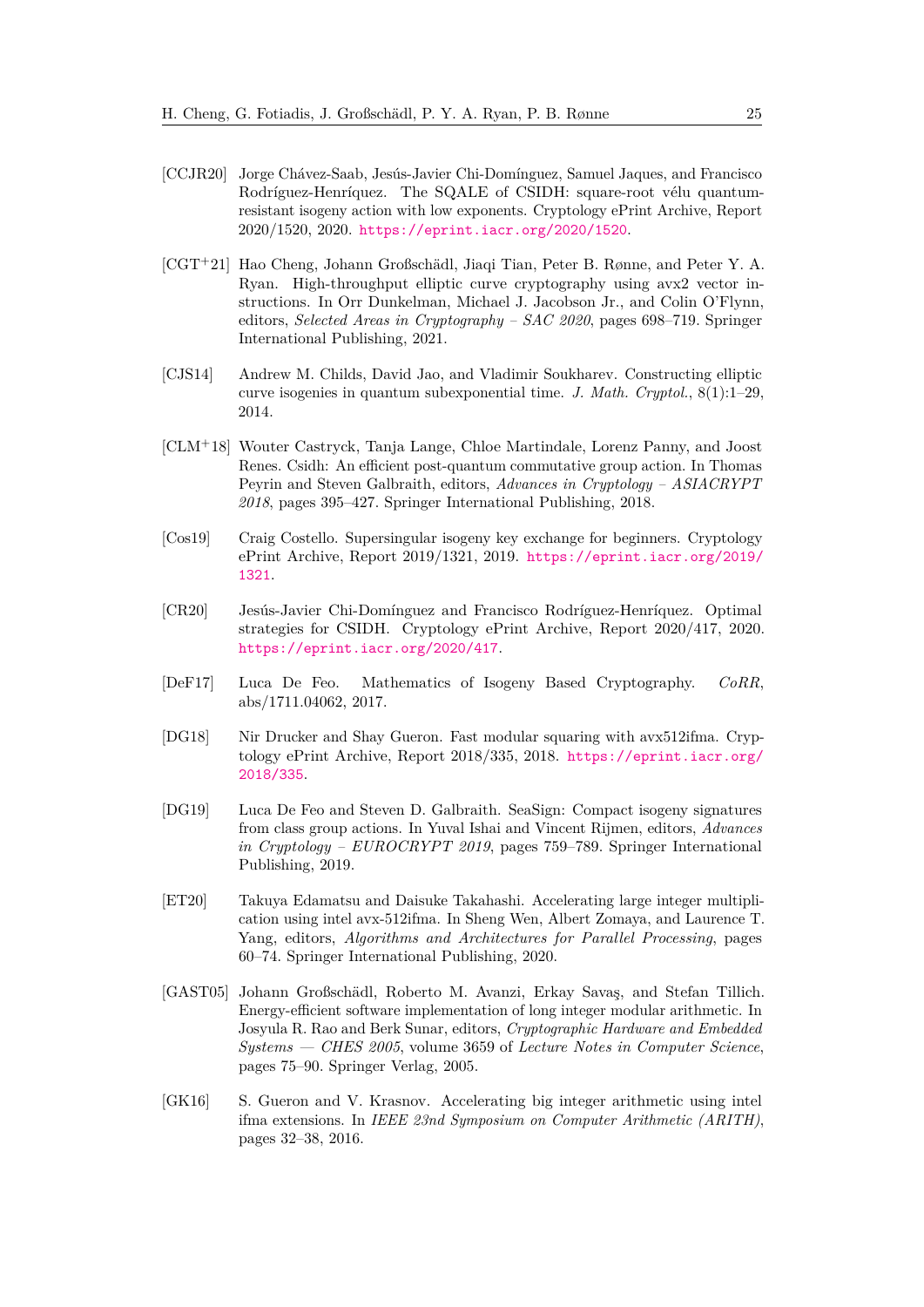- <span id="page-25-2"></span>[HLKA20] Aaron Hutchinson, Jason LeGrow, Brian Koziel, and Reza Azarderakhsh. Further optimizations of csidh: A systematic approach to efficient strategies, permutations, and bound vectors. In Mauro Conti, Jianying Zhou, Emiliano Casalicchio, and Angelo Spognardi, editors, *Applied Cryptography and Network Security*, pages 481–501. Springer International Publishing, 2020.
- <span id="page-25-7"></span>[Int18] Intel Corporation. Intel 64 and ia-32 architectures optimization reference manual. Available online at [https : / / software . intel . com / content /](https://software.intel.com/content/dam/develop/public/us/en/documents/64-ia-32-architectures-optimization-manual.pdf) [dam / develop / public / us / en / documents / 64 - ia - 32 - architectures](https://software.intel.com/content/dam/develop/public/us/en/documents/64-ia-32-architectures-optimization-manual.pdf)  [optimization-manual.pdf](https://software.intel.com/content/dam/develop/public/us/en/documents/64-ia-32-architectures-optimization-manual.pdf), 2018.
- <span id="page-25-8"></span>[Int20] Intel Corporation. 10th generation intel core processor based on ice lake microarchitecture instruction throughput and latency. Available online at [https://software.intel.com/content/www/us/en/develop/download/](https://software.intel.com/content/www/us/en/develop/download/10th-generation-intel-core-processor-instruction-throughput-and-latency-docs.html) [10th-generation-intel-core-processor-instruction-throughput-and](https://software.intel.com/content/www/us/en/develop/download/10th-generation-intel-core-processor-instruction-throughput-and-latency-docs.html)[latency-docs.html](https://software.intel.com/content/www/us/en/develop/download/10th-generation-intel-core-processor-instruction-throughput-and-latency-docs.html), 2020.
- <span id="page-25-1"></span>[JAC<sup>+</sup>20] David Jao, Reza Azarderakhsh, Matthew Campagna, Craig Costello, Luca De Feo, Basil Hess, Amir Jalali, Brian Koziel, Brian LaMacchia, Patrick Longa, Michael Naehrig, Joost Renes, Vladimir Soukharev, David Urbanik, Geovandro Pereira, Koray Karabina, and Aaron Hutchinson. Sike – supersingular isogeny key encapsulation. Available for download at [https://csrc.nist.gov/](https://csrc.nist.gov/CSRC/media/Projects/post-quantum-cryptography/documents/round-3/submissions/SIKE-Round3.zip) [CSRC/media/Projects/post-quantum-cryptography/documents/round-3/](https://csrc.nist.gov/CSRC/media/Projects/post-quantum-cryptography/documents/round-3/submissions/SIKE-Round3.zip) [submissions/SIKE-Round3.zip](https://csrc.nist.gov/CSRC/media/Projects/post-quantum-cryptography/documents/round-3/submissions/SIKE-Round3.zip), 2020.
- <span id="page-25-6"></span>[JAKJ19] Amir Jalali, Reza Azarderakhsh, Mehran Mozaffari Kermani, and David Jao. Towards optimized and constant-time csidh on embedded devices. In Ilia Polian and Marc Stöttinger, editors, *Constructive Side-Channel Analysis and Secure Design*, pages 215–231. Springer International Publishing, 2019.
- <span id="page-25-3"></span>[JHH<sup>+</sup>11] Keon Jang, Sangjin Han, Seungyeop Han, Sue B. Moon, and KyoungSoo Park. SSLShader: Cheap SSL acceleration with commodity processors. In David G. Andersen and Sylvia Ratnasamy, editors, *Proceedings of the 8th USENIX Symposium on Networked Systems Design and Implementation (NSDI 2011)*. USENIX Association, 2011.
- <span id="page-25-9"></span>[KAK96] Çetin K. Koç, Tolga Acar, and Burton S. Kaliski. Analyzing and comparing Montgomery multiplication algorithms. *IEEE Micro*, 16(3):26–33, June 1996.
- <span id="page-25-11"></span>[KG19] Dusan Kostic and Shay Gueron. Using the new VPMADD instructions for the new post quantum key encapsulation mechanism SIKE. In Naofumi Takagi, Sylvie Boldo, and Martin Langhammer, editors, *26th IEEE Symposium on Computer Arithmetic, ARITH 2019, Kyoto, Japan, June 10-12, 2019*, pages 215–218. IEEE, 2019.
- <span id="page-25-0"></span>[KLM07] Phillip R. Kaye, Raymond Laflamme, and Michele Mosca. *An Introduction to Quantum Computing*. Oxford University Press, 2007.
- <span id="page-25-10"></span>[KO63] Anatoly A. Karatsuba and Yurii P. Ofman. Multiplication of multidigit numbers on automata. *Soviet Physics - Doklady*, 7(7):595–596, January 1963.
- <span id="page-25-4"></span>[Kup05] Greg Kuperberg. A subexponential-time quantum algorithm for the dihedral hidden subgroup problem. *SIAM J. Comput.*, 35(1):170–188, 2005.
- <span id="page-25-5"></span>[Kup13] Greg Kuperberg. Another subexponential-time quantum algorithm for the dihedral hidden subgroup problem. In Simone Severini and Fernando G. S. L. Brandão, editors, *8th Conference on the Theory of Quantum Computation,*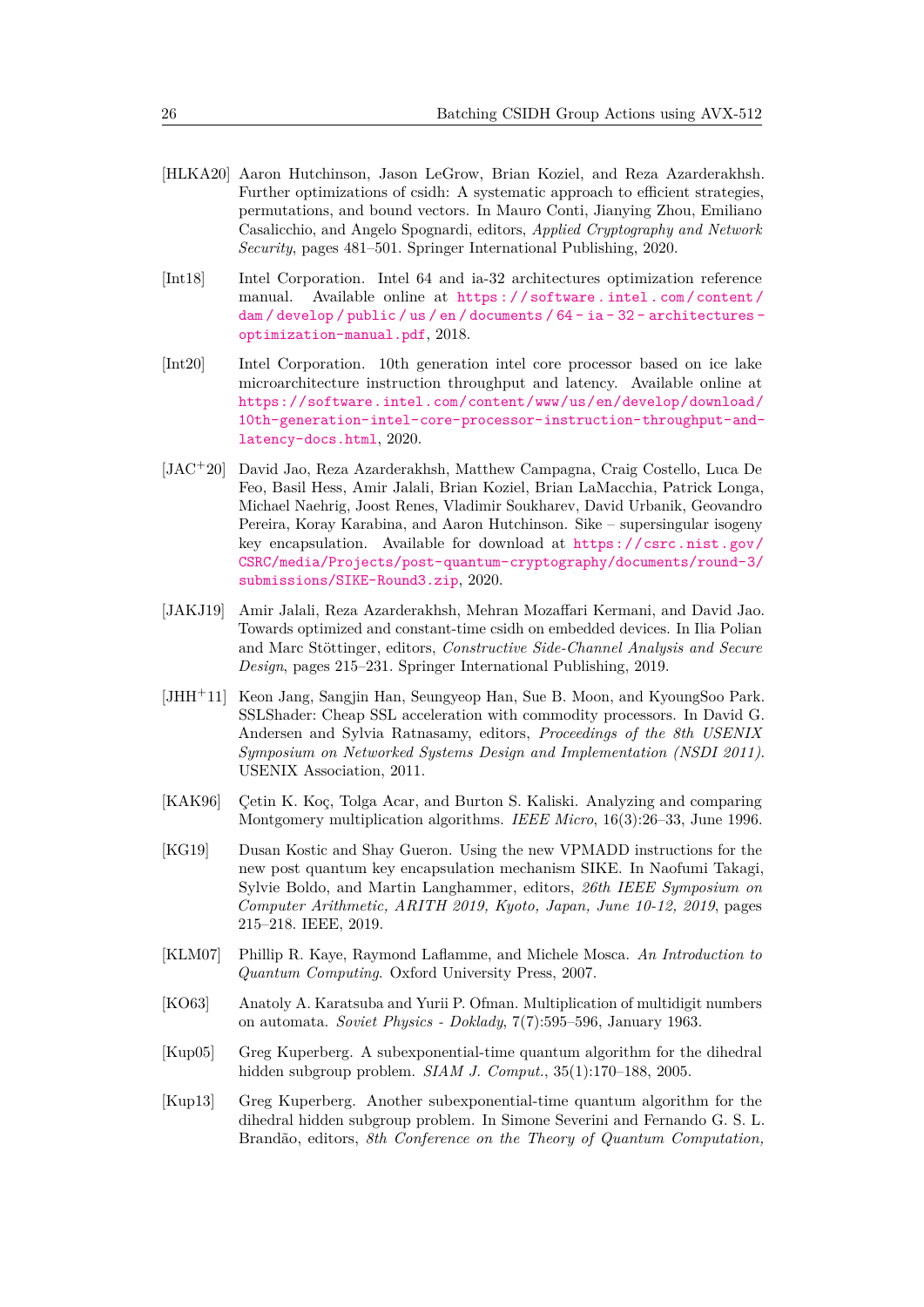*Communication and Cryptography, TQC 2013, May 21-23, 2013, Guelph, Canada*, volume 22 of *LIPIcs*, pages 20–34. Schloss Dagstuhl - Leibniz-Zentrum für Informatik, 2013.

- <span id="page-26-9"></span>[LG14] Zhe Liu and Johann Großschädl. New speed records for montgomery modular multiplication on 8-bit avr microcontrollers. In David Pointcheval and Damien Vergnaud, editors, *Progress in Cryptology – AFRICACRYPT 2014*, pages 215–234. Springer International Publishing, 2014.
- <span id="page-26-5"></span>[MCR19] Michael Meyer, Fabio Campos, and Steffen Reith. On lions and elligators: An efficient constant-time implementation of csidh. In Jintai Ding and Rainer Steinwandt, editors, *Post-Quantum Cryptography*, pages 307–325. Springer International Publishing, 2019.
- <span id="page-26-8"></span>[Mon85] Peter L. Montgomery. Modular multiplication without trial division. *Mathematics of Computation*, 44(170):519–521, April 1985.
- <span id="page-26-6"></span>[MR18] Michael Meyer and Steffen Reith. A faster way to the csidh. In Debrup Chakraborty and Tetsu Iwata, editors, *Progress in Cryptology – INDOCRYPT 2018*, pages 137–152. Springer International Publishing, 2018.
- <span id="page-26-11"></span>[MS16] Dustin Moody and Daniel Shumow. Analogues of vélu's formulas for isogenies on alternate models of elliptic curves. *Math. Comput.*, 85(300):1929–1951, 2016.
- <span id="page-26-2"></span>[NS20] Kaushik Nath and Palash Sarkar. Efficient 4-way vectorizations of the Montgomery ladder. Cryptology ePrint Archive, Report 2020/378, 2020. <https://eprint.iacr.org/2020/378>.
- <span id="page-26-10"></span>[OAL18] Gabriell Orisaka, D. Aranha, and J. López. Finite field arithmetic using avx-512 for isogeny-based cryptography. In *XVIII Simpósio Brasileiro de Segurança da Informação e Sistemas Computacionais (SBSeg 2018)*, pages 49–56, 2018.
- <span id="page-26-7"></span>[OAYT19] Hiroshi Onuki, Yusuke Aikawa, Tsutomu Yamazaki, and Tsuyoshi Takagi. A faster constant-time algorithm of csidh keeping two points. Cryptology ePrint Archive, Report 2019/353, 2019. <https://eprint.iacr.org/2019/353>.
- <span id="page-26-4"></span>[Pei20] Chris Peikert. He gives c-sieves on the CSIDH. In Anne Canteaut and Yuval Ishai, editors, *Advances in Cryptology – EUROCRYPT 2020*, volume 12106 of *Lecture Notes in Computer Science*, pages 463–492. Springer, 2020.
- <span id="page-26-3"></span>[Reg04] Oded Regev. A subexponential time algorithm for the dihedral hidden subgroup problem with polynomial space. *arXiv preprint quant-ph/0406151*, 2004.
- <span id="page-26-0"></span>[RNSL17] Martin Roetteler, Michael Naehrig, Krysta M. Svore, and Kristin E. Lauter. Quantum resource estimates for computing elliptic curve discrete logarithms. In Tsuyoshi Takagi and Thomas Peyrin, editors, *Advances in Cryptology – ASIACRYPT 2017*, volume 10625 of *Lecture Notes in Computer Science*, pages 241–270. Springer, 2017.
- <span id="page-26-1"></span>[SL21] Nigel Smart and Tanja Lange. Post-quantum cryptography: Current state and quantum mitigation. Technical report, European Union Agency for Cybersecurity (ENISA), 2021. Available for download at [https://www.enisa.](https://www.enisa.europa.eu/publications/post-quantum-cryptography-current-state-and-quantum-mitigation) [europa.eu/publications/post-quantum-cryptography-current-state](https://www.enisa.europa.eu/publications/post-quantum-cryptography-current-state-and-quantum-mitigation)[and-quantum-mitigation](https://www.enisa.europa.eu/publications/post-quantum-cryptography-current-state-and-quantum-mitigation).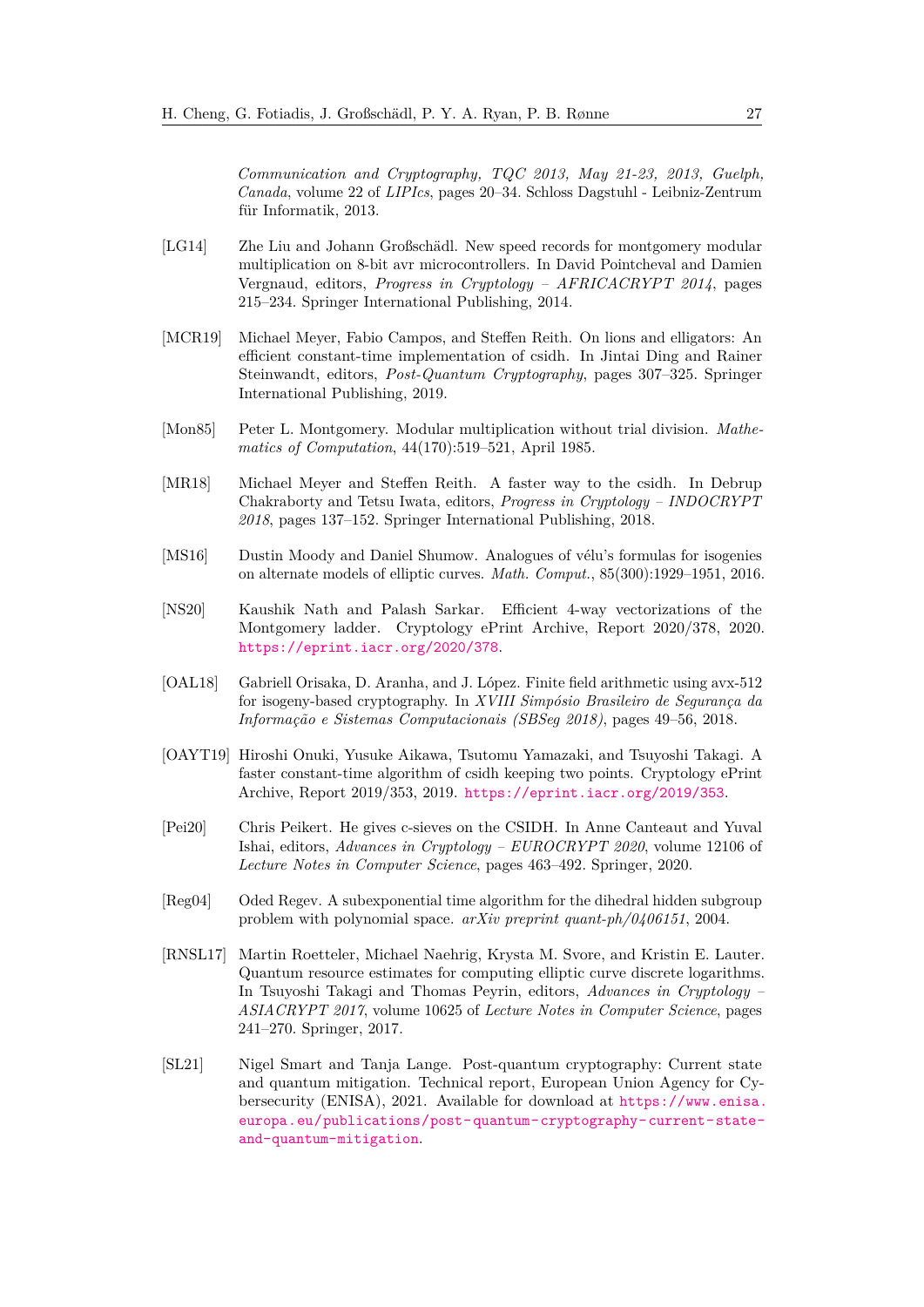- <span id="page-27-2"></span>[Tak20] Daisuke Takahashi. Fast multiple montgomery multiplications using intel avx-512ifma instructions. In Osvaldo Gervasi, Beniamino Murgante, Sanjay Misra, Chiara Garau, Ivan Blečić, David Taniar, Bernady O. Apduhan, Ana Maria A. C. Rocha, Eufemia Tarantino, Carmelo Maria Torre, and Yeliz Karaca, editors, *Computational Science and Its Applications – ICCSA 2020*, pages 655–663. Springer International Publishing, 2020.
- <span id="page-27-0"></span>[Vél71] Jacques Vélu. Isogénies Entre Courbes Elliptiques. *Comptes Rendus de l'Académie des Sciences de Paris*, 273:238–241, 1971.

### <span id="page-27-1"></span>**A Vectors of Small Primes and Exponent Bound**

### **A.1 Instantiation of the OAYT-style algorithm**

Based on [\[CCC](#page-23-5)<sup>+</sup>19], the ordering of the small primes  $\ell = (\ell_1, \ldots, \ell_{74})$  is:

| $\ell = (349, 347, 337, 331, 317, 313, 311, 307, 293, 283, 281, 277, 271,$ |     |                                      |  |  |                                                                  |  |  |
|----------------------------------------------------------------------------|-----|--------------------------------------|--|--|------------------------------------------------------------------|--|--|
|                                                                            |     |                                      |  |  | 269, 263, 257, 251, 241, 239, 233, 229, 227, 223, 211, 199, 197, |  |  |
|                                                                            |     |                                      |  |  | 193, 191, 181, 179, 173, 167, 163, 157, 151, 149, 139, 137, 131, |  |  |
|                                                                            |     |                                      |  |  | 127, 113, 109, 107, 103, 101, 97, 89, 83, 79, 73, 71, 67,        |  |  |
| 61.                                                                        | 59. |                                      |  |  | 53, 47, 43, 41, 37, 31, 29, 23, 19, 17, 13,                      |  |  |
|                                                                            |     | 11, 7, 5, 3, 587, 373, 367, 359, 353 |  |  |                                                                  |  |  |

The secret key space or equivalently, the list of bounds for the secret exponents is:

*b* = (2*,* 3*,* 3*,* 3*,* 3*,* 3*,* 3*,* 3*,* 3*,* 3*,* 3*,* 4*,* 4*,* 4*,* 4*,* 4*,* 4*,* 4*,* 4*, ,* 4*,* 4*,* 4*,* 4*,* 4*,* 4*,* 5*,* 5*,* 5*,* 5*,* 5*,* 5*,* 5*,* 6*,* 6*,* 6*,* 6*,* 6*, ,* 7*,* 7*,* 7*,* 7*,* 7*,* 7*,* 7*,* 7*,* 7*,* 7*,* 7*,* 8*,* 9*,* 9*,* 9*,* 10*,* 10*,* 10*, ,* 9*,* 8*,* 8*,* 8*,* 7*,* 7*,* 7*,* 7*,* 7*,* 6*,* 5*,* 1*,* 2*,* 2*,* 2*,* 2)

The OAYT-style implementation of  $[CCC<sup>+</sup>19]$  $[CCC<sup>+</sup>19]$  uses the SIMBA-3-8 technique.

### **A.2 Instantiation of the dummy-free-style algorithm**

For the dummy-free algorithm, based on the instantiation of  $[CCC<sup>+</sup>19]$  $[CCC<sup>+</sup>19]$ , the ordering of the small primes is the same as the OAYT-style, while the list of bounds for the secret exponents is:

| 13, 13, 13, 13, 13, 5, 7, 7, 7, 7 |  |  |  |  |  |  |  |
|-----------------------------------|--|--|--|--|--|--|--|

The dummy-free-style implementation of  $[CCC+19]$  $[CCC+19]$  uses the SIMBA-5-11 technique.

### <span id="page-27-3"></span>**B 2-Way Curve and Isogeny Operations**

Let  $E_{a,d}$  be an elliptic curve over a finite field  $\mathbb{F}_p$ , represented in twisted Edwards form. In this section we present the 2-way implementation for *y*-coordinate doubling, (differential) addition, isogeny computation and the evaluation of an isogeny at a specific point on *Ea,d*. In all algorithms, any elliptic curve point is represented using projective *Y T*-coordinates according to  $[CCC+19]$  $[CCC+19]$ .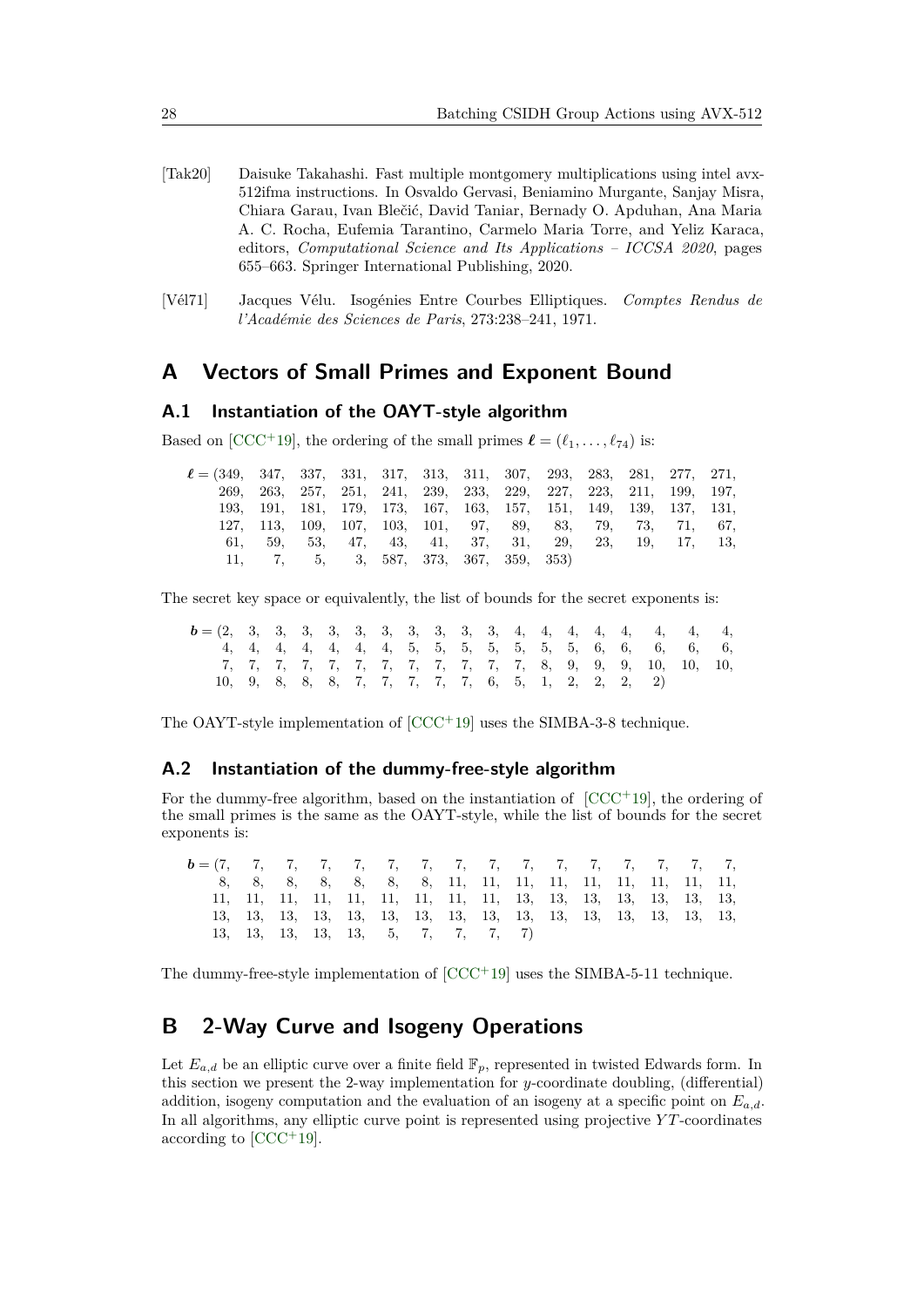#### **B.1 Point doubling**

For a point  $P = (Y_P : T_P)$  on the curve  $E_{a,d}$ , the point  $R = [2]P$  is defined as:

$$
Y_R = eY_P^2 T_P^2 - (T_P^2 - Y_P^2)(eY_P^2 + a(T_P^2 - Y_P^2))
$$
  
\n
$$
T_R = eY_P^2 T_P^2 + (T_P^2 - Y_P^2)(eY_P^2 + a(T_P^2 - Y_P^2)),
$$

where  $e = a - d$  [\[CCC](#page-23-5)<sup>+</sup>19]. Algorithm [7](#page-28-0) describes our 2-way doubling process using *YT*-coordinate arithmetic, with cost  $2M^2 + 1S^2 + 3A^2$ .

| <b>Algorithm 7:</b> 2-way implementation for $YT$ -coordinate point doubling                                                                                       |                                 |  |  |  |  |
|--------------------------------------------------------------------------------------------------------------------------------------------------------------------|---------------------------------|--|--|--|--|
| <b>Input:</b> A point $P = (Y_P : T_P)$ on the curve $E_{a,d}$ and the values $(A_0 : A_1) = (a : a - d)$ .<br><b>Output:</b> The point $R = [2]P = (Y_R : T_R)$ . |                                 |  |  |  |  |
|                                                                                                                                                                    |                                 |  |  |  |  |
| $1 t_0 \leftarrow Y_P^2$                                                                                                                                           | $s_0 \leftarrow T_P^2$          |  |  |  |  |
| $2 t_1 \leftarrow s_0 - t_0$                                                                                                                                       |                                 |  |  |  |  |
| $t_2 \leftarrow A_0 \times t_1$                                                                                                                                    | $s_2 \leftarrow A_1 \times t_0$ |  |  |  |  |
| $4 t_3 \leftarrow s_2 + t_2$                                                                                                                                       |                                 |  |  |  |  |
| 5 $t_0 \leftarrow t_1 \times t_3$                                                                                                                                  | $s_0 \leftarrow s_2 \times s_0$ |  |  |  |  |
| 6 $Y_B \leftarrow s_0 - t_0$                                                                                                                                       | $T_R \leftarrow s_0 + t_0$      |  |  |  |  |
| 7 return $R = (Y_R : T_R)$                                                                                                                                         |                                 |  |  |  |  |

### <span id="page-28-0"></span>**B.2 Point addition**

For point addition, we use the formulas that are presented in  $[CC<sup>+19</sup>]$ . These formulas correspond to the differential addition using *Y T*-coordinates on twisted Edwards curves. In particular, let  $P = (Y_P : T_P)$  and  $Q = (Y_Q : T_Q)$  be two points on the curve and let  $PQ = P - Q = (Y_{P-Q} : T_{P-Q})$ . The point  $R = P + Q$  is derived from the coordinates of the points  $P, Q$  and  $PQ$ , using the formulas:

$$
Y_R = (T_{P-Q} - Y_{P-Q})(Y_P T_Q + Y_Q T_P)^2 - (T_{P-Q} + Y_{P-Q})(Y_P T_Q - Y_Q T_P)^2
$$
  
\n
$$
T_R = (T_{P-Q} - Y_{P-Q})(Y_P T_Q + Y_Q T_P)^2 + (T_{P-Q} + Y_{P-Q})(Y_P T_Q - Y_Q T_P)^2,
$$

Algorithm [8](#page-28-1) is the 2-way (differential) addition process using *Y T*-coordinate arithmetic with cost  $2M^2 + 1S^2 + 3A^2$ .

|                                                                                                                                                               | <b>Algorithm 8:</b> 2-way implementation for $YT$ -coordinate (differential) addition |  |  |  |  |  |
|---------------------------------------------------------------------------------------------------------------------------------------------------------------|---------------------------------------------------------------------------------------|--|--|--|--|--|
| <b>Input:</b> Points $P = (Y_P : T_P), Q = (Y_Q : T_Q)$ and $PQ = (Y_{P-Q} : T_{P-Q})$ on $E_{a,d}$ .<br><b>Output:</b> The point $R = P + Q = (Y_R : T_R)$ . |                                                                                       |  |  |  |  |  |
| $1 t_0 \leftarrow T_{P-Q} + Y_{P-Q}$                                                                                                                          | $s_0 \leftarrow T_{P-Q} - Y_{P-Q}$                                                    |  |  |  |  |  |
| $2 t_1 \leftarrow Y_P \times T_O$                                                                                                                             | $s_1 \leftarrow Y_O \times T_P$                                                       |  |  |  |  |  |
| $3 \t t_2 \leftarrow t_1 - s_1$                                                                                                                               | $s_2 \leftarrow t_1 + s_1$                                                            |  |  |  |  |  |
| 4 $t_2 \leftarrow t_2^2$                                                                                                                                      | $s_2 \leftarrow s_2^2$                                                                |  |  |  |  |  |
| 5 $t_1 \leftarrow t_0 \times t_2$                                                                                                                             | $s_1 \leftarrow s_0 \times s_2$                                                       |  |  |  |  |  |
| 6 $Y_R \leftarrow s_1 - t_1$                                                                                                                                  | $T_R \leftarrow s_1 + t_1$                                                            |  |  |  |  |  |
| 7 return $R = (Y_R : T_R)$                                                                                                                                    |                                                                                       |  |  |  |  |  |

### <span id="page-28-1"></span>**B.3** *`***-isogeny computation**

Algorithm [9](#page-29-0) describes the procedure for computing an isogeny of some odd degree  $\ell$ , using *Y T*-coordinate representation on twisted Edwards curves. The algorithm takes as input the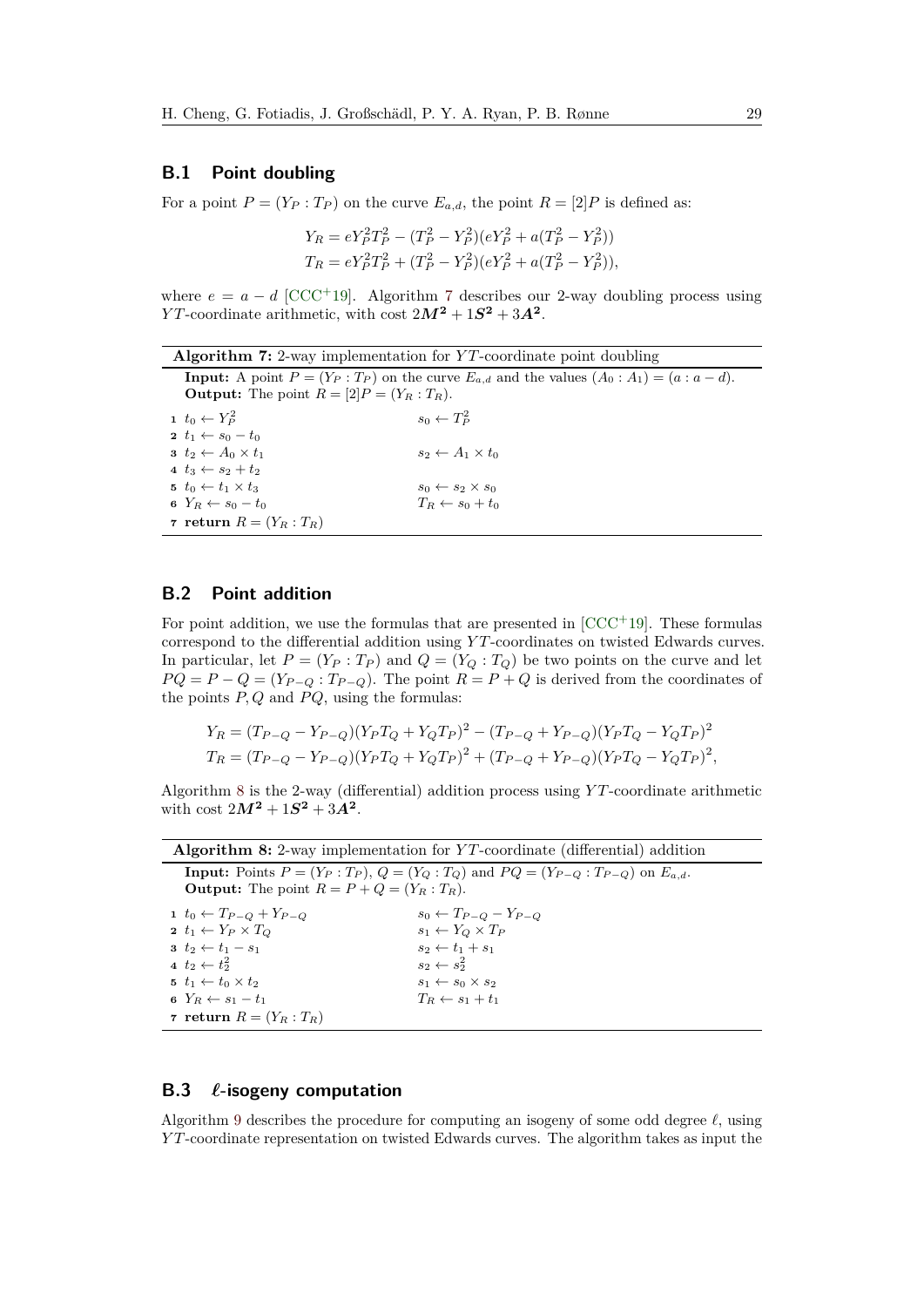values  $A_0 = a, A_1 = a - d$ , where  $E_{a,d}$  is an elliptic curve in twisted Edwards form, a point  $P = (Y_P : T_P)$  and the degree of the isogeny  $\ell = 2k + 1$ . Then the algorithm computes the codomain curve  $E_{a',d'}$  and the list of points  $\{P_1 = (Y_1 : T_1), \ldots, P_k = (Y_k : T_k)\}\$ , where  $P_i = [i]P$ , for each  $i \in \{1, ..., k\}$ . Based on the work of Moody and Shumow [\[MS16\]](#page-26-11), the coefficients of the codomain curve are defined as:

$$
a' = a^{\ell} \left( \prod_{i=1}^{k} T_i \right)^8
$$
 and  $d' = d^{\ell} \left( \prod_{i=1}^{k} Y_i \right)^8$ .

Algorithm [9](#page-29-0) outputs the values  $A'_0 = a'$  and  $A'_1 = a' - d'$ , as well as the list of points  ${P_1 = (Y_1 : T_1), \ldots, P_k = (Y_k : T_k)}.$ 

|    | <b>Algorithm 9:</b> 2-way $\ell$ -isogeny computation, with $\ell = 2k + 1$                                      |                                                              |                                    |
|----|------------------------------------------------------------------------------------------------------------------|--------------------------------------------------------------|------------------------------------|
|    | <b>Input:</b> Point $P = (Y_P : T_P), (A_0 : A_1) = (a : a - d), \ell = 2k + 1.$                                 |                                                              |                                    |
|    | <b>Output:</b> Curve $(A'_0 : A'_1) = (a' : a' - d')$ , list $\{P_1 = (Y_1 : T_1), \ldots, P_k = (Y_k : T_k)\}.$ |                                                              |                                    |
|    | 1 $(\ell)_2 \leftarrow (b_n, \ldots, b_0)_2$                                                                     |                                                              | // binary representation of $\ell$ |
|    | $2 t_1 \leftarrow A_0 - A_1$                                                                                     |                                                              |                                    |
|    | $x_0 \leftarrow A_0, Y_1 \leftarrow Y_P, Y_Q \leftarrow Y_P$                                                     | $s_0 \leftarrow t_1, T_1 \leftarrow T_P, T_Q \leftarrow T_P$ |                                    |
|    | 4 $P_2 \leftarrow [2]P = (Y_2 : T_2)$                                                                            |                                                              | // point doubling                  |
|    | $5$ for $i$ from 3 to $k$ by 1 do                                                                                |                                                              |                                    |
|    | 6 $Y_Q \leftarrow Y_Q \times Y_{i-1}$<br>7 $P_i \leftarrow P_{i-1} + P = (Y_i : T_i)$                            | $T_O \leftarrow T_O \times T_{i-1}$                          |                                    |
|    |                                                                                                                  |                                                              | // point addition                  |
|    | 8 end                                                                                                            |                                                              |                                    |
|    | $\mathbf{9} \ t_2 \leftarrow Y_O \times Y_k$                                                                     | $s_2 \leftarrow T_O \times T_k$                              |                                    |
|    | 10 $m \leftarrow$ isequal $(\ell, 3)$                                                                            |                                                              |                                    |
|    | 11 $\text{cswap}(Y_Q, t_2, 1-m)$                                                                                 | $\texttt{cswap}(T_O, s_2, 1-m)$                              |                                    |
|    | 12 for $i$ from $n-1$ to 0 by 1 do                                                                               |                                                              |                                    |
| 13 | $t_0 \leftarrow t_0^2$                                                                                           | $s_0 \leftarrow s_0^2$                                       |                                    |
|    | 14   if $b_i = 1$ then                                                                                           |                                                              |                                    |
| 15 | $\begin{array}{ c c c c c }\n\hline\n& t_0 \leftarrow t_0 \times A_0\n\end{array}$                               | $s_0 \leftarrow s_0 \times t_1$                              |                                    |
| 16 | end                                                                                                              |                                                              |                                    |
|    | 17 end                                                                                                           |                                                              |                                    |
|    | 18 for $i$ from 0 to 2 by 1 do                                                                                   |                                                              |                                    |
|    | 19 $Y_Q \leftarrow Y_O^2$                                                                                        | $T_Q \leftarrow T_Q^2$                                       |                                    |
|    | 20 end                                                                                                           |                                                              |                                    |
|    | 21 $A'_0 \leftarrow t_0 \times T_O$                                                                              | $A'_1 \leftarrow s_0 \times Y_O$                             |                                    |
|    | $22 A'_1 \leftarrow A'_0 - A'_1$                                                                                 |                                                              |                                    |
|    | 23 return $(A'_0: A'_1), \{P_1=(Y_1: T_1), \ldots, P_k=(Y_k: T_k)\}\$                                            |                                                              |                                    |

#### <span id="page-29-0"></span>**B.4** *`***-isogeny evaluation**

Algorithm [10](#page-30-2) computes the image  $R = (Y_R : T_R)$  of a point  $Q = (Y_Q : T_Q)$  under an isogeny of odd degree  $\ell = 2k + 1$ , that is computed with Algorithm [9.](#page-29-0) In particular, the algorithm takes as input the point *Q* and the list of points  $\{P_1 = (Y_1 : T_1), \ldots, P_k = (Y_k : T_k)\}$ that was computed in Algorithm [9,](#page-29-0) where *P* is the kernel point and  $P_i = [i]P$ , for each  $i \in \{1, \ldots, k\}$ . Based on the formulas provided in [\[CCC](#page-23-5)<sup>+</sup>19], the image R of Q has coefficients:

$$
Y_R = (T_Q + Y_Q) \left( \prod_{i=1}^k (Y_Q T_i + T_Q Y_i) \right)^2 - (T_Q - Y_Q) \left( \prod_{i=1}^k (Y_Q T_i - T_Q Y_i) \right)^2
$$
  

$$
T_R = (T_Q + Y_Q) \left( \prod_{i=1}^k (Y_Q T_i + T_Q Y_i) \right)^2 + (T_Q - Y_Q) \left( \prod_{i=1}^k (Y_Q T_i - T_Q Y_i) \right)^2
$$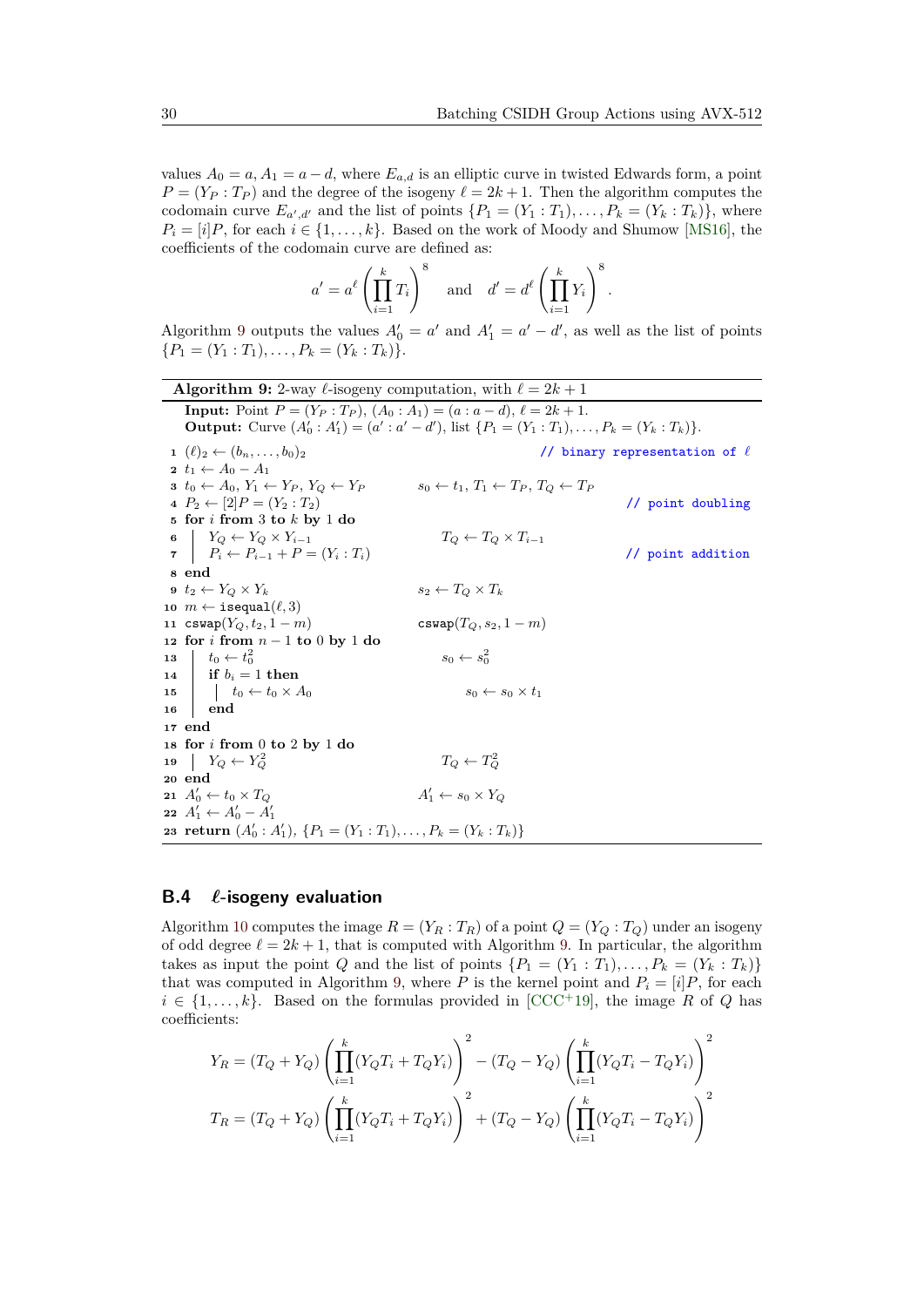The total cost for our 2-way isogeny evaluation, that is described in Algorithm [10](#page-30-2) is:  $2kM^2 + 1S^2 + (k+2)A^2$ .

| <b>Algorithm 10:</b> 2-way $\ell$ -isogeny evaluation, with $\ell = 2k + 1$                                                                                  |                                                               |  |  |  |
|--------------------------------------------------------------------------------------------------------------------------------------------------------------|---------------------------------------------------------------|--|--|--|
| <b>Input:</b> Point $Q = (Y_O : T_O)$ and list $\{P_1 = (Y_1 : T_1), \ldots, P_k = (Y_k : T_k)\}.$<br><b>Output:</b> The point $R = \phi(Q) = (Y_R : T_R)$ . |                                                               |  |  |  |
| $1 t_0 \leftarrow Y_O \times T_1$<br>$2 Y_B \leftarrow t_0 + s_0$                                                                                            | $s_0 \leftarrow T_O \times Y_1$<br>$T_R \leftarrow t_0 - s_0$ |  |  |  |
| $\sigma$ s for $i$ from 2 to $k$ by 1 do                                                                                                                     |                                                               |  |  |  |
| $4 \mid t_0 \leftarrow Y_O \times T_i$                                                                                                                       | $s_0 \leftarrow T_O \times Y_i$                               |  |  |  |
| 5 $t_1 \leftarrow t_0 + s_0$                                                                                                                                 | $s_1 \leftarrow t_0 - s_0$                                    |  |  |  |
| 6 $Y_R \leftarrow Y_R \times t_1$                                                                                                                            | $T_R \leftarrow T_R \times s_1$                               |  |  |  |
| 7 end                                                                                                                                                        |                                                               |  |  |  |
| $8 Y_R \leftarrow Y_R^2$                                                                                                                                     | $T_R \leftarrow T_P^2$                                        |  |  |  |
| $\bullet$ t <sub>0</sub> $\leftarrow$ T <sub>O</sub> + Y <sub>O</sub>                                                                                        | $s_0 \leftarrow T_O - Y_O$                                    |  |  |  |
| 10 $t_0 \leftarrow t_0 \times Y_R$                                                                                                                           | $s_0 \leftarrow s_0 \times T_R$                               |  |  |  |
| 11 $Y_R \leftarrow t_0 - s_0$                                                                                                                                | $T_R \leftarrow t_0 + s_0$                                    |  |  |  |
| 12 return $R = (Y_R : T_R)$                                                                                                                                  |                                                               |  |  |  |

# <span id="page-30-2"></span><span id="page-30-1"></span>**C (8 × 1)-Way IFMA Field Multiplication and Squaring**

Algorithm [11](#page-30-0) has a similar structure as the Coarsely Integrated Hybrid Scanning (CIHS) method described in [\[KAK96\]](#page-25-9). The differences are that the first outer loop (line 3 to 6) of Algorithm [11](#page-30-0) is product-scanning while the first outer loop in CIHS is operand-scanning, and Algorithm [11](#page-30-0) takes more memory.

```
Algorithm 11: (8 \times 1)-way Montgomery multiplication using IFMA
    Input: Operands X and Y, prime P, w = -p^{-1} \mod 2^{52}\textbf{Output:} \text{ Product } \mathbf{Z} = \mathbf{X} \times \mathbf{Y} \times 2^{-520} \text{ mod } \mathbf{Q}1 Z_i ← ZERO for i \in \{0, 1, ..., 19\}2 W ← BCAST(w), M ← BCAST(2^{52} - 1)3 for i from 0 to 9 by 1 do
 4 for j from 0 to i by 1 do
 5 Z_i \leftarrow \text{MACLO}(Z_i, X_j, Y_{i-j})6 Z_{i+1} \leftarrow \text{MACHI}(Z_{i+1}, X_j, Y_{i-j})7 for i from 0 to 9 by 1 do
 8 for j from i+1 to 9 by 1 do // Skip this loop when i=99 Z<sub>i+10</sub> ← MACLO(Z<sup>i+10</sub>, X<sup>j</sup>, Y<sub>i−j+10</sub>)</sup>
10 \qquad \qquad \begin{array}{ccc} \n & Z_{i+11} \leftarrow \text{MACHI}(Z_{i+11}, X_j, Y_{i-j+10})\n \end{array}11 T \leftarrow \text{MACLO}( \text{ZERO}, Z_i, W)12 for j from 0 to 9 do
13 z Z_{i+j} \leftarrow \text{MACLO}(Z_{i+j}, T, P_j)14 Z<sub>i+j+1</sub> ← MACHI(Z_{i+j+1}, T, P_j)15 Z<sub>i+1</sub> \leftarrow ADD(Z_i, 52)16 for i from 10 to 18 by 1 do
17 Z_{i+1} ← ADD(Z_{i+1}, \text{SHR}(Z_i, 52))18 Z_{i-10} ← AND(Z_i, M)19 Z_9 ← Z_{19}20 return Z = (Z_0, Z_1, \ldots, Z_9)
```